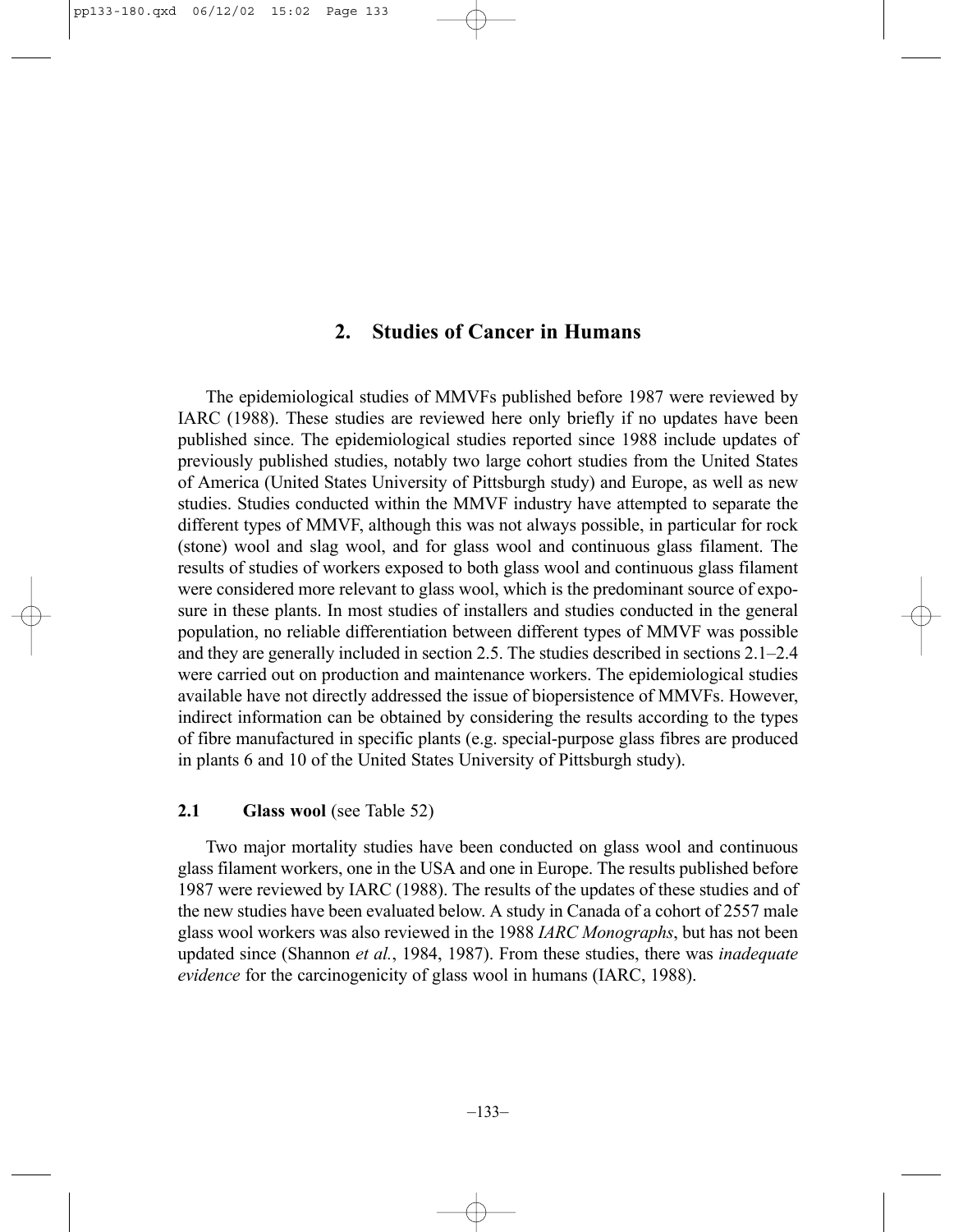| Reference,<br>plants               | Description,<br>employment period,<br>follow-up, definition<br>of cases | No. of deaths or<br>cases, type of<br>cancer, controls                 | Exposure categories                 | No. of<br>cases | Relative risks<br>$(95\% \text{ CI})$ | Comments    |
|------------------------------------|-------------------------------------------------------------------------|------------------------------------------------------------------------|-------------------------------------|-----------------|---------------------------------------|-------------|
| <b>US University of Pittsburgh</b> |                                                                         |                                                                        |                                     |                 |                                       |             |
| Cohort studies                     |                                                                         |                                                                        |                                     |                 |                                       |             |
|                                    |                                                                         |                                                                        |                                     |                 | <b>SMR</b>                            | Local rates |
| Marsh et al. (1990)                | 11 380 male                                                             | 340 deaths from                                                        | 'Glass wool'                        |                 | $1.12$ [1.00-1.24]                    |             |
| 8 plants                           | workers <sup>a</sup>                                                    | respiratory cancer                                                     | Time since first employment         |                 |                                       |             |
|                                    | employed 1945–63,                                                       |                                                                        | $< 10$ years                        | 11              | $0.92$ [0.46-1.64]                    |             |
|                                    | follow-up 1946-85                                                       |                                                                        | $10-19$ years                       | 49              | $1.08$ [0.81-1.44]                    |             |
|                                    |                                                                         |                                                                        | $20 - 29$ years                     | 118             | $1.11$ [0.92-1.33]                    |             |
|                                    |                                                                         |                                                                        | $\geq$ 30 years                     | 162             | $1.15$ [0.98-1.34]                    |             |
|                                    |                                                                         |                                                                        | Duration of employment              |                 |                                       |             |
|                                    |                                                                         |                                                                        | $< 10$ years                        | 190             | 1.21 ( $p < 0.05$ )                   |             |
|                                    |                                                                         |                                                                        | $10-19$ years                       | 56              | 0.98                                  |             |
|                                    |                                                                         |                                                                        | $20 - 29$ years                     | 62              | 1.09                                  |             |
|                                    |                                                                         |                                                                        | $\geq$ 30 years                     | 32              | 0.97                                  |             |
|                                    |                                                                         |                                                                        |                                     |                 | <b>SMR</b>                            | Local rates |
| Marsh et al. (2001a)               | 26 679 male and                                                         | 733 deaths from                                                        | 'Glass wool'                        |                 | $[1.07(0.99-1.15)]$                   |             |
| 8 plants                           | female workers <sup>a</sup>                                             | respiratory cancer                                                     | Special-purpose glass fibres        | 81              | $[1.09 (0.87 - 1.36)]$                |             |
| (same as above)                    | employed 1945-78,                                                       |                                                                        | Mostly glass wool <sup>b</sup>      | 243             | $1.18(1.04 - 1.34)$                   |             |
|                                    | follow-up 1946-92                                                       |                                                                        | Long-term workers ( $\geq$ 5 years) | 138             | $1.06(0.90-1.26)$                     |             |
|                                    |                                                                         | 63 deaths from<br>buccal cavity and<br>pharynx cancer                  | 'Glass wool'                        |                 | $1.11(0.85-1.42)$                     |             |
|                                    |                                                                         | 64 deaths from<br>cancer of the<br>bladder and other<br>urinary organs | 'Glass wool'                        |                 | $1.07(0.82 - 1.37)$                   |             |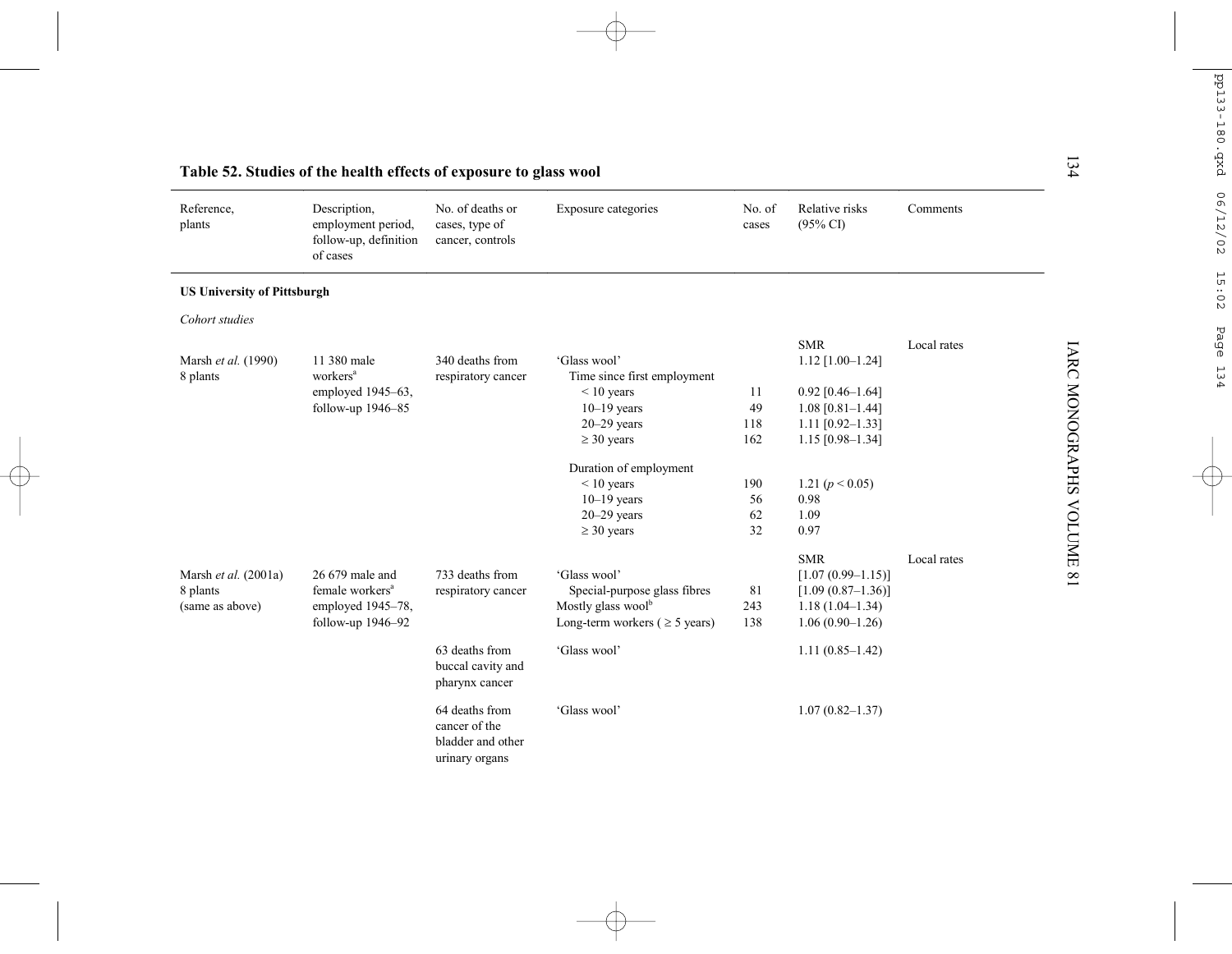# **Table 52 (contd)**

| Reference,<br>plants                                                         | Description,<br>employment period,<br>follow-up, definition<br>of cases | No. of deaths or<br>cases, type of<br>cancer, controls | Exposure categories                                            | No. of<br>cases | Relative risks<br>$(95\% \text{ CI})$ | Comments             |
|------------------------------------------------------------------------------|-------------------------------------------------------------------------|--------------------------------------------------------|----------------------------------------------------------------|-----------------|---------------------------------------|----------------------|
| Nested case–control studies                                                  |                                                                         |                                                        |                                                                |                 |                                       |                      |
|                                                                              |                                                                         |                                                        |                                                                |                 | Odds ratio                            |                      |
| Marsh <i>et al.</i> (2001a);<br>Stone <i>et al.</i> (2001)                   | 631 deaths from<br>respiratory cancer <sup>a</sup>                      | 570 controls                                           | Ever exposed to respirable fibres<br>continuous glass filament | 622             | $1.37(0.55 - 3.42)$<br>1.0            | Adjusted for smoking |
| 10 plants<br>(Glass fibres including)                                        | diagnosed 1970–92<br>(men)                                              |                                                        | glass wool + continuous glass<br>filament <sup>b</sup>         | 356             | $1.01(0.69-1.47)$                     | Adjusted for smoking |
| continuous glass<br>filament plants)                                         |                                                                         |                                                        | mostly glass wool <sup>b</sup>                                 | 183             | $1.06(0.71-1.60)$                     | Adjusted for smoking |
| Chiazze et al. (1992,                                                        | 166 deaths from                                                         | 387 controls                                           |                                                                |                 | Odds ratio                            | Adjusted for smoking |
| 1993)                                                                        | lung cancer <sup>a</sup>                                                |                                                        | $\leq 100$ fibres/cm <sup>3</sup> -day                         | 98              | 1.0                                   | and other potential  |
| plant 9 of Marsh et al.                                                      | diagnosed 1940–82                                                       |                                                        | 100–299.99 fibres/cm <sup>3</sup> –day                         | 37              | $1.72(0.77-3.87)$                     | confounders          |
| (2001a)<br>glass wool $+$<br>continuous glass<br>filament plant <sup>b</sup> | (men)                                                                   |                                                        | $\geq$ 300 fibres/cm <sup>3</sup> -day                         | 27              | $0.58(0.20-1.71)$                     |                      |

135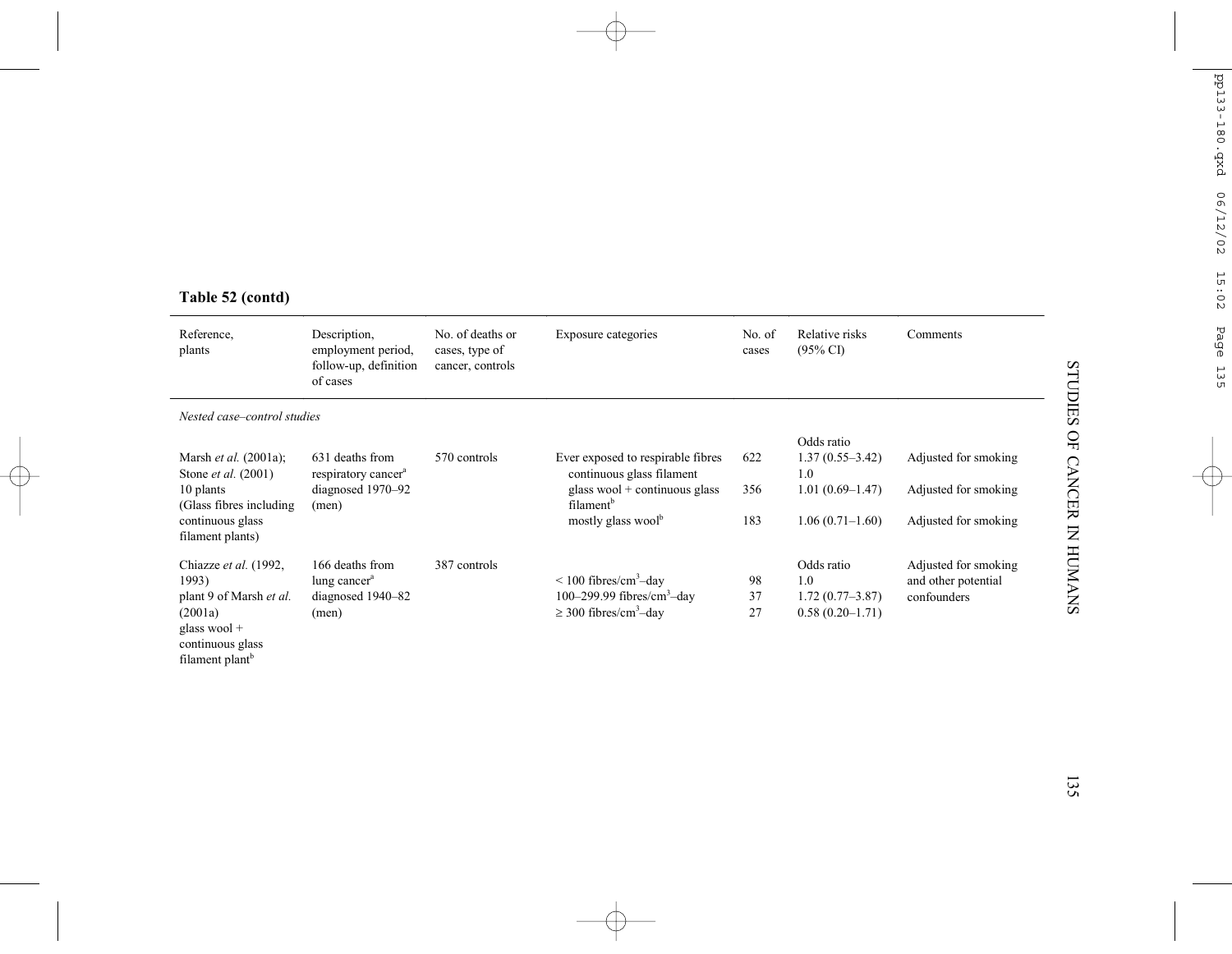|                        |                                                                         |                                                        |                                  |                  |                                       |             | 136                    |
|------------------------|-------------------------------------------------------------------------|--------------------------------------------------------|----------------------------------|------------------|---------------------------------------|-------------|------------------------|
| Table 52 (contd)       |                                                                         |                                                        |                                  |                  |                                       |             |                        |
| Reference,<br>plants   | Description,<br>employment period,<br>follow-up, definition<br>of cases | No. of deaths or<br>cases, type of<br>cancer, controls | Exposure categories              | No. of<br>cases  | Relative risks<br>$(95\% \text{ CI})$ | Comments    | <b>IARC MONOGRAPHS</b> |
| <b>European study</b>  |                                                                         |                                                        |                                  |                  |                                       |             |                        |
| Cohort studies         |                                                                         |                                                        |                                  |                  |                                       |             |                        |
|                        |                                                                         |                                                        |                                  |                  | <b>SMR</b>                            | Local rates |                        |
| Plato et al. (1995c)   | 1970 male and                                                           | 14 deaths from lung                                    |                                  |                  | $0.97(0.57-1.69)$                     |             |                        |
| Sweden; one glass      | female workers <sup>a</sup>                                             | cancer                                                 | Duration of employment with      |                  |                                       |             |                        |
| wool plant included in | employed before                                                         |                                                        | 20-year lag                      |                  |                                       |             |                        |
| Boffetta et al. (1997) | 1978.                                                                   |                                                        | $<$ 2 years                      | 5                | $2.24(0.73 - 5.23)$                   |             |                        |
|                        | mortality follow-up<br>1952-90                                          |                                                        | $2-9$ years                      | 5                | $1.14(0.37-2.66)$                     |             |                        |
|                        |                                                                         |                                                        | $10-19$ years<br>$\geq$ 20 years | $\boldsymbol{0}$ | $0.94(0.02 - 5.21)$                   |             |                        |
|                        |                                                                         |                                                        | Total                            | 11               | $1.21(0.68 - 2.30)$                   |             |                        |
|                        |                                                                         |                                                        |                                  |                  |                                       |             |                        |
|                        | Incidence follow-up                                                     | 17 cases of lung                                       | Duration of employment           |                  | <b>SIR</b>                            |             |                        |
|                        | 1958-89                                                                 | cancer                                                 | $<$ 2 years                      | 3                | $0.72(0.15-2.12)$                     |             |                        |
|                        |                                                                         |                                                        | $2-9$ years                      | 11               | $1.15(0.57-2.05)$                     |             |                        |
|                        |                                                                         |                                                        | $10-19$ years                    |                  | $0.31(0.01-1.74)$                     |             |                        |
|                        |                                                                         |                                                        | $\geq$ 20 years                  | $\overline{2}$   | $1.45(0.18 - 5.24)$                   |             |                        |
|                        |                                                                         |                                                        | Total                            | 17               | $0.93(0.54 - 1.48)$                   |             |                        |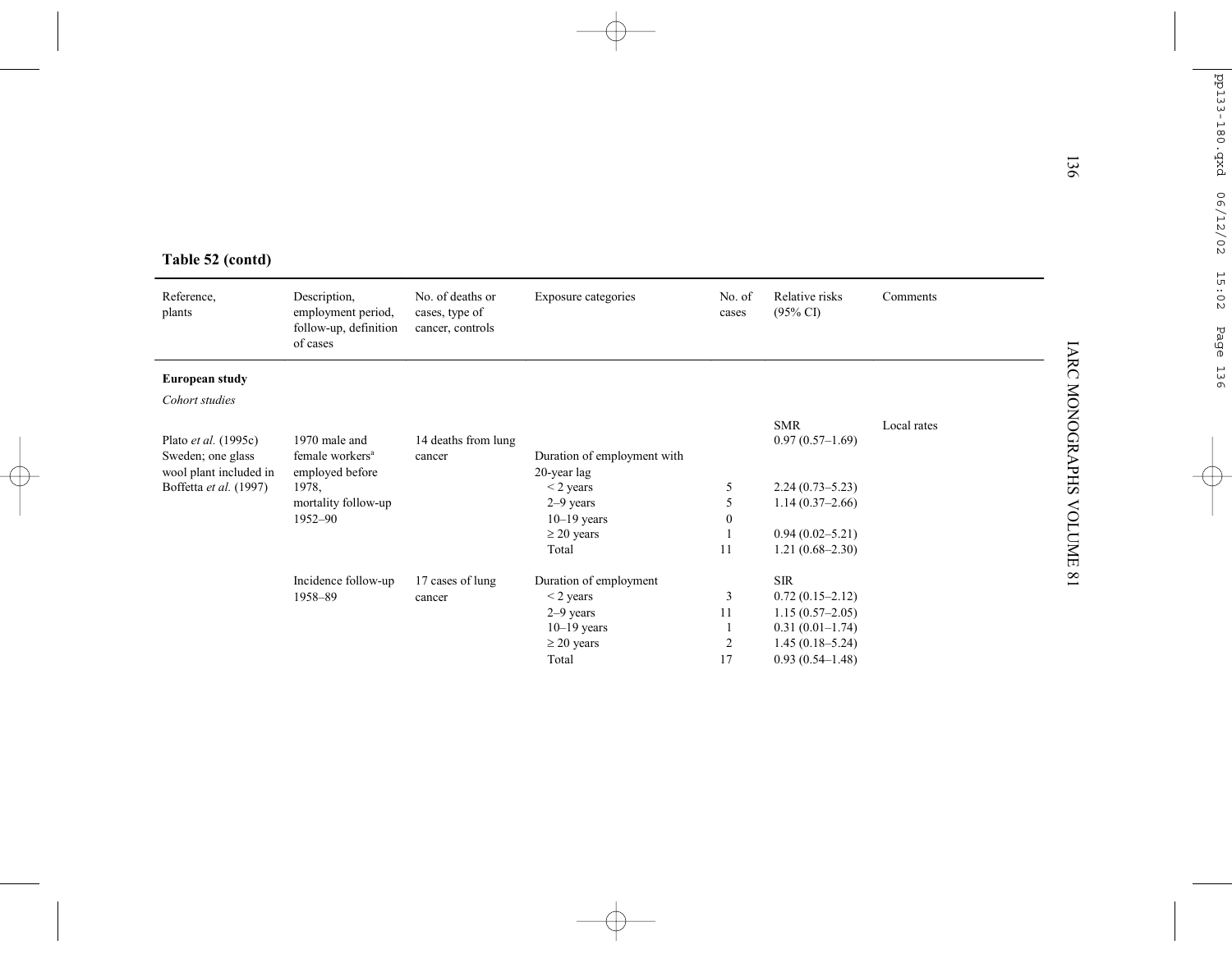# **Table 52 (contd)**

| Reference,<br>plants                                                                                        | Description,<br>employment period,<br>follow-up, definition<br>of cases                   | No. of deaths or<br>cases, type of<br>cancer, controls       | Exposure categories                                                                      | No. of<br>cases | Relative risks<br>$(95\% \text{ CI})$                                                              | Comments                                                                                                                   |
|-------------------------------------------------------------------------------------------------------------|-------------------------------------------------------------------------------------------|--------------------------------------------------------------|------------------------------------------------------------------------------------------|-----------------|----------------------------------------------------------------------------------------------------|----------------------------------------------------------------------------------------------------------------------------|
| Boffetta et al. (1997)<br>5 glass wool plants in<br>Finland, Italy,<br>Norway, Sweden and<br>United Kingdom | 6936 male and<br>female workers <sup>a</sup><br>employed 1933-77,<br>follow-up until 1992 | 140 deaths from<br>lung cancer                               | Technological phase<br>early<br>intermediate<br>late                                     | 19<br>100<br>21 | <b>SMR</b><br>$1.27(1.07-1.50)$<br>$1.07(0.64 - 1.67)$<br>$1.40(1.14-1.70)$<br>$1.02(0.63 - 1.56)$ | National rates                                                                                                             |
|                                                                                                             |                                                                                           | 10 deaths from<br>cancer of the buccal<br>cavity and pharynx |                                                                                          |                 | $1.47(0.71 - 2.71)$                                                                                |                                                                                                                            |
| Boffetta et al. (1999)<br>3 glass wool plants in<br>Finland, Norway and<br>Sweden:<br>included in Boffetta  | 2611 male and<br>female workers <sup>a</sup> ,<br>follow-up until 1995                    | 40 cases of lung<br>cancer                                   | Time since first employment<br>$\leq$ 19 years<br>$20 - 29$ years<br>$\geq$ 30 years     | 10<br>15<br>15  | <b>SIR</b><br>$1.28(0.91-1.74)$<br>Relative risk<br>1.0<br>$1.9(0.8-4.8)$<br>$2.3(0.6-9.2)$        | National rates<br>Adjusted for age, gender,<br>country and technological phase<br>$p$ for linear trend = 0.2               |
| <i>et al.</i> (1997)                                                                                        |                                                                                           |                                                              | Duration of employment<br>$1-4$ years<br>$5-9$ years<br>$10-19$ years<br>$\geq$ 20 years | 23<br>8<br>4    | 1.0<br>$0.8(0.3-2.0)$<br>$0.8(0.3-2.4)$<br>$0.7(0.08-5.3)$                                         | Adjusted for age, gender,<br>country, technological phase<br>and time since first employment<br>p for linear trend = $0.5$ |
|                                                                                                             |                                                                                           |                                                              | Technological phase<br>early<br>late                                                     | 20<br>20        | $0.6(0.2-1.9)$<br>1.0                                                                              | Adjusted for age, gender,<br>country and time since first<br>employment                                                    |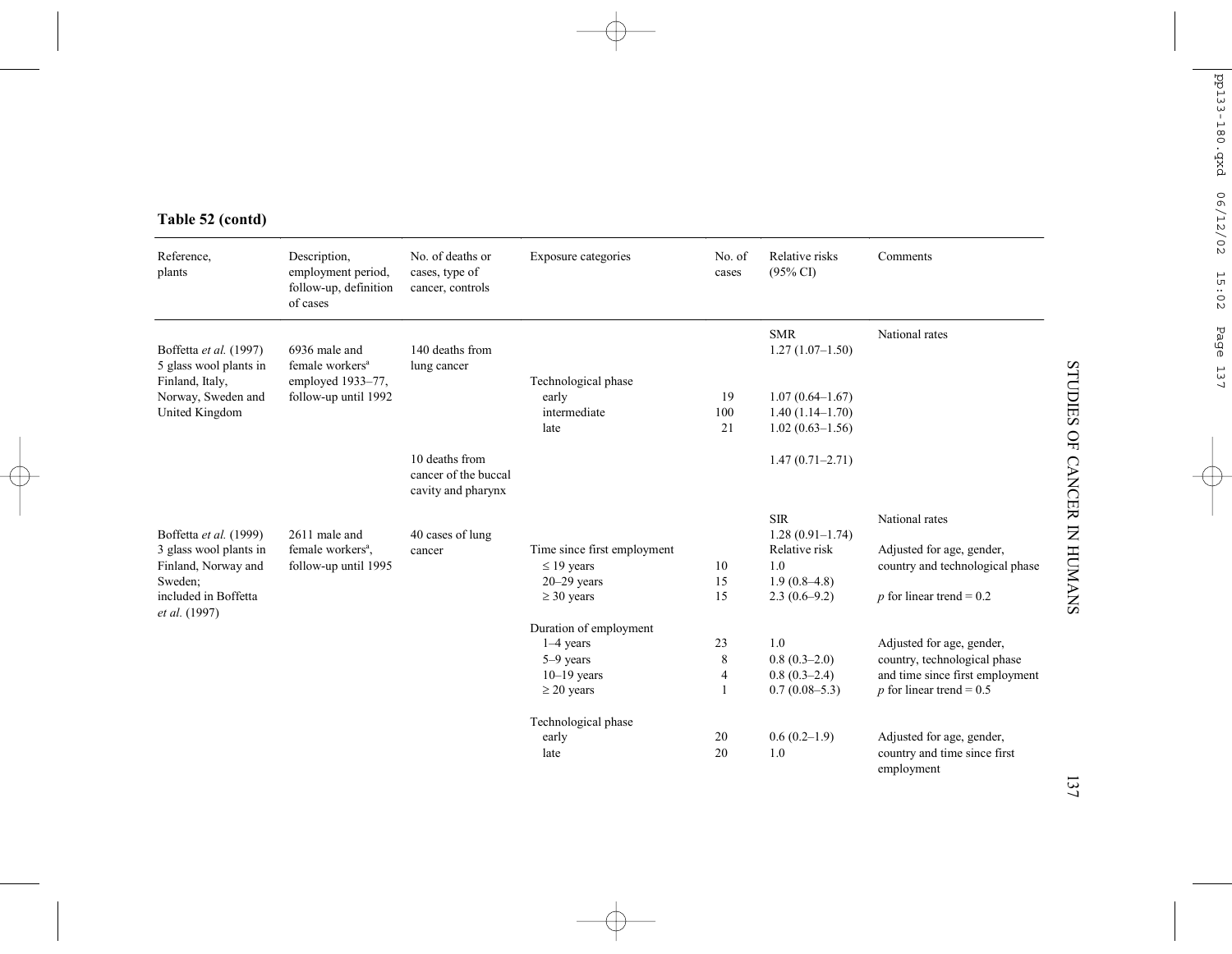|  | Table 52 (contd) |
|--|------------------|
|  |                  |

| Table 52 (contd)                                                                         |                                                                                   |                                                        |                                                                                                                                     |                            |                                                            |                                                          |
|------------------------------------------------------------------------------------------|-----------------------------------------------------------------------------------|--------------------------------------------------------|-------------------------------------------------------------------------------------------------------------------------------------|----------------------------|------------------------------------------------------------|----------------------------------------------------------|
| Reference.<br>plants                                                                     | Description,<br>employment period,<br>follow-up, definition<br>of cases           | No. of deaths or<br>cases, type of<br>cancer, controls | Exposure categories                                                                                                                 | No. of<br>cases            | Relative risks<br>$(95\% \text{ CI})$                      | Comments                                                 |
| Nested case-control study                                                                |                                                                                   |                                                        |                                                                                                                                     |                            |                                                            |                                                          |
| Gardner et al. (1988)<br>1 United Kingdom<br>glass wool plant from<br>the European study | 73 deaths from lung<br>cancer<br>employed 1946-78,<br>follow-up until 1984        | 506 controls                                           | Super-fine glass wool<br>Glass wool                                                                                                 | 2<br>31                    | Odds ratio<br>$1.3(0.3-5.8)$<br>$1.1(0.7-1.9)$             | Potential asbestos exposure<br>odds ratio, 1.5 (0.8–2.5) |
| <b>Other studies</b>                                                                     |                                                                                   |                                                        |                                                                                                                                     |                            |                                                            |                                                          |
| Cohort studies                                                                           |                                                                                   |                                                        |                                                                                                                                     |                            |                                                            |                                                          |
| Shannon et al. (1984,<br>1987)<br>Canada                                                 | 2557 male workers<br>employed 1955-77,<br>$\geq 90$ days,<br>follow-up until 1984 | Plant-only workers<br>19 deaths from lung<br>cancer    | All cases<br>Exposed $\geq$ 5 years and<br>$\geq$ 10 years since first exposure                                                     | 19<br>13                   | <b>SMR</b><br>$1.99$ [1.20-3.11]<br>$1.82$ [0.97-3.11]     | Local rates                                              |
|                                                                                          |                                                                                   |                                                        | Duration of employment<br>$<$ 5 years<br>$5 - 10$ years<br>$10 - 15$ years<br>$15 - 20$ years<br>$20 - 25$ years<br>$25 - 30$ years | 6<br>3<br>3<br>2<br>1<br>2 | <b>SMR</b><br>2.91<br>2.88<br>1.79<br>1.16<br>0.86<br>1.59 | Local rates                                              |
|                                                                                          |                                                                                   |                                                        | $\geq 30$ years                                                                                                                     | $\overline{2}$             | 3.25                                                       |                                                          |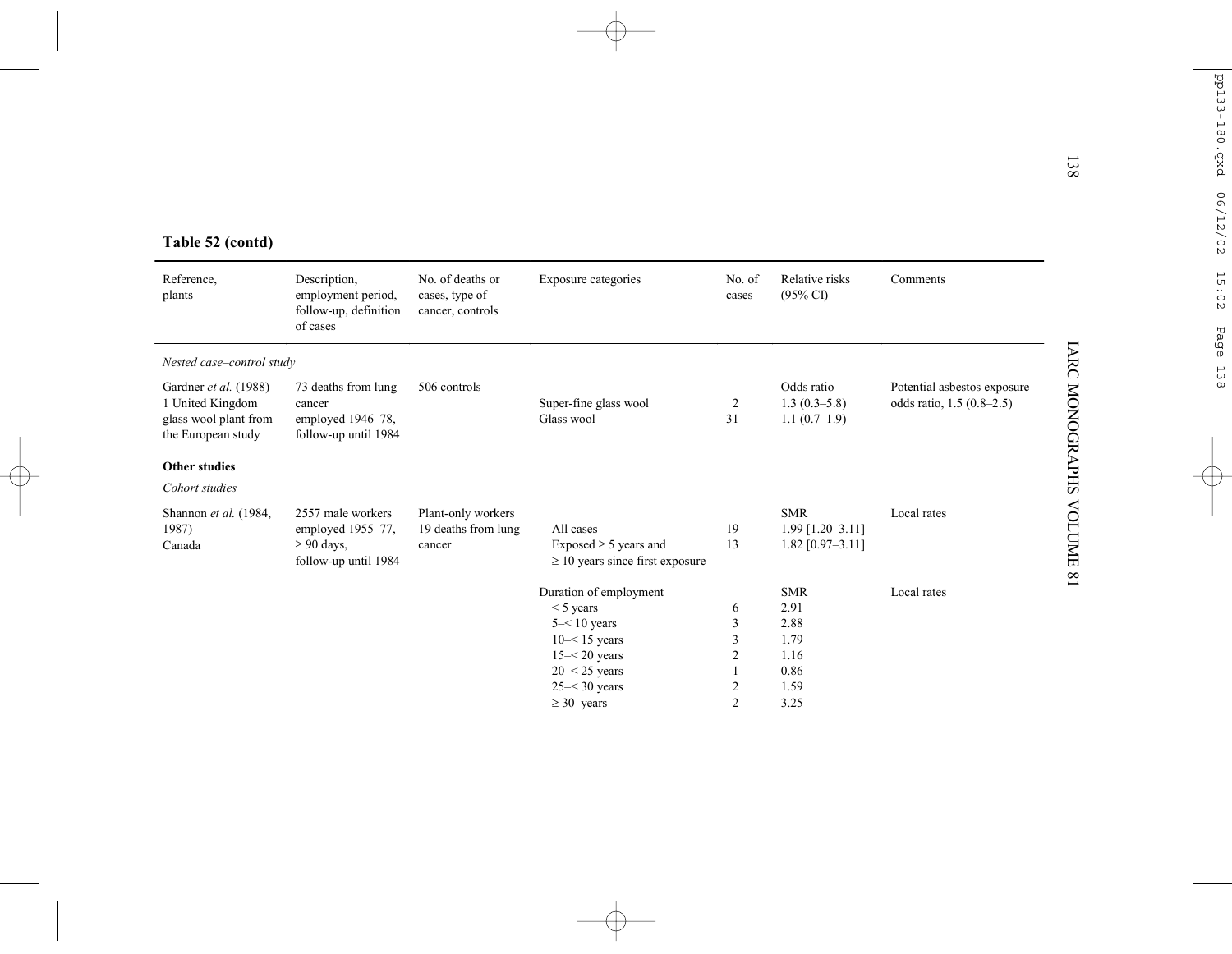| Reference,<br>plants                   | Description,<br>employment period,<br>follow-up, definition<br>of cases | No. of deaths or<br>cases, type of<br>cancer, controls               | Exposure categories                                                                                                                                         | No. of<br>cases                                 | Relative risks<br>$(95\% \text{ CI})$                                                                | Comments         |
|----------------------------------------|-------------------------------------------------------------------------|----------------------------------------------------------------------|-------------------------------------------------------------------------------------------------------------------------------------------------------------|-------------------------------------------------|------------------------------------------------------------------------------------------------------|------------------|
| Shannon et al. (1984,<br>1987) (contd) |                                                                         |                                                                      | Time since first employment<br>$<$ 5 years<br>$5 - 10$ years<br>$10 - 15$ years<br>$15 - 20$ years<br>$20 - 25$ years<br>$25 - 30$ years<br>$\geq$ 30 years | $\overline{2}$<br>3<br>$\overline{c}$<br>5<br>5 | <b>SMR</b><br>4.31<br>1.68<br>2.11<br>1.91<br>1.04<br>2.09<br>2.70                                   | Provincial rates |
| Moulin et al. (1986)<br>France         | 1374 male workers <sup>a</sup><br>employed 1975-84                      | 5 cases of lung<br>cancer                                            | Production workers<br>duration of exposure<br>$1-9$ years<br>$10-19$ years<br>$\geq$ 20 years                                                               | $\overline{c}$                                  | <b>SIR</b><br>$0.74(0.24 - 1.72)$<br>$1.82(0.22 - 6.57)$<br>$0.63(0.02 - 3.48)$<br>$0.56(0.01-3.10)$ | Regional rates   |
|                                        |                                                                         | 19 cases of 'upper<br>respiratory and<br>alimentary tract'<br>cancer |                                                                                                                                                             |                                                 | $2.18(1.31-3.41)$                                                                                    |                  |

# **Table 52 (contd)**

SMR, standardized mortality ratio; SIR, standardized incidence ratio; respiratory cancer, ICD8, 160–163

<sup>a</sup> Workers employed for  $\geq 1$  year

<sup>b</sup> For this review, workers exposed to 'mostly glass wool' or 'glass wool and continuous glass filaments' are considered as being exposed to glass wool, because the pattern of exposure among these groups results predominantly in exposure to glass wool.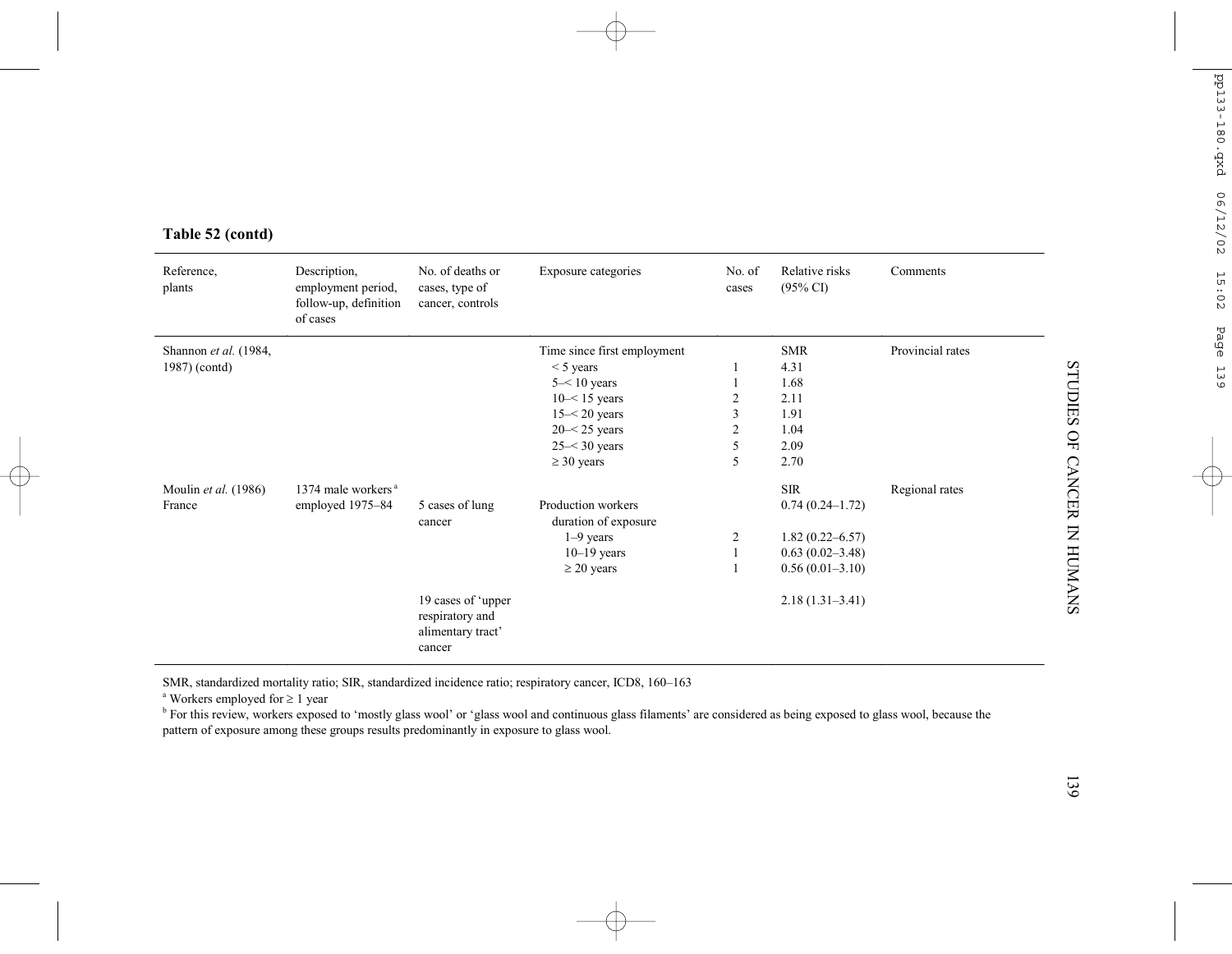# 2.1.1 *United States University of Pittsburgh cohort*

### (*a*) *Cohort studies*

The United States (US) University of Pittsburgh cohort consists of male workers employed for 1 year or more between 1945 and 1963 in production or maintenance at one or more of 11 glass fibre and six rock (stone) wool and slag wool plants (Table 53). Of the 11 glass fibre plants, three produced continuous glass filament, two glass wool and continuous glass filament and six mostly glass wool. The original report and the updates presented the mortality statistics collected until 1982 (Enterline *et al.*, 1983; Enterline & Marsh, 1984; Enterline *et al.*, 1987). The 1985 follow-up study was reported by Marsh *et al.* (1990) and included 16 661 workers. Death certificates were obtained for 96.2% of those identified as deceased. The data were analysed according to three different follow-up periods, time since first employment and duration of

| Plant no.                     | Location          | Principal product                                |
|-------------------------------|-------------------|--------------------------------------------------|
| Glass fibre plants            |                   |                                                  |
|                               | Parkersburg, WV   | Mostly wool <sup>a</sup>                         |
| $\overline{c}$                | Ashton, RI        | Filament                                         |
| $\overline{\mathcal{L}}$      | Kansas city, KS   | Mostly wool <sup>a</sup>                         |
| 5                             | Huntington, PA    | Filament                                         |
| 6                             | Santa Clara, CA   | Mostly wool <sup>a</sup>                         |
| 9                             | Newark, OH        | Wool and filament                                |
| 10                            | Waterville, OH    | Wool and filament <sup>b</sup>                   |
| 11                            | Defiance, OH      | Mostly wool <sup>a</sup>                         |
| 14                            | Shelbyville, IN   | Mostly wool <sup>a</sup>                         |
| $15^{\circ}$                  | Kansas City, KS   | Wool and filament <sup>b</sup>                   |
| Rock (stone)/slag wool plants |                   |                                                  |
| 3                             | Alexandria, IN    | Rock (stone)/slag wool <sup><math>d</math></sup> |
| 7                             | Tacoma, WA        | Rock (stone)/slag wool <sup>d</sup>              |
| 8                             | Wabash, IN        | Rock (stone)/slag wool <sup>d</sup>              |
| 12                            | Birmingham, AL    | Rock (stone)/slag wool <sup>d</sup>              |
| 13                            | S. Plainfield, NJ | Rock (stone)/slag wool <sup>d</sup>              |
| 17                            | Joplin, MO        | Rock (stone)/slag wool <sup>e</sup>              |

**Table 53. Characteristics of the plants participating in the study by the US University of Pittsburgh, USA, on MMVFs**

Plants 6 and 10 produced special-purpose glass fibres (small-diameter,  $\leq 1.5$  µm). a Includes some filament operations

<sup>b</sup> Consists of one facility devoted to filament manufacturing and one devoted to wool.

 $\textdegree$  Two of the original glass fibre plants (plants 15 and 16) included in Marsh *et al.* (1990) were combined (as plant 15) in Marsh *et al.* (2001a) because the workers moved freely between the adjacent manufacturing sites.

d Extended follow-up: N-cohort

e Extended followup: O-cohort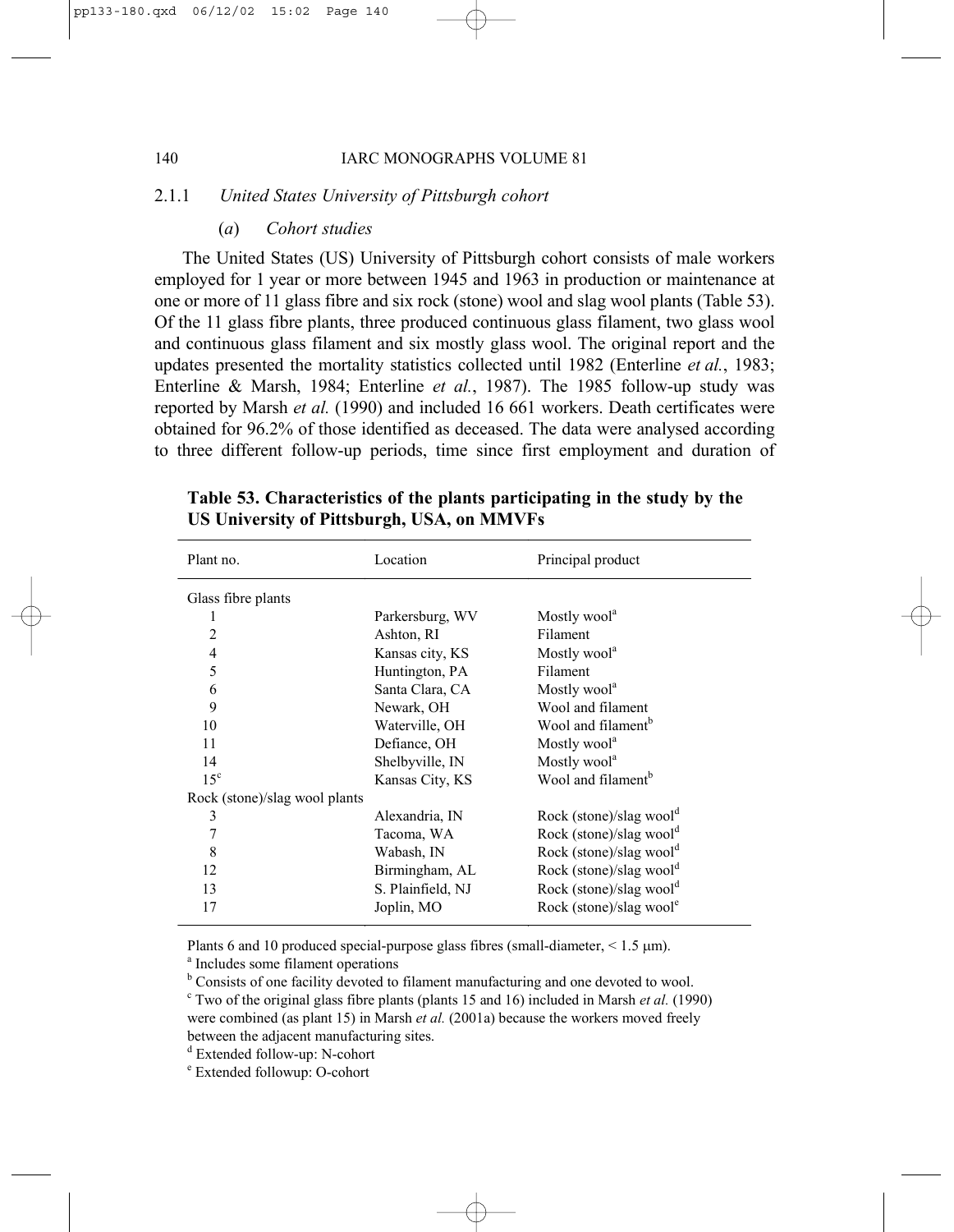employment. The expected numbers of deaths were based on cause-specific mortality rates for white men in the USA and on the rates from the county where the plant was located. In addition, Poisson regression modelling was used to investigate the dependence of standardized mortality ratios (SMRs) on possible combinations of exposure to fibres with potential confounding variables. The SMR for all malignant tumours for the whole cohort was 1.08 based on local rates.

The US University of Pittsburgh cohort included eight glass fibre plants: two producing glass wool and continuous glass filament (start of production, 1938–50) and six producing mostly glass wool (start of production, 1946–52). The study population consisted of 11 380 male workers employed for 1 year or more (or for six months at two plants that produced small-diameter glass fibres (less than 1.5 µm)) between 1945 and 1963 (1940–63 for plant 9) in these eight plants. Results are presented for 'fibrous glass wool and both' combining 'fibrous glass wool' ('mostly glass wool') and 'fibrous glass both' ('glass wool and continuous glass filament'). For the purposes of this review, workers exposed to 'mostly glass wool' or 'glass wool and continuous glass filament' are considered as being exposed to glass wool, because the pattern of exposure among these groups results predominantly in exposure to glass wool. The SMR for respiratory cancer (ICDs 8 160–163) (including cancer of the larynx) for workers exposed to glass wool was 1.12 [95% confidence interval (CI), 1.00–1.24] (340 cases) based on local reference rates. The average exposure to fibres was  $0.047$  fibre/cm<sup>3</sup>. The average exposure to (respirable fibres)  $\leq$  3  $\mu$ m diameter was 0.039 fibre/cm<sup>3</sup> for all glass fibre plants. There was no positive relationship between respiratory cancer and duration of employment (Marsh *et al.*, 1990).

The US University of Pittsburgh cohort study for the glass fibre plants was extended until 1992 and expanded to include a more complete characterization of the work histories and the racial composition of the cohort, a nested case–control study of respiratory cancer, a survey of tobacco smoking habits and a retrospective assessment of exposure (Buchanich *et al*., 2001; Marsh *et al*., 2001a,b,c; Quinn *et al*., 2001; Smith *et al.*, 2001; Stone *et al*., 2001; Youk *et al*., 2001). The expanded cohort included female employees, workers employed after the original cohort end-date of 1963 and workers from additional manufacturing sites. Thus the study covered 10 glass fibre plants (two from the original cohort were combined), including eight plants that produced glass wool and two that produced continuous glass filament (see Table 53). This study examined the mortality experience between 1946 and 1992 of 32 110 production or maintenance workers (5431 workers exposed to continuous glass filament, 15 718 to glass wool and continuous glass filament and 10 961 mostly to glass wool) employed for at least one year between 1945 and 1978 with certain exceptions. Firstly, a six-month employment criterion was applied to male workers in the original cohort from two plants (6 and 10) where special-purpose glass fibres, relatively low-solubility glass fibres or quartz (pure silica) fibres (small-diameter (less than  $1.5 \mu m$ )) were produced, and secondly, a starting date of 1940 was used for one plant (plant 9). The cause of 98.8% of deaths was identified and 0.6% of the study subjects were lost to follow-up. The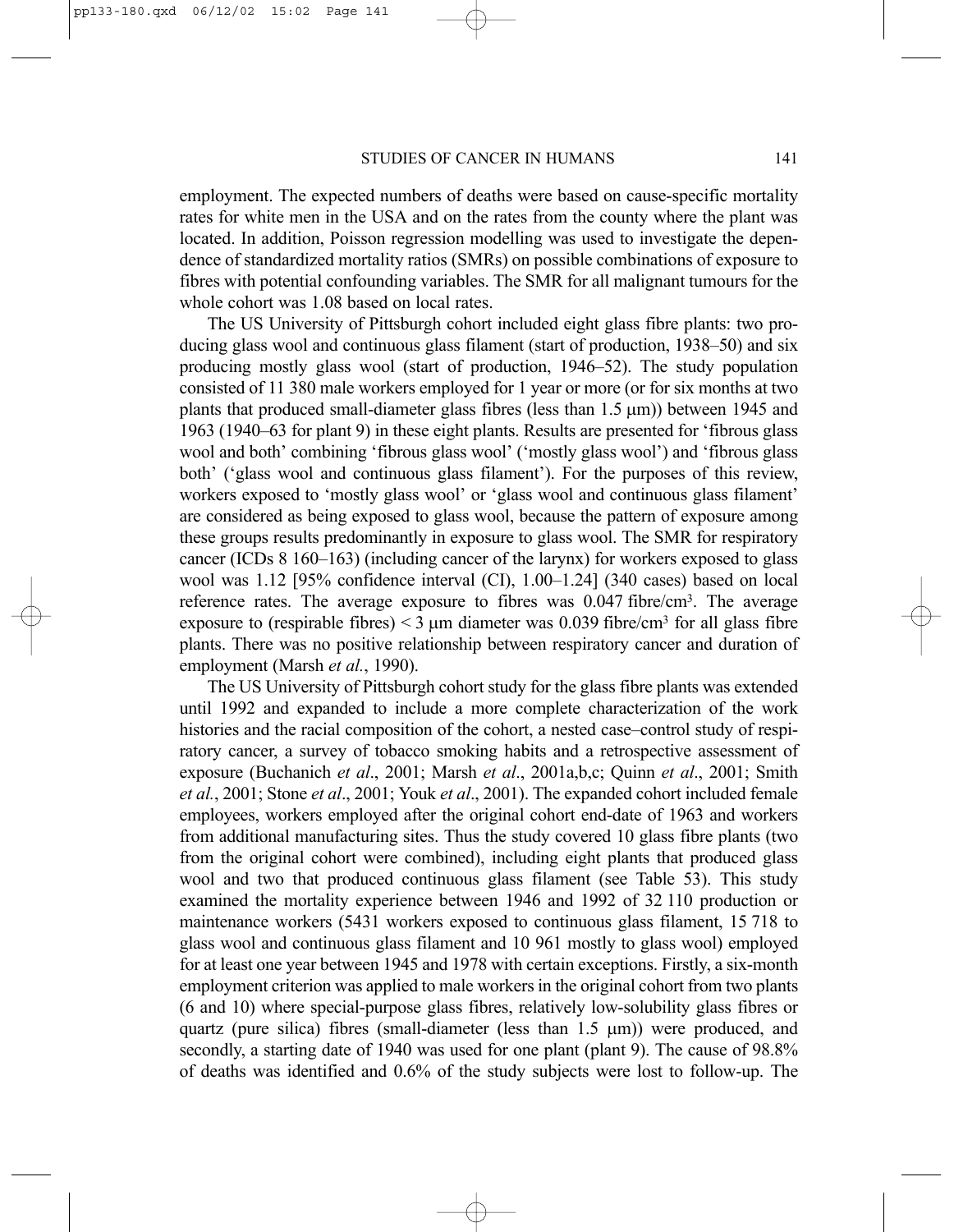whole cohort of glass fibre workers, including those who worked with glass wool and continuous glass filament covered 935 581 person–years and was about evenly divided between short-term ( $\leq 5$  years; 47.9%) and long-term ( $\geq 5$  years; 52.1%) workers. Of the glass-fibre workers, 5675 (17.7%) had been employed for 20 or more years and 15 766 (49.1%) were followed up for 30 or more years (Marsh *et al*., 2001a).

As described by Smith *et al*. (2001) and Quinn *et al*. (2001), profiles for the historical exposure of individual workers were developed using an approach that integrated epidemiological methods with those used by industrial hygienists. Quantitative estimates of exposure were made for respirable fibres, formaldehyde and crystalline silica, and qualitative estimates for other agents such as arsenic, asbestos, asphalt, polycyclic aromatic hydrocarbons (PAHs) and styrene. The exposure was estimated from the date of plant start-up until closure or until 31 December 1987, which was the latest common work-history end-date. The median average intensity of exposure to respirable fibres computed across all individual workers was 0.035 fibre/cm3. When calculated by plant, this value ranged from  $0.001$  fibre/cm<sup>3</sup> for workers in one plant that produced continuous glass filament to 0.167 fibre/cm3 for workers in a plant that produced mostly glass wool. The median cumulative exposure was 1.441 fibres/cm3– months for all workers, ranging from 0.086 to 6.382 fibres/cm<sup>3</sup>-months. The average exposure of long-term workers (employed for at least 5 years) during their first five years of exposure was similar to that of short-term workers (employed for less than 5 years) (Marsh *et al.*, 2001a).

For the whole glass fibre cohort (10 plants) using local county rates, the SMR for all causes of mortality was reduced (SMR, 0.90; 95% CI, 0.88–0.92) as was that for all cancers (SMR, 0.94; 95% CI, 0.90–0.98) during 1960–92 (8436 deaths from all causes and 2243 deaths from cancer). For all workers, the local county-based SMRs for respiratory cancer increased with calendar time and time since first employment, but not with duration of employment. The short-term workers had an excess of respiratory cancer (SMR, 1.12; 95% CI, 1.01–1.24) (378 cases) compared with an SMR of 1.03 (0.94–1.12) (496 cases) for long-term workers. The SMRs for long-term workers did not increase with calendar time, duration of employment or time since first employment (Marsh *et al*., 2001a).

An analysis restricted to the eight glass wool plants resulted in an SMR for respiratory cancer of [1.06 (95% CI, 0.99–1.14)] (733 deaths) (local county comparison). The SMR for respiratory cancer in the four plants producing special-purpose glass fibres (local county comparison) was  $[1.06 (95\% \text{ CI}, 0.97-1.15)]$  (490 cancer deaths). In general, comparison with national reference rates provided similar results (Marsh *et al.*, 2001a).

Buchanich *et al.* (2001) inferred from a survey of the tobacco-smoking habits of the US University of Pittsburgh cohort that male glass fibre workers had higher estimated point prevalence rates of ever smoking than the corresponding general US populations and than most of the states where the study plants were located. The method of Axelson and Steenland (1988) was used to make an indirect adjustment of the SMRs for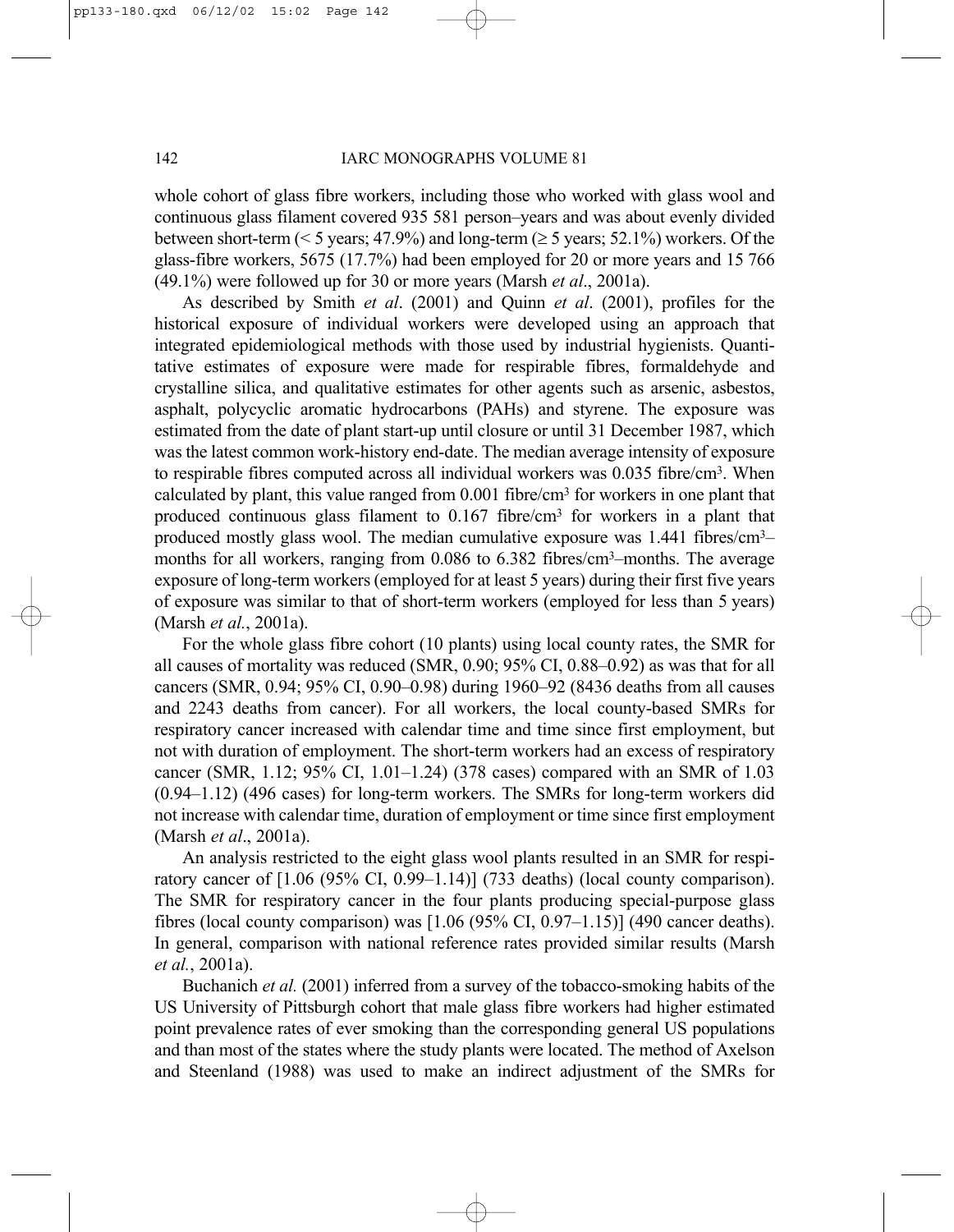respiratory cancer to account for potential confounding by smoking. The adjustments were based on data on smoking prevalence within the cohort estimated from a random sample of cohort members (Marsh *et al*., 2001b) and the relative risk for ever versus never smoking as estimated from the nested case–control study of respiratory cancer (Marsh *et al*., 2001a). The adjustment suggested that cigarette smoking may account for the excess in respiratory cancer observed for the cohort of male glass-fibre workers (SMR adjusted for age-adjusted prevalence of ever smoking and based on local county rates, 0.89). The same conclusion was reached regardless of which of several alternatives were used to adjust local county rate-based SMRs for respiratory cancer. All SMRs that were statistically significantly elevated when unadjusted were reduced to non-statistically significant levels when adjusted for smoking (Marsh *et al.*, 2001b).

As part of the on-going mortality surveillance programme for the US MMVF industry, mortality from mesothelioma [mesotheliomas were not identified before the 8th ICD revision in 1968] was investigated from the 1992 follow-up of the US University of Pittsburgh study (Marsh *et al*., 2001c). A manual search of all death certificates of 9060 glass-fibre workers revealed that seven of the death certificates issued for the glass wool workers mentioned the word mesothelioma. A subsequent review of medical records and pathology specimens for one (plant 9) of the seven workers deemed this one death as having a 50% chance of being due to mesothelioma. Five of the seven workers who had died had potentially been exposed to asbestos while working in the glass fibre industry or in other jobs. No death coded as pleural cancer was observed in the glass wool cohort.

With the exception of respiratory cancer, no statistically significant excesses of mortality were observed among the cancer site categories 'buccal cavity and pharynx' (SMR, 1.11; 95% CI, 0.85–1.42; 63 cancer deaths) or 'bladder and other urinary organs' (SMR, 1.07; 95% CI, 0.82–1.37; 64 cancer deaths) (local county comparison) (Marsh *et al*., 2001a).

# (*b*) *Nested case–control studies*

Marsh *et al.* (2001a), Stone *et al*. (2001) and Youk *et al*. (2001) performed a nested case–control study as part of the US University of Pittsburgh cohort study of glass-fibre workers (10 plants) in which workers at the continuous glass filament plants represented the lower exposure groups. The investigators identified 713 men who had died from respiratory cancer during 1970–92 and one control per case. The potential controls were at risk during 1970–92 and alive and at risk at the age at which the case had died; controls were also matched by date of birth. A telephone interview was conducted with the study subject or a knowledgeable informant for [88.6%] of cases and 80.2% of controls (Stone *et al.*, 2001). [The proportion of respondent type was not given.] There were 516 matched sets for which data on smoking (631 cases and 570 controls) were available for analysis.

Marsh *et al.* (2001a) reported an increased risk for respiratory cancer for combined non-baseline levels of exposure to respirable fibres (odds ratio, 1.37; 95% CI, 0.55–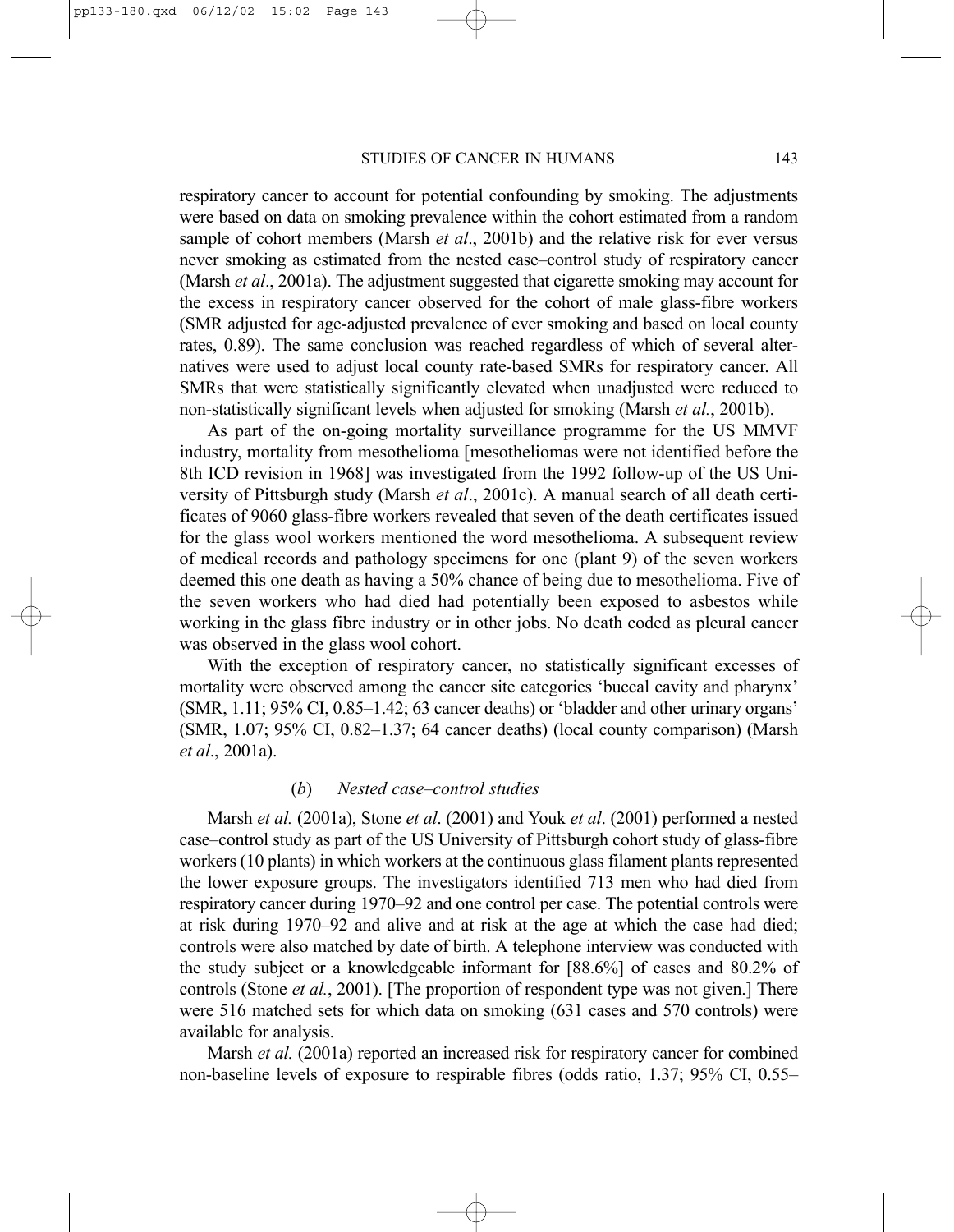3.42), adjusted for smoking. The duration of exposure and cumulative exposure to respirable fibres (adjusted for smoking) did not appear to be associated with an increased risk for respiratory cancer and no apparent increase in risk with increasing time since first employment in the plant was noted. There was some evidence of an elevated risk for respiratory cancer associated with non-baseline levels of average intensity of exposure to respirable glass wool, but this was not statistically significant when adjusted for smoking and there was no apparent trend with increasing exposure. The analysis by product group ('continuous glass filament', 'glass wool and continuous glass filament' and 'mostly glass wool') used continuous glass filament as the baseline category. After adjustment for smoking, the odds ratios for the 'glass wool and continuous glass filament' and 'mostly glass wool' categories were close to unity when compared to the baseline for continuous glass filament, and were 1.01 (95% CI, 0.69–1.47) and 1.06 (95% CI, 0.71–1.60), respectively.

Youk *et al.* (2001) explored the possible exposure–response relationship between respiratory cancer and exposure to respirable fibres or formaldehyde using exposureweighting. None of the categorized measurements of exposure to respirable fibres using time lags and unlagged/lagged time windows showed a statistically significant association with risk for respiratory cancer ( $p > 0.49$  for each). All of the estimated odds ratios for exposure-weighted models were lower than the estimated odds ratio of 1.37 (95% CI, 0.55–3.42) for the unweighted model. No pattern of increasing risk for respiratory cancer with increasing levels of cumulative exposure or average intensity of exposure to respirable fibres was seen.

Stone *et al.* (2001) extended the exposure–response analysis within the case–control study to include quantitative measures of exposure to respirable fibre for the US University of Pittsburgh cohort. Quantitative measures of formaldehyde and crystalline silica (mainly quartz) were made as these substances were considered as potential confounders and effect modifiers. Neither the average intensity of exposure nor the cumulative exposure to respirable fibres showed a statistically significant association with risk for respiratory cancer in any of the hundreds of fractional polynomial models considered.

Chiazze *et al.* (1992) reported on a case–control study of male workers employed for one year or more between 1 January 1940 and 31 December 1962, and followed up until 1982, at one glass fibre plant (producing glass wool and continuous glass filament) in the USA. This plant is included in the US University of Pittsburgh cohort (plant 9). The investigators identified 166 deaths due to lung cancer. The controls were cohort members matched on year of birth (within 2 years) and survival to end of the follow-up period or death (within 2 years). The response rate was 88% for cases and 79% for controls. Interviews were completed with proxies for 144 of these cases. Eighty per cent of the interviews were conducted face-to-face and the remaining 20% by telephone. Moste of the interviewees were proxy respondents (88%), of whom 87% reported having been in contact with the subject at least once a month. Data available for analysis included information on work history, demographic information (including smoking habits) and Chiazze *et al*. (1993) added information on exposure for a profile constructed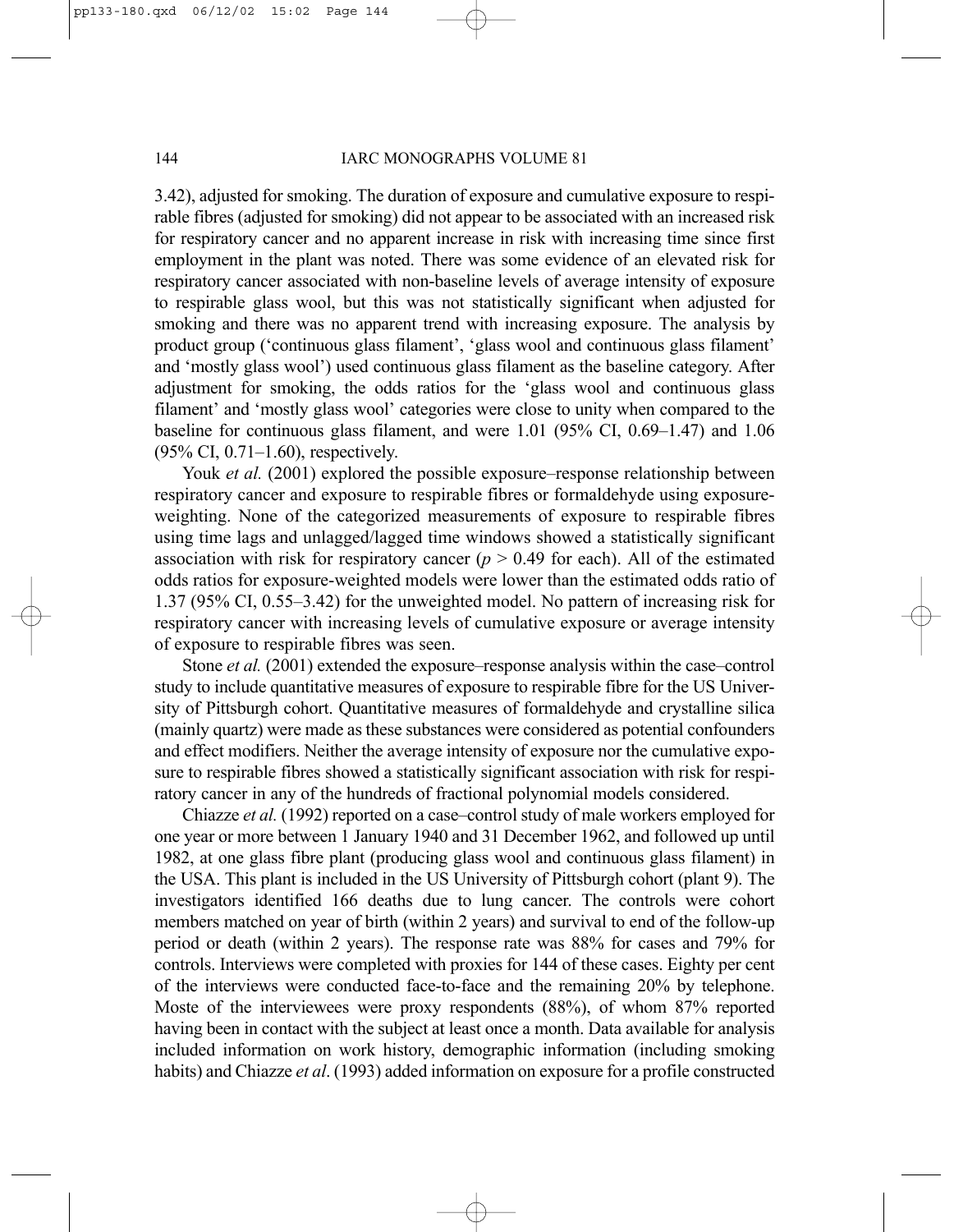for the years 1934–87 that included estimates of cumulative exposure to respirable fibres. The odds ratio for smoking  $(0.6 \text{ months} \text{ versus never})$  and lung cancer was 26.2 (95% CI, 3.32–207). The odds ratios for lung cancer adjusted for smoking and other potential confounders were 1.72 (95% CI, 0.77–3.87) and 0.58 (95% CI, 0.20–1.71) for cumulative exposure to respirable fibre categories of 100–299.99 fibres/cm3–days and  $\geq$  300 fibres/cm<sup>3</sup>–days, respectively. The lowest exposure category, < 100 fibres/cm<sup>3</sup>– days, served as the reference group.

## 2.1.2 *European glass fibre cohort*

## (*a*) *Cohort studies*

Plato *et al*. (1995c) investigated the mortality and cancer incidence in Sweden among 3539 male and female workers (1970 from a glass wool plant, 1187 from a large rock (stone) wool/slag wool plant and 382 from a small rock (stone) wool/slag wool plant), employed for at least one year before 1978. These plants were included in the European MMVF cohort study (see Boffetta *et al.*, 1997). Of the 3539 subjects, 245 had emigrated before the study and 41 were lost to follow-up. The mortality analysis was based upon the remaining 3253 subjects, 738 of whom died between 1952 and 1990. Cancer incidence was followed from 1958 to 1989. The SMR and SIR were analysed using regional and national reference rates. When compared with regional reference rates, there was a slightly increased excess for overall mortality (SMR, 1.02; 95% CI, 0.95–1.10) for the total cohort including the rock (stone)/slag wool component. Comparison with regional reference rates showed no increased risk for mortality from all cancers for workers at the glass wool plant (SMR, 1.00; 95% CI, 0.82–1.22; 102 cancer deaths) or from lung cancer (ICD-8 162) (SMR, 0.97; 95% CI, 0.57–1.69; 14 lung cancer deaths). Neither was there an increased risk for lung cancer mortality associated with a longer duration of employment (length of employment  $\leq 2$ ) years, SMR, 1.47; 95% CI, 0.48–3.44; 2–9 years, SMR, 0.92; 95% CI, 0.37–1.90; 10–19 years, SMR, 0.39; 95% CI, 0.01–2.19, ≥ 20 years, SMR, 0.94; 95% CI, 0.02–5.21). There was an excess in lung cancer mortality for workers with 30 years of latency (SMR, 1.43; 95% CI, 0.74–3.05). [No data on smoking or co-exposure were available.]

Boffetta *et al.* (1997) extended the follow-up of cancer mortality for the European cohort study of MMVF production workers in 13 factories from 1982 (except for one continuous glass filament plant where it was until 1983) until 1990 in Denmark, Italy, Norway and Sweden, 1991 in Germany and 1992 in the United Kingdom (see Table 54). Information on work history was available until 1977. The population under study was the workforce (male and female) ever employed (i.e. with at least 1 year of employment in Sweden and in one of the two factories in the United Kingdom) between the year production started (1933–50) and 1977; follow-up was successful for 97.7% of the workers and the cause of 99.5% of deaths was known. Five factories (1 in Finland, 1 in Italy, 1 in Norway, 1 in Sweden and 1 in the United Kingdom) in which glass wool was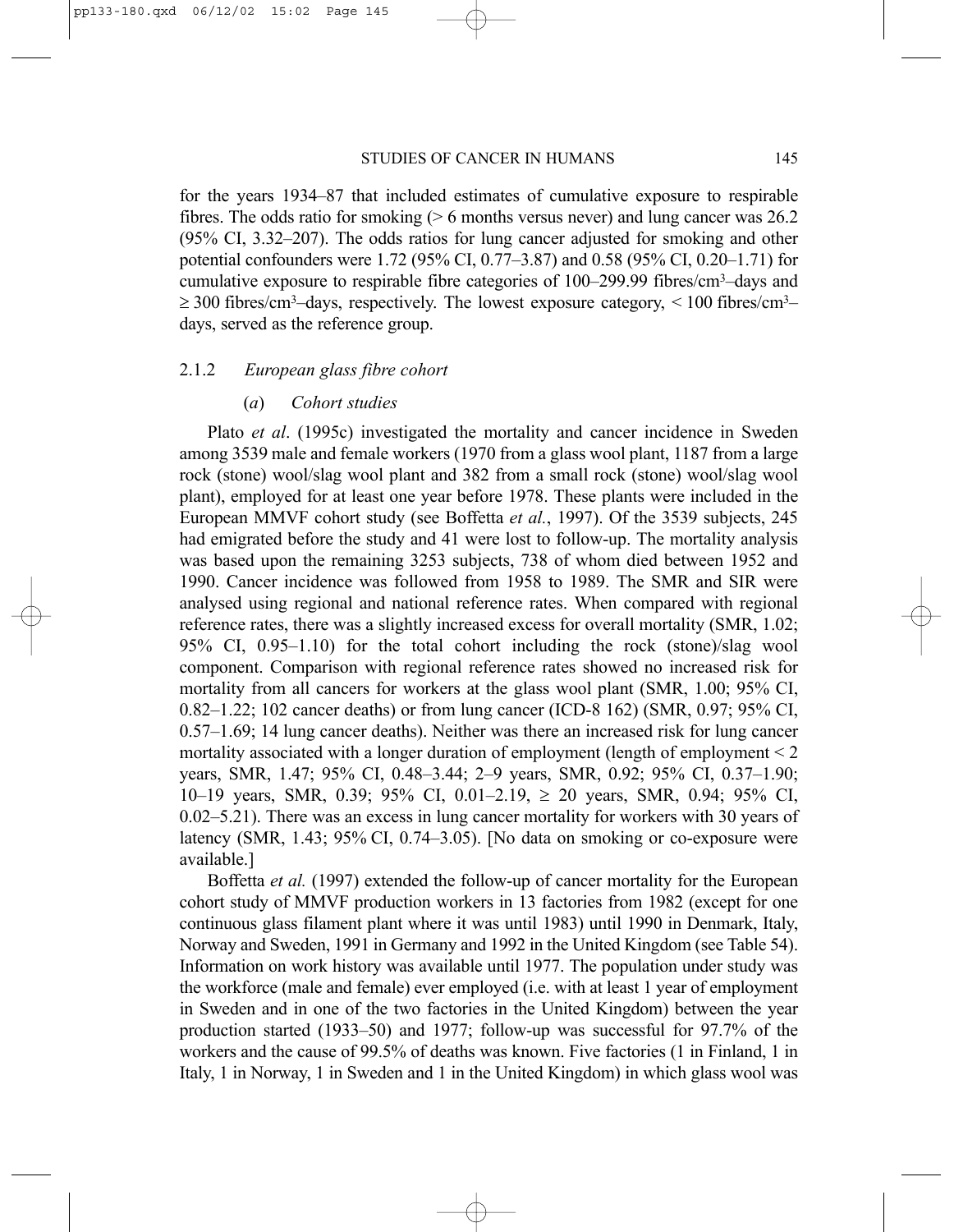| Production process, plant no. and No. of workers<br>country |         |
|-------------------------------------------------------------|---------|
| Rock (stone)/slag wool                                      |         |
| 1 Denmark                                                   | 4 5 8 5 |
| 3 Norway                                                    | 473     |
| 4 Norway                                                    | 460     |
| 5 Norway                                                    | 875     |
| 8 Sweden                                                    | 384     |
| 9 Sweden                                                    | 1 1 9 4 |
| 12 Germany                                                  | 2 1 3 7 |
| Total, rock (stone)/slag wool                               | 10 108  |
| Glass wool                                                  |         |
| 2 Finland                                                   | 924     |
| 6 Norway                                                    | 644     |
| 7 Sweden                                                    | 2 0 2 2 |
| 10 United Kingdom                                           | 4 1 4 5 |
| 14 Italy                                                    | 600     |
| Total, glass wool                                           | 8 3 3 5 |
| Continuous glass filament                                   |         |
| 11 United Kingdom (Northern<br>Ireland)                     | 1837    |
| 14 Italy                                                    | 1 722   |
| Total, continuous filament                                  | 3 5 5 9 |
| Total, cohort                                               | 22 002  |

# **Table 54. Plants and populations included in the European MMVF study**

From Boffetta *et al.* (1997)

produced employed a total of 8335 workers (6936 workers had  $\geq 1$  year of employment and contributed 167 675 person–years of observation). Exposure to asbestos occurred in one plant in Finland (1946–48) and one plant in the United Kingdom (1946–62) (Cherrie & Dodgson, 1986). No information on other potential sources of workplace co-exposure or on smoking habits were available. Among the cohort of glass-wool workers employed for one year or more, excesses for all causes of death (SMR, 1.05; 95% CI, 1.00–1.10; 1679 deaths) and all malignant neoplasms (SMR, 1.11; 95% CI, 1.01–1.22; 460 cancer deaths) were observed based on national mortality rates. There was an increased risk for lung cancer (SMR, 1.27; 95% CI, 1.07–1.50; 140 lung cancer deaths). An analysis of lung cancer mortality by technological phase in all workers and in workers employed for one year or more did not reveal a trend of higher risks during the earlier technological phases. No trend in lung cancer mortality was associated with duration of employment. The SMR for cancer of the buccal cavity and pharynx was 1.47 (95% CI, 0.71–2.71). One death from mesothelioma was observed in the glass-wool workers.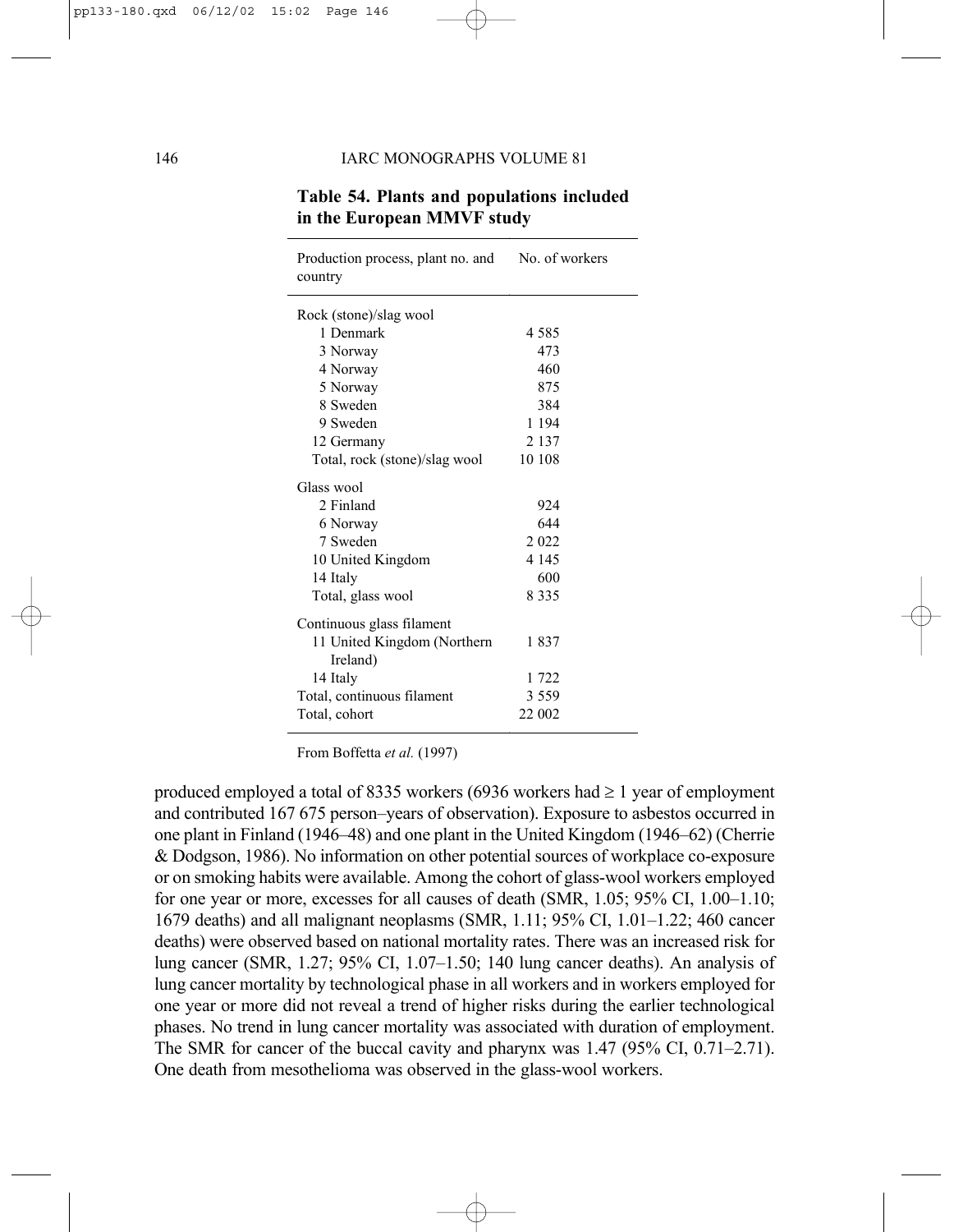The cancer incidence of 2611 glass-wool production workers was followed up until 1995. The subjects had been employed for one year or more (68 523 person–years) in Finland, Norway or Sweden (3 plants from the Boffetta *et al.* (1997) study) (Boffetta *et al*., 1999), an increased incidence of lung cancer (SIR, 1.28; 95% CI, 0.91–1.74; 40 cases) was observed. A trend was suggested for time since first employment  $(p = 0.2)$ , but not with employment during the earlier technological phases. The SIR for cancers of the oral cavity, pharynx and larynx was 1.41 (95% CI, 0.80–2.28; 16 cases).

### (*b*) *Nested case–control study*

Gardner *et al*. (1988) reported a study of 73 employees (66 men and seven women) who had died from lung cancer and 506 matched controls through 1984 (as did Simonato *et al.* (1987) in their follow-up of the cohort) from a glass wool plant in the United Kingdom which was included in the European glass fibre cohort. Superfine fibres (diameters,  $1-3 \mu m$  and  $2-5 \mu m$ ) had been manufactured at this plant for two periods between 1949 and 1968. Up to eight controls were matched for sex and year of birth (within 2.5 years) with each case. The controls were selected at random from all eligible workers who were alive and had been employed for one year or more at the time the case died. [The response rates and proportions of respondent type were not reported.] The odds ratios and CIs were computed by conditional logistic regression for matched case–control sets with a variable matching ratio. The odds ratio for employment in jobs entailing exposure to 'superfine glass wool' was 1.3 (95% CI, 0.3–5.8) and that for employment in jobs in which workers were exposed to glass wool was 1.1 (95% CI, 0.7–1.9). There was no evidence of a relationship between lung cancer and fibre diameter, duration of exposure or time since first exposure. The results by broad occupational group were similar to those from the cohort study. [The Working Group noted that the study did not indicate a differential risk for lung cancer in workers exposed to 'finerdiameter' (superfine) glass fibres; however, the exposure levels were low and the number of cases was small. Data on smoking and co-exposure were not available.]

## 2.1.3 *Other cohort studies*

Shannon *et al*. (1984, 1987) reported a cohort study of 2557 men who had worked for 90 days or more between 1955 and 1977 in a glass wool plant in Sarnia, Canada. The cohort was followed for deaths to the end of 1984 and 97% of the cohort was traced. No data on historical exposure were available, but samples taken since 1978 suggested that fibre concentrations were rarely  $> 0.2$  fibre/cm<sup>3</sup> and the mean concentrations in most areas of the plant were  $\leq 0.1$  fibre/cm<sup>3</sup>. The cohort was divided into three groups of workers: plant only, office only and 'mixed exposure'. For the plant-only group, the SMR for lung cancer based on 19 deaths and provincial (Ontario) rates was 1.99 [95% CI, 1.20–3.11]. In the office-only and mixed-exposure groups combined, there were two deaths from lung cancer compared to [2.4 expected (SMR, 0.83; 95% CI, 0.10–3.01)]. For plant-only workers who had been exposed for five years or more and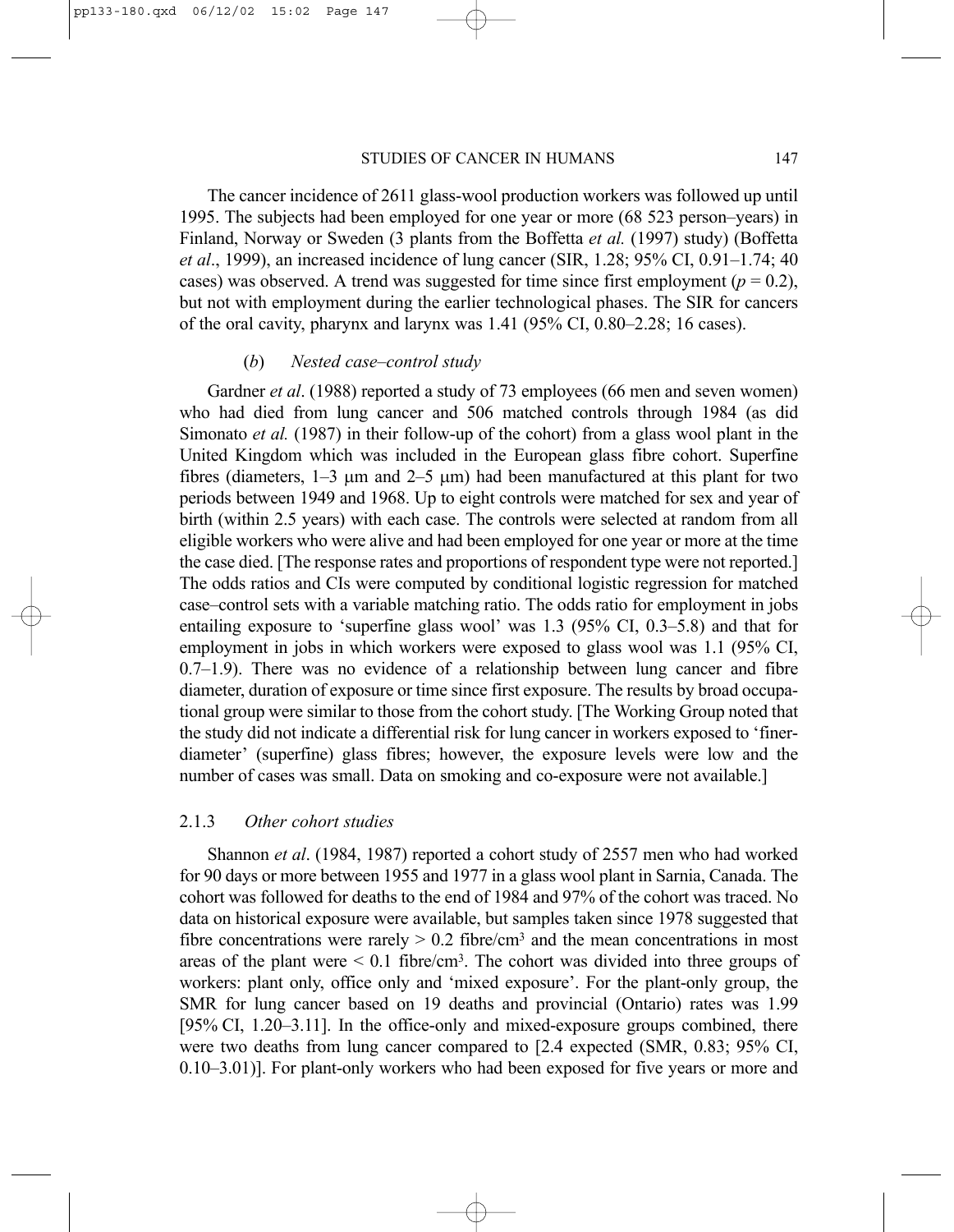for whom ten or more years had elapsed since first exposure, there were 13 deaths from lung cancer (SMR,  $1.82$  [95% CI, 0.97–3.11]). There was no trend of increasing lung cancer risk with increasing duration of employment or time since first employment.

Moulin *et al*. (1986) reported a cohort study in France at a glass wool production factory. The cohort included 1374 male workers who were employed at any time during 1975–84 for at least one year. The incidence of cancer during this period was ascertained from the social insurance records of the company, and the diagnoses were obtained from various medical sources. Five workers with lung cancer were identified in the whole cohort (SIR,  $0.74$ ;  $95\%$  CI,  $0.24$ –1.72). Nineteen cases of cancers of the 'upper respiratory and alimentary tract' were observed (SIR, 2.18; 95% CI, 1.31–3.41). In particular, there was an excess of cancers of the larynx (5 observed; SIR, 2.30), pharynx (5 observed; SIR, 1.40) and buccal cavity (9 observed; SIR, 3.01). The excess was limited to production workers, and among this group the SIR increased with duration of employment. A survey of the cigarette smoking habits of the 1983 workforce indicated slightly lower smoking levels than those reported in a survey conducted in France in 1979. [The Working Group noted that the study was initiated because 'an industrial physician had noted an excess of cancers in the upper respiratory and alimentary tracts' in the factory and that the authors did not report whether any case of 'upper respiratory and alimentary tract' cancer was identified in addition to the index cases. Both the observed and expected numbers of workers with at least 10 years of exposure who developed lung cancer were very small. The Working Group also noted that the reference population may not have been appropriate.]

## **2.2 Continuous glass filament** (see Table 55)

In the studies until 1987 evaluated by the previous Working Group, there was *inadequate evidence* for the carcinogenicity of continuous glass filaments in humans (IARC, 1988) (see section 2.1).

# (*a*) *United States University of Pittsburgh cohort*

Marsh *et al.* (1990) reported the 1985 follow-up of the cohort of MMVF workers in the USA (see description of the study in section 2.1). The US University of Pittsburgh cohort included three plants that produced continuous glass filament (start of production, 1941–51). This part of the study included 3435 male workers employed for one year or more between 1945 and 1963. The SMR for respiratory cancer for workers exposed to continuous glass filament was 0.98 (84 cases) based on local reference rates. The average concentration of fibres to which workers were exposed was 0.011 fibre/cm3.

In the 1992 follow-up, in the study of 10 glass fibre plants in the USA (described in detail in section 2.1), two plants (2 and 5) mainly manufactured continuous glass filaments. The two plants taken together had an SMR for respiratory cancer of 1.04 (95% CI, 0.87–1.22) for all workers and an SMR of 0.96 (95% CI, 0.76–1.19) for longterm workers (≥ 5 years) (local county comparison) (Marsh *et al.*, 2001a). The SMRs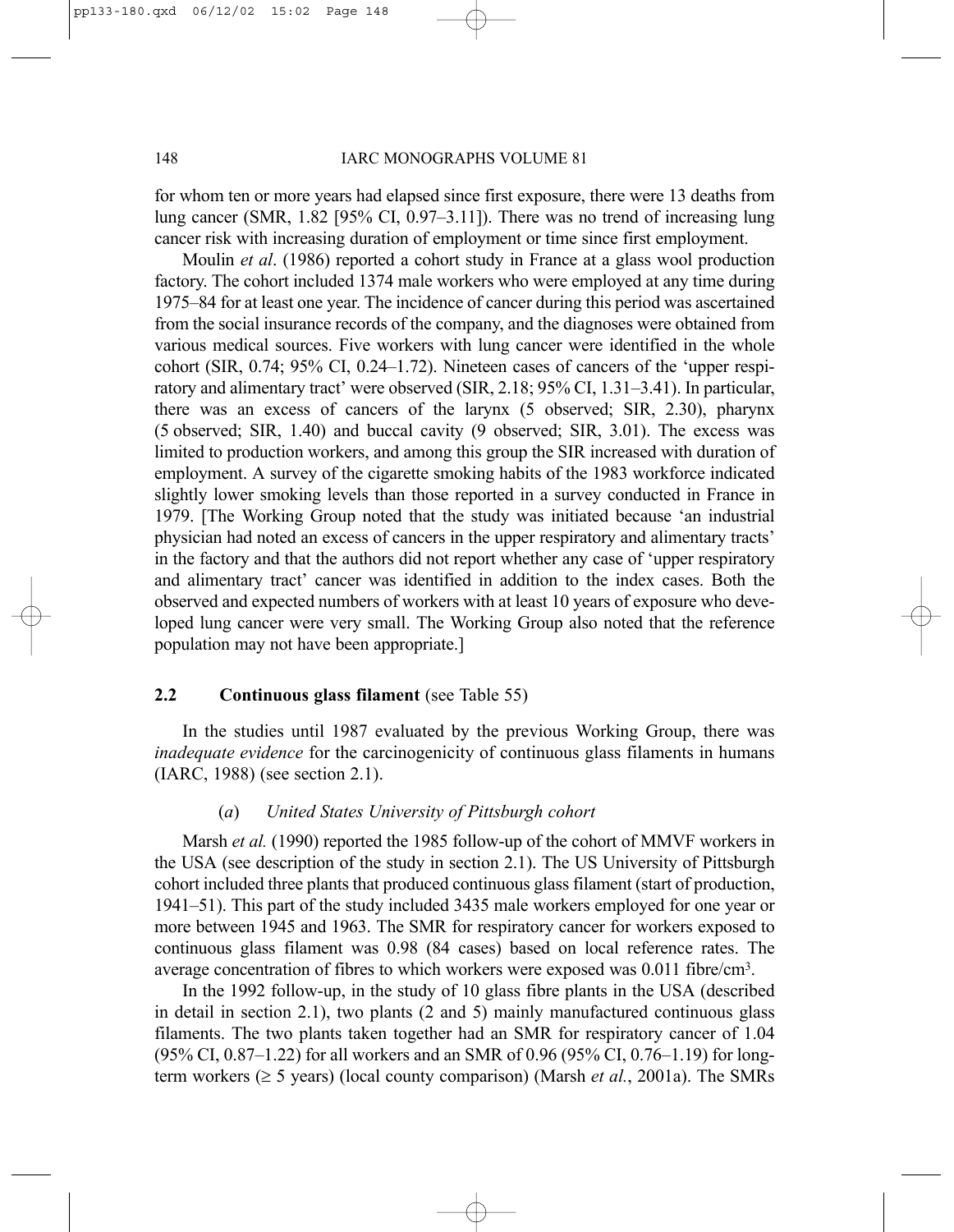| Reference, plants                  | Description.<br>employment period,<br>follow-up                                         | No. of deaths or<br>cases (controls),<br>type of cancer | Exposure categories                                                                                | No. of<br>cases     | Relative risks<br>$(95\% \text{ CI})$                  | Comments             |
|------------------------------------|-----------------------------------------------------------------------------------------|---------------------------------------------------------|----------------------------------------------------------------------------------------------------|---------------------|--------------------------------------------------------|----------------------|
| <b>US University of Pitsburgh</b>  |                                                                                         |                                                         |                                                                                                    |                     |                                                        |                      |
| Cohort studies                     |                                                                                         |                                                         |                                                                                                    |                     |                                                        |                      |
| Marsh et al. (1990)<br>3 plants    | 3435 male workers <sup>a</sup> ,<br>employed 1945–63,<br>follow-up 1946-85              | 84 deaths from<br>respiratory cancer                    | Time since first employment<br>$< 10$ years<br>$10-19$ years<br>$20 - 29$ years<br>$\geq$ 30 years | 6<br>8<br>42<br>28  | <b>SMR</b><br>1.03<br>0.47<br>1.22<br>0.99             | Local rates          |
|                                    |                                                                                         |                                                         | Duration of employment<br>$< 10$ years<br>$10-19$ years<br>$20 - 29$ years<br>$\geq$ 30 years      | 51<br>12<br>18<br>3 | 1.13<br>0.61<br>1.21<br>0.54                           |                      |
| Marsh et al. $(2001a)$<br>2 plants | 5431 male and female <sup>a</sup><br>workers,<br>employed 1945-78,<br>follow-up 1946-92 | 141 deaths from<br>respiratory cancer                   | Long-term workers<br>$(\geq 5$ years employment)                                                   | 81                  | <b>SMR</b><br>$1.04(0.87-1.22)$<br>$0.96(0.76 - 1.19)$ | Local rates          |
| Case-control study                 |                                                                                         |                                                         |                                                                                                    |                     |                                                        |                      |
| Marsh et al. $(2001a)$<br>1970-92  | Plant 2                                                                                 | 61 deaths from<br>respiratory cancer                    |                                                                                                    |                     | Odds ratio<br>$1.60(0.95-2.69)$                        | Adjusted for smoking |
| Male workers                       | Plant 5                                                                                 | 31 deaths from<br>respiratory cancer                    |                                                                                                    |                     | $0.54(0.31-0.94)$                                      | Adjusted for smoking |

# **Table 55. Studies of cancer incidence in workers exposed to continuous glass filament**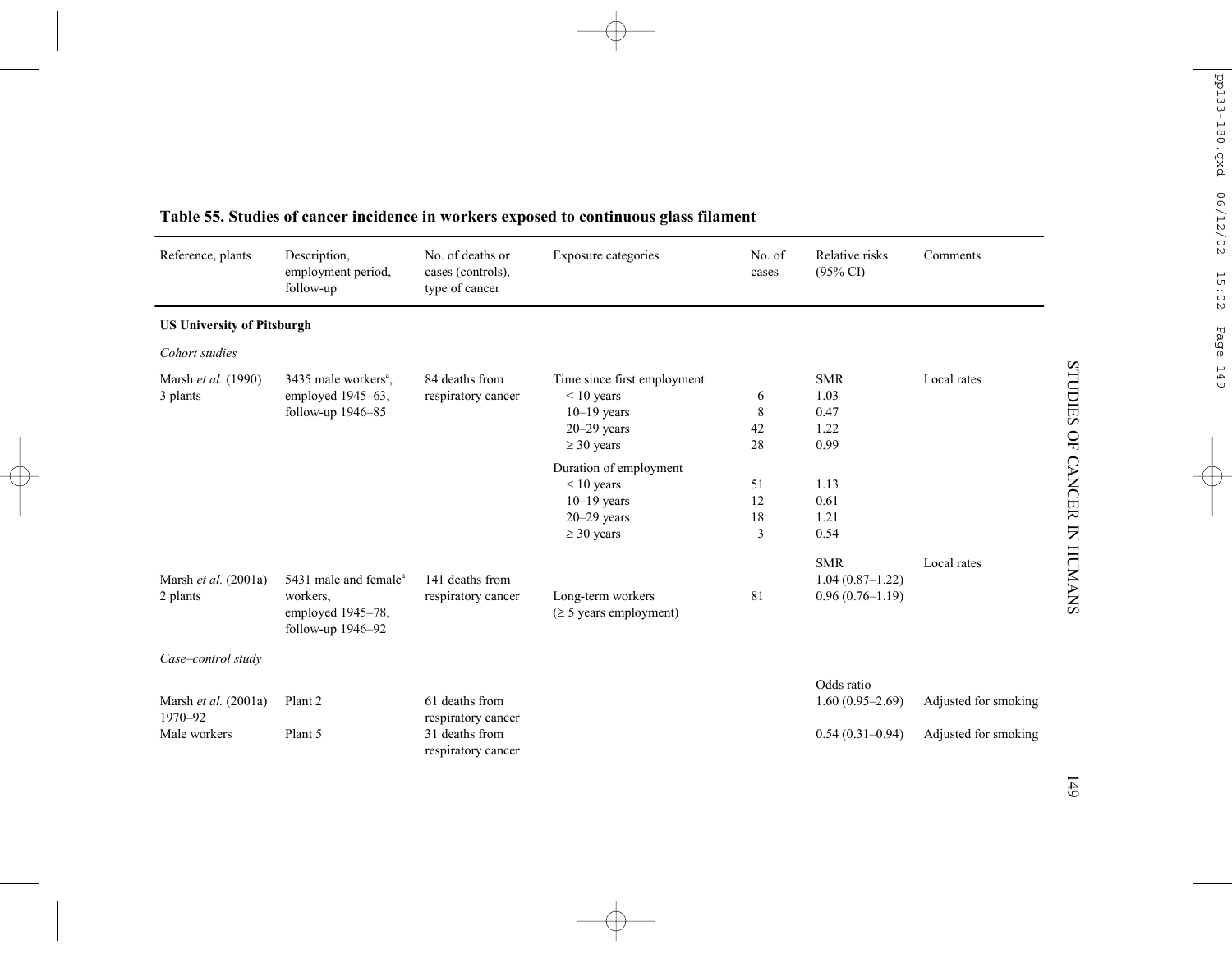| Table 55 (contd)                               |                                                                  |                                                            |                                                                                |                 |                                            |                |
|------------------------------------------------|------------------------------------------------------------------|------------------------------------------------------------|--------------------------------------------------------------------------------|-----------------|--------------------------------------------|----------------|
| Reference, plants                              | Description,<br>employment period,<br>follow-up                  | No. of deaths or<br>cases (controls),<br>type of cancer    | Exposure categories                                                            | No. of<br>cases | Relative risks<br>$(95\% \text{ CI})$      | Comments       |
| European cohort study                          |                                                                  |                                                            |                                                                                |                 |                                            |                |
| Boffetta et al.<br>(1997)<br>2 plants          | 1940 male and female<br>workers <sup>a</sup><br>employed 1946-61 | Deaths from lung<br>cancer                                 |                                                                                | 14              | <b>SMR</b><br>$1.11(0.61-1.86)$            | National rates |
| United Kingdom<br>(Northern Ireland),<br>Italy | follow-up until 1990                                             | Deaths from cancer<br>of the buccal cavity<br>and pharynx  |                                                                                | $\overline{c}$  | $1.63(0.20 - 5.87)$                        |                |
| <b>US Georgetown University</b>                |                                                                  |                                                            |                                                                                |                 |                                            |                |
| Chiazze et al.<br>(1997)<br>Cohort study       | 2933 white male<br>workers <sup>a</sup><br>employed 1951-91      | 47 deaths from lung<br>cancer                              |                                                                                |                 | <b>SMR</b><br>$1.17(0.86 - 1.55)$          | Local rates    |
|                                                | follow-up until 1991                                             | 2 deaths from cancer<br>of the buccal cavity<br>and larynx |                                                                                |                 | $0.87(0.11-3.16)$                          |                |
| Chiazze et al.<br>(1997)                       | 45 deaths from lung<br>cancer <sup>a</sup>                       | 122 controls                                               | Cumulative exposure to<br>respirable glass fibres                              |                 | Odds ratio                                 |                |
| Case-control study                             | white men                                                        |                                                            | 0                                                                              | 35<br>10        | 1.0                                        |                |
|                                                | 1951-91                                                          |                                                            | $> 0.005$ fibre/cm <sup>3</sup> -days<br>$> 0.005$ fibre/cm <sup>3</sup> -days | 8               | $0.91(0.36 - 2.25)$<br>$0.78(0.28 - 2.20)$ | Smokers        |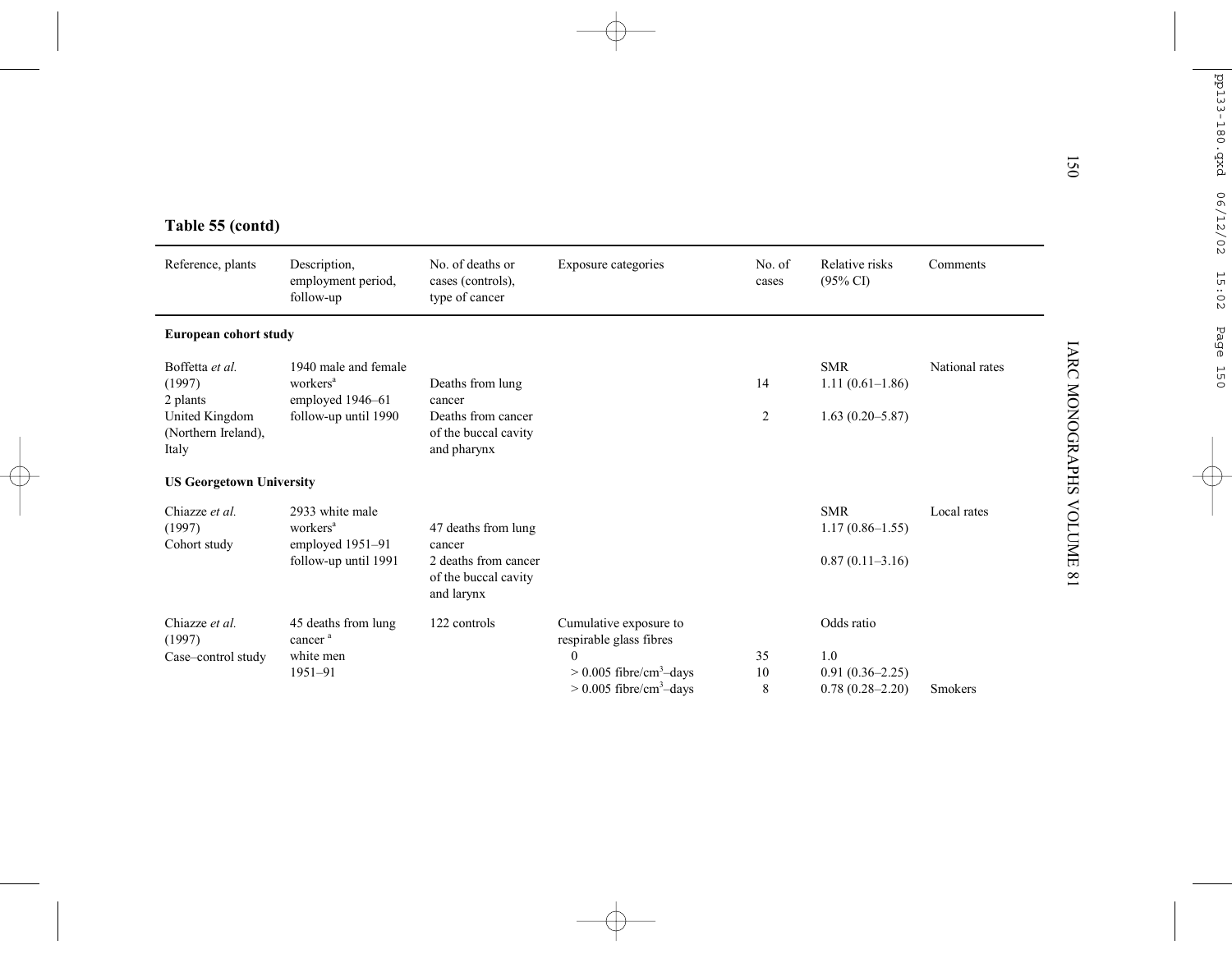| Reference, plants                        | Description,<br>employment period,<br>follow-up                                                                 | No. of deaths or<br>cases (controls),<br>type of cancer      | Exposure categories                                                                                                                   | No. of<br>cases                                          | Relative risks<br>$(95\% \text{ CI})$                             | Comments            |
|------------------------------------------|-----------------------------------------------------------------------------------------------------------------|--------------------------------------------------------------|---------------------------------------------------------------------------------------------------------------------------------------|----------------------------------------------------------|-------------------------------------------------------------------|---------------------|
| <b>US Georgetown University (contd)</b>  |                                                                                                                 |                                                              |                                                                                                                                       |                                                          |                                                                   |                     |
| Watkins et al.<br>(1997)<br>Cohort study | $1074$ white women <sup>a</sup><br>494 black men <sup>a</sup> ,<br>employed $1951-91$ ,<br>follow-up until 1991 | 4 deaths from lung<br>cancer<br>2 deaths from lung<br>cancer |                                                                                                                                       |                                                          | <b>SMR</b><br>$0.72(0.20-1.85)$<br>$0.30(0.04 - 1.07)$            | Local rates         |
| Canadian cohort study                    |                                                                                                                 |                                                              |                                                                                                                                       |                                                          |                                                                   |                     |
| Shannon et al.<br>(1990)                 | 1465 men and women <sup>a</sup> .<br>employed 1951-86                                                           | 11 deaths from<br>lung cancer                                | Cumulative exposure to dust<br>$(\geq 15$ years since first exposure)<br>$<$ 5 years<br>5-9 years<br>$10-24$ years<br>$\geq$ 25 years | -1<br>$\overline{c}$<br>$\mathfrak{2}$<br>$\overline{2}$ | <b>SMR</b><br>1.36 $[0.68 - 2.4]$<br>1.38<br>1.56<br>1.71<br>0.67 | Local Ontario rates |

# **Table 55 (contd)**

a Employed for <sup>≥</sup> 1 year

SMR, standardized mortality ratio; SIR, standardized incidence ratio; respiratory cancer, ICD-8, 160–163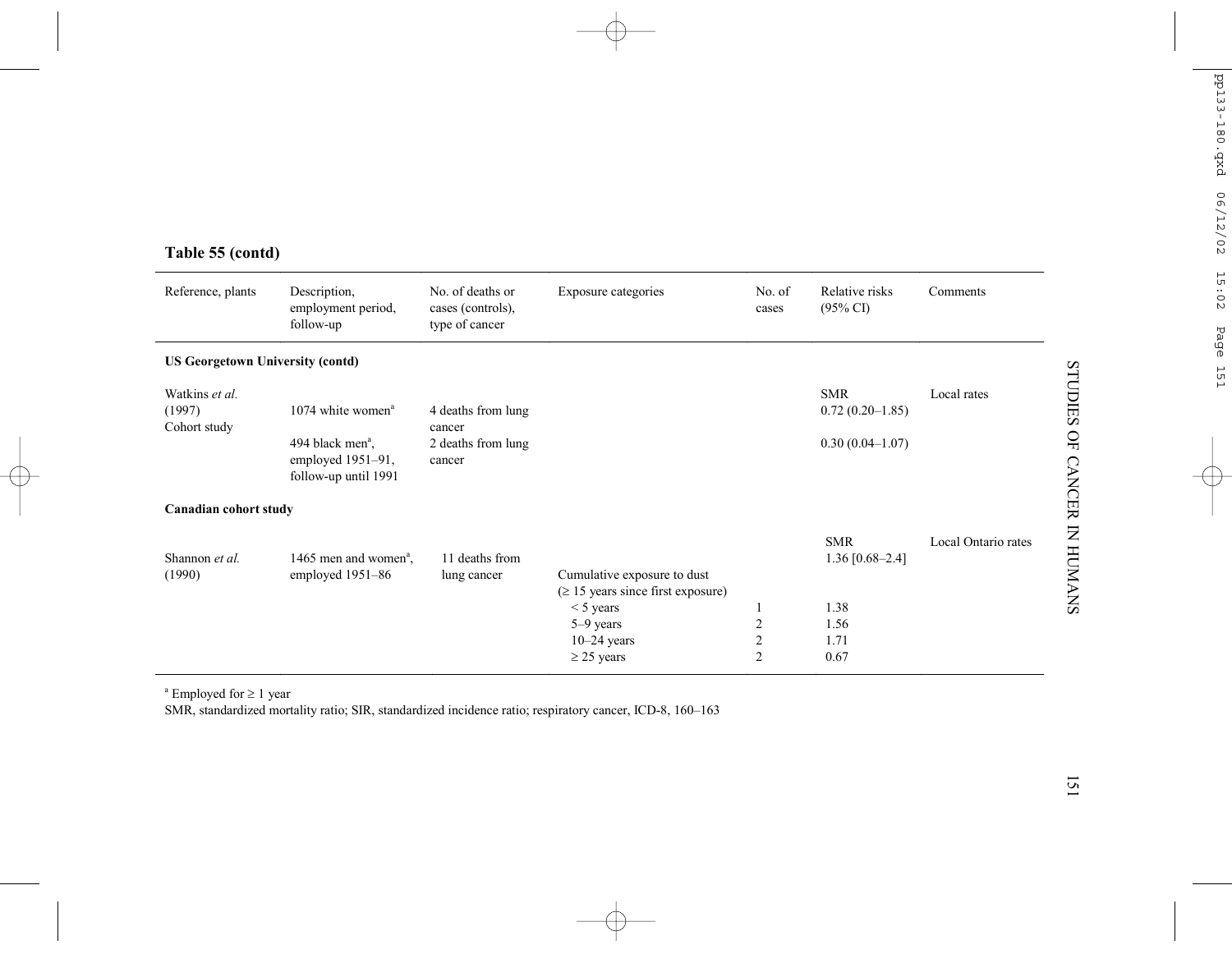for respiratory cancer for the two continuous glass filament plants were (male workers only): plant 2, 1.18 [95% CI, 0.96–1.44] and plant 5, 0.85 [95% CI, 0.60–1.10]. The results of the exposure–response analysis for the continuous glass filament plants were included in the study of glass-wool workers, described in section 2.1. Adjustment for smoking had very little effect (Marsh *et al*., 2001b). One person had died from mesothelioma according to the death certificate, but this diagnosis was not confirmed by a review of medical records and pathology specimens (Marsh *et al*., 2001c).

In a nested case–control study among male workers of this cohort (see section 2.1 for description of the study), the smoking-adjusted odds ratios for respiratory cancer for the two continuous glass filament plants compared with the baseline plant (plant 9) were: plant 2, 1.60 (95% CI, 0.95–2.69) and plant 5, 0.54 (95% CI, 0.31–0.94) (Marsh *et al.*, 2001a).

## (*b*) *European cohort*

In the study by Boffetta *et al*. (1997), described in detail in section 2.1, separation into distinct technological phases was not applicable to the process of continuous filament production. For 1940 continuous filament workers employed for one year or more in one plant in the United Kingdom (Northern Ireland) or one in Italy, contributing 35 293 person–years of observation, the SMR for overall mortality was 1.22 (95% CI, 1.05–1.40; 191 deaths) and that for overall cancer mortality was 1.04 (95% CI, 0.76–1.39; 45 cases). The SMR for lung cancer was 1.11 (95% CI, 0.61–1.86; 14 cases) and a non-statistically significant increase in SMR was seen for cancer of the buccal cavity and pharynx, based upon two deaths (SMR, 1.63; 95% CI,  $0.20 - 5.87$ ).

## (*c*) *United States Georgetown University cohort*

Chiazze *et al.* (1997) studied a cohort of 2933 white male production workers employed for one year or more between 1951 and 1991 in a continuous glass filament plant in the USA, which was followed up until 1991. B fibres ('respirable fibres') (average diameter, 3.5 µm) were produced only from 1963–68 and glass fibres of 10–12 µm diameter were produced throughout the study period. Three per cent of the cohort members were lost to follow-up and cause of 96.3% of deaths was known. Information on 'respirable glass fibre' and on potentially confounding exposure to asbestos, refractory ceramic fibres, respirable silica, formaldehyde, 'total chrome' [presumed to be chromium oxides] and arsenic was available. This information was not presented in the SMR analysis (only the results of the case–control study were presented using this information, see below). The SMRs were calculated using national and county mortality rates. For all causes of death and all malignant neoplasms, there were deficits in mortality when compared with local rates (SMR for all causes, 0.92; 95% CI, 0.84–1.01; all malignant neoplasms, SMR, 0.96; 95% CI, 0.78–1.18). The SMR for lung cancer in white males, based on local mortality rates, showed a non-statistically significant increase (SMR, 1.17; 95% CI, 0.86–1.55; 47 deaths) and a non-significant deficit in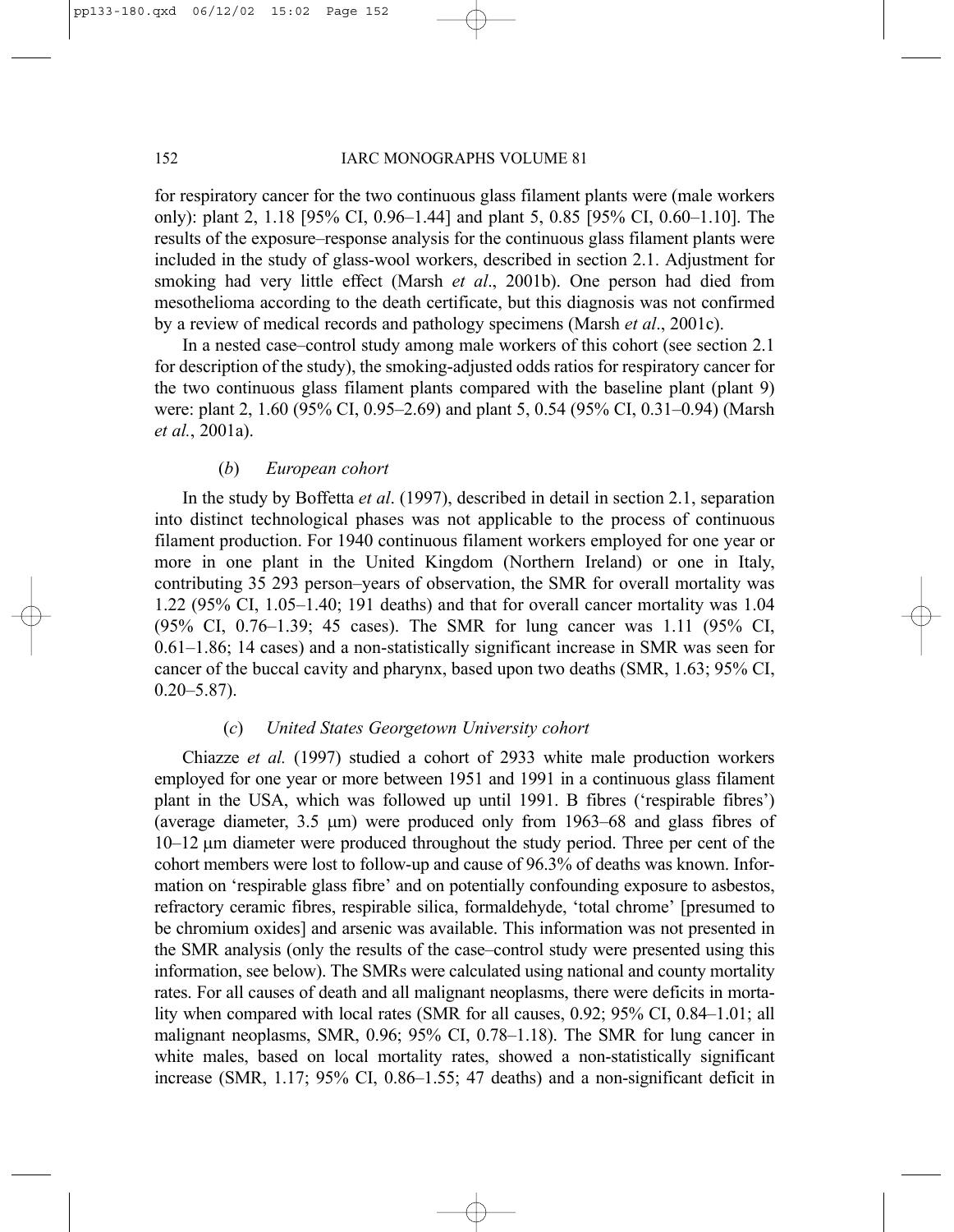mortality due to malignant neoplasms of the buccal cavity and pharynx (SMR, 0.87; 95% CI, 0.11–3.16; 2 deaths).

In a nested case–control study of this cohort, Chiazze *et al.* (1997) reported a study of 47 white men who had died from lung cancer between 1951 and 1991. Controls were matched on year of birth (within 2 years) and survival to end of follow-up or death (within 2 years). Information on demographic factors, including smoking, was obtained from interviews, and a reconstruction of the historical working environment was used to identify the agents to which the workers were potentially exposed (such as asbestos, refractory ceramic fibres, total particulate matter, respirable silica, formaldehyde, total chrome [presumed to be chromium oxides] and resins (binder)). Information on exposure was available for 45 (96%) and information on smoking habits was available for 35 (75%) of the cases. The odds ratio for lung cancer among workers exposed to respirable glass fibres (B fibres) was below unity (odds ratio, 0.91; 95% CI, 0.36–2.25). For smokers, the odds ratio for lung cancer among workers exposed to respirable glass fibres was further reduced (odds ratio, 0.78; 95% CI, 0.28–2.20). None of the other substances to which workers at the plant were potentially exposed was associated with an increase in lung cancer risk for this population.

In the same cohort, Watkins *et al*. (1997) studied 1074 white women, 130 black women and 494 black men (with the same entrance criteria, follow-up and information on other potential sources of exposure as used by Chiazze *et al.*, 1997). A total of 107 white women died during the period of investigation and relatively few deaths were attributable to any one specific cause. There were no significant excesses or deficits in mortality by cause, including cancer, among the white women, when compared with national mortality rates. For black men, the SMRs for all cancers combined were below unity when calculated using either national (SMR, 0.84; 95% CI, 0.46–1.41) or local county standards (SMR, 0.82; 95% CI, 0.45–1.38; 14 deaths). Based upon local rates, the SMRs for lung cancer were below unity for both white women (SMR, 0.72; 95% CI, 0.20–1.85; 4 cases) and black men (SMR, 0.30; 95% CI, 0.04–1.07; 2 cases). Only four of the black women died during the study period.

# (*d*) *Canadian cohort*

Shannon *et al.* (1990) reported the results of a cohort study in Canada. The cohort consisted of 1465 men and women who had worked for a total of at least one year at a continuous glass filament plant in Guelph, Ontario between 1951 (when the operations began ) and 1986. Ninety-six per cent of the potential study subjects were traced. Data on the history of exposure to 'dust' were not available for the plant until 1978 and previous dust concentrations were estimated. These estimates were made by two groups of employees who were asked to rank dustiness for individual jobs and departments over time on a scale from 0 (fresh air) to 5 (the dustiest conditions ever experienced). When there was disagreement the estimates were averaged. In dust samples taken between 1979 and 1987, the time-weighted averages were between 0.02 and 0.05 fibre/cm3. The highest value observed for any sample was 0.91 fibre/cm<sup>3</sup>. The SMRs were calculated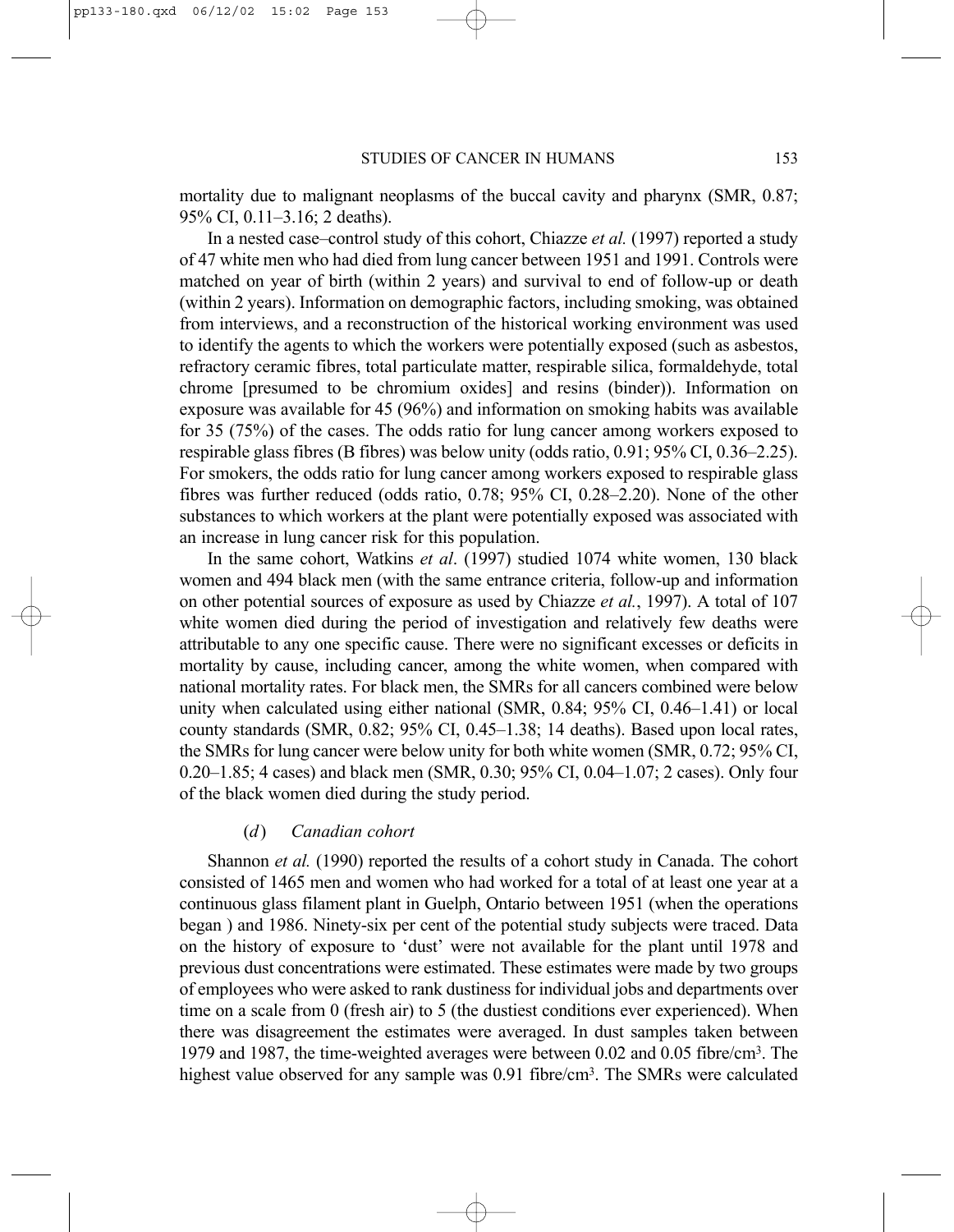based upon local (Ontario) mortality rates. The overall mortality risk was decreased for both men (SMR, 0.76 [95% CI, 0.60–0.94]; 82 deaths) and women (SMR, 0.95 [95% CI, 0.52–1.6]; 14 deaths), and there was also a deficit in risk for all cancers for both men (SMR, 0.99 [95% CI, 0.64–1.5]; 25 deaths) and women (SMR, 0.67 [95% CI, 0.18–1.7]; 4 deaths). A non-statistically significant increase in risk for lung cancer, based upon 11 deaths (SMR, 1.36 [95% CI, 0.68–2.4]) was reported for the total cohort. The risk for lung cancer was not associated with increasing estimates of cumulative exposure to dust. [The Working Group considered that the limitations of this study include small size of the cohort and the lack of data on industrial hygiene and smoking habits.]

# **2.3 Rock (stone) wool and slag wool** (see Table 56)

## 2.3.1 *Cohort studies*

In their evaluation of the studies of the carcinogenicity of rock (stone) wool and slag wool, the previous Working Group considered that there was *limited evidence* for the carcinogenicity of rock (stone) wool and slag wool in humans (IARC, 1988) (see section 2.1). The studies from the USA indicated statistically significant excess mortality from respiratory cancer; however, there was no relationship with time since first exposure, duration of exposure or time-weighted measurements of fibre exposure. The European study showed an overall excess of lung cancer mortality that was not statistically significant and an increasing risk with time since first exposure. The highest (and statistically significant) excess of lung cancer was found after more than 20 years of follow-up in workers who had first been exposed to rock (stone) and slag wool during the early technological phase. In addition to the studies described in the previously evaluated papers, Boffetta *et al*. (1992) reported the results from a Poisson regression analysis of the European cohort followed up for mortality until 1982–83 which showed no significant association of lung cancer with surrogates for fibre exposure.

# (*a*) *United States University of Pittsburgh cohort*

Two follow-up studies of this cohort have been published since 1988 (Marsh *et al*., 1990, 1996). The 1985 follow-up used (Marsh *et al.*, 1990) (see section 2.1 for description of the study), data on 1846 male workers from six plants producing rock (stone) wool and slag wool. During the follow-up period, 73 cohort members died from respiratory cancer giving an overall SMR of 1.36 [95% CI, 1.06–1.71] when local rates were used. The average concentration of fibres of diameter  $\leq$  3  $\mu$ m was 0.351 fibre/cm<sup>3</sup>. There was no positive relationship between respiratory cancer and duration of employment; men employed for less than 10 years had an SMR of 1.43 [95% CI, 1.01– 1.96], 38 deaths. The Poisson regression analysis showed no statistically significant pattern of increasing risk associated with any of the indicators of exposure.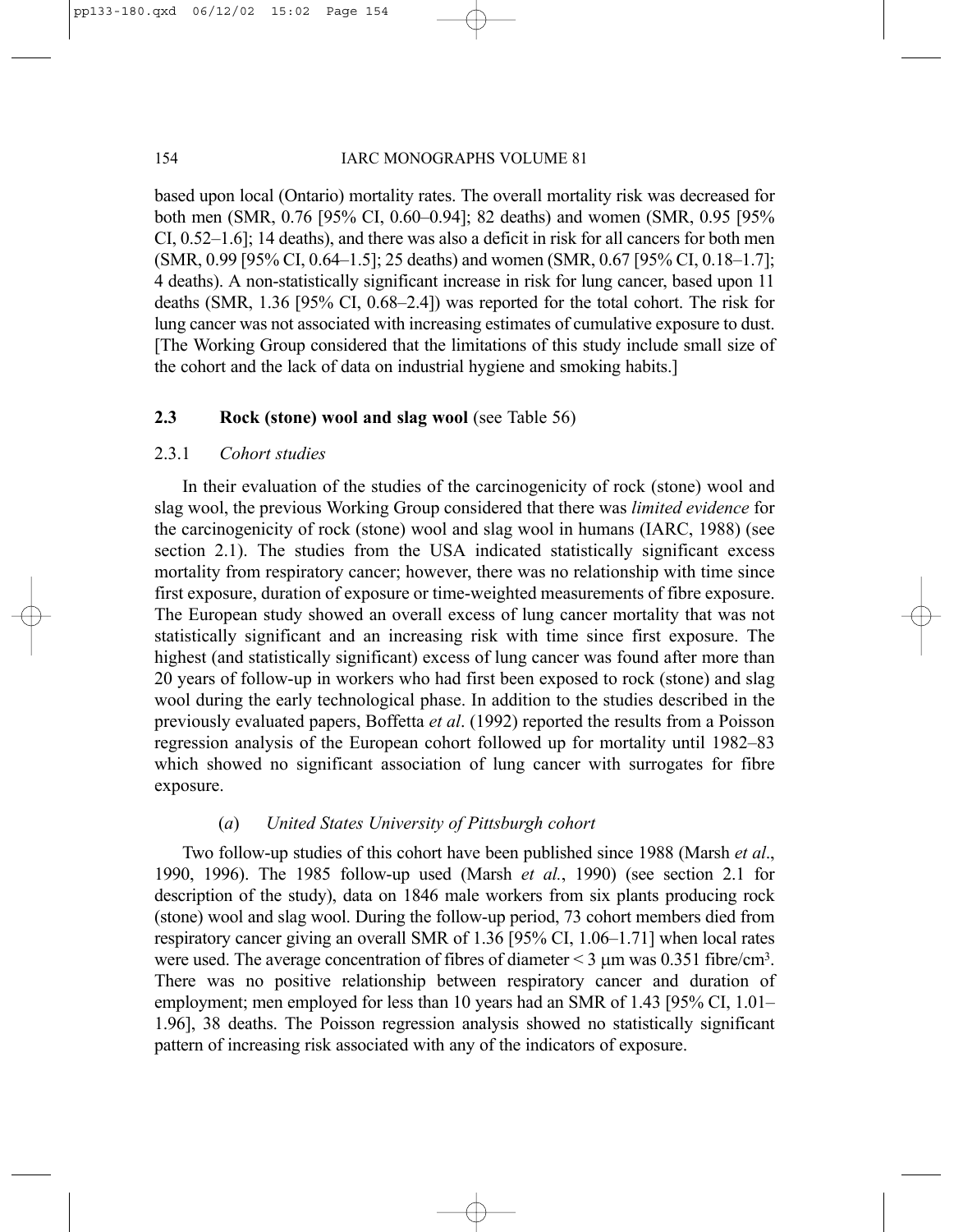| Reference, plants                  | Description,<br>employment,<br>follow-up | No. of deaths,<br>cases (controls),<br>type of cancer | Exposure categories         | No. of<br>cases | Relative risks<br>$(95\% \text{ CI})$ | Comments    |
|------------------------------------|------------------------------------------|-------------------------------------------------------|-----------------------------|-----------------|---------------------------------------|-------------|
| <b>US University of Pittsburgh</b> |                                          |                                                       |                             |                 |                                       |             |
| Cohort studies                     |                                          |                                                       |                             |                 |                                       |             |
|                                    |                                          |                                                       |                             |                 | <b>SMR</b>                            | Local rates |
| Marsh et al.                       | 1846 male workers <sup>a</sup>           | 73 deaths from                                        |                             |                 | $1.36$ [1.06-1.71]                    |             |
| (1990)                             | employed $1945-63$ ,                     | respiratory                                           | Time since first employment |                 |                                       |             |
| 6 plants                           | follow-up $1946 - 85$                    | cancer                                                | $\leq 10$ years             | $\overline{2}$  | 0.89                                  |             |
|                                    |                                          |                                                       | $10-19$ years               | 13              | 1.56                                  |             |
|                                    |                                          |                                                       | $20 - 29$ years             | 24              | 1.37                                  |             |
|                                    |                                          |                                                       | $\geq$ 30 years             | 34              | 1.32                                  |             |
|                                    |                                          |                                                       | Duration of employment      |                 |                                       | Local rates |
|                                    |                                          |                                                       | $\leq 10$ years             | 38              | $1.43$ [1.01-1.96]                    |             |
|                                    |                                          |                                                       | $10-19$ years               | 15              | 1.46                                  |             |
|                                    |                                          |                                                       | $20 - 29$ years             | 11              | 1.18                                  |             |
|                                    |                                          |                                                       | $\geq$ 30 years             | 9               | 1.18                                  |             |

# **Table 56. Studies of cancer in workers exposed to rock (stone) wool and slag wool**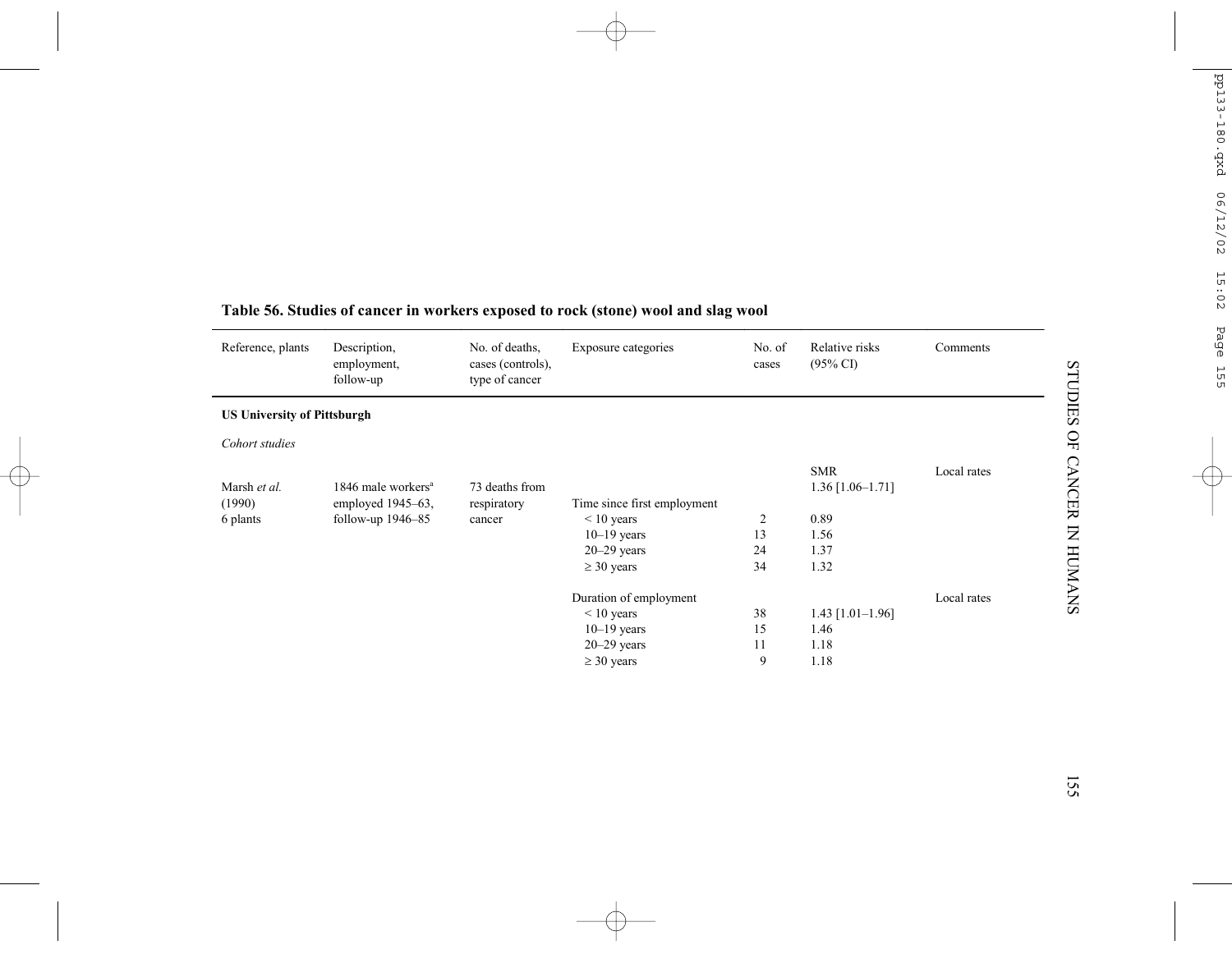|                   |                                               |                                                       |                             |                 |                                       |                   | 56                     |  |  |
|-------------------|-----------------------------------------------|-------------------------------------------------------|-----------------------------|-----------------|---------------------------------------|-------------------|------------------------|--|--|
| Table 56 (contd)  |                                               |                                                       |                             |                 |                                       |                   |                        |  |  |
| Reference, plants | Description,<br>employment,<br>follow-up      | No. of deaths,<br>cases (controls),<br>type of cancer | Exposure categories         | No. of<br>cases | Relative risks<br>$(95\% \text{ CI})$ | Comments          |                        |  |  |
| Marsh et al.      | N-cohort (cohort                              | 71 deaths from                                        | Time since first employment |                 |                                       |                   |                        |  |  |
| (1996)            | participating in the                          | respiratory                                           | N-cohort (men only)         |                 | <b>SMR</b>                            | Local rates       |                        |  |  |
| 5 plants          | new programme): 3035                          | cancer                                                | $< 10$ years                | $\overline{2}$  | 0.58                                  |                   |                        |  |  |
|                   | male and female                               | $(68 \text{ in men})$                                 | $10-19$ years               | 13              | 1.22                                  |                   |                        |  |  |
|                   | workers <sup>a</sup>                          |                                                       | $20 - 29$ years             | 23              | 1.35                                  |                   |                        |  |  |
|                   | employed 1945-78                              |                                                       | $\geq$ 30 years             | 30              | 1.06                                  |                   |                        |  |  |
|                   |                                               |                                                       | O-cohort                    |                 |                                       |                   |                        |  |  |
| 1 plant           | O-cohort (cohort from                         | 32 deaths from                                        | $<$ 20 years                | 3               | $0.95$ [0.20-2.78]                    | Asbestos exposure |                        |  |  |
|                   | the original plant): 443                      | respiratory                                           | $20 - 29$ years             | 8               | 1.41 $[0.61 - 2.78]$                  |                   |                        |  |  |
|                   | male workers <sup>a</sup><br>employed 1945-63 | cancer                                                | $\geq$ 30 years             | 21              | $1.71$ [1.06-2.61]                    |                   | <b>IARC MONOGRAPHS</b> |  |  |
|                   |                                               |                                                       | Duration of employment      |                 |                                       |                   |                        |  |  |
|                   | Follow-up until 1989                          |                                                       | N-cohort (men only)         |                 | <b>SMR</b>                            |                   |                        |  |  |
|                   |                                               |                                                       | $< 10$ years                | 39              | 1.14                                  |                   | <b>ANDIONE</b>         |  |  |
|                   |                                               |                                                       | $10-19$ years               | 15              | 1.34                                  |                   |                        |  |  |
|                   |                                               |                                                       | $20 - 29$ years             | 8               | 1.07                                  |                   |                        |  |  |
|                   |                                               |                                                       | $\geq$ 30 years             | 6               | 0.89                                  |                   |                        |  |  |
|                   |                                               |                                                       | O-cohort                    |                 |                                       |                   | $\infty$               |  |  |
|                   |                                               |                                                       | $\leq 10$ years             | 15              | 1.32                                  |                   |                        |  |  |
|                   |                                               |                                                       | $10-19$ years               | 7               | 2.02                                  |                   |                        |  |  |
|                   |                                               |                                                       | $\geq$ 20 years             | 10              | 1.61                                  |                   |                        |  |  |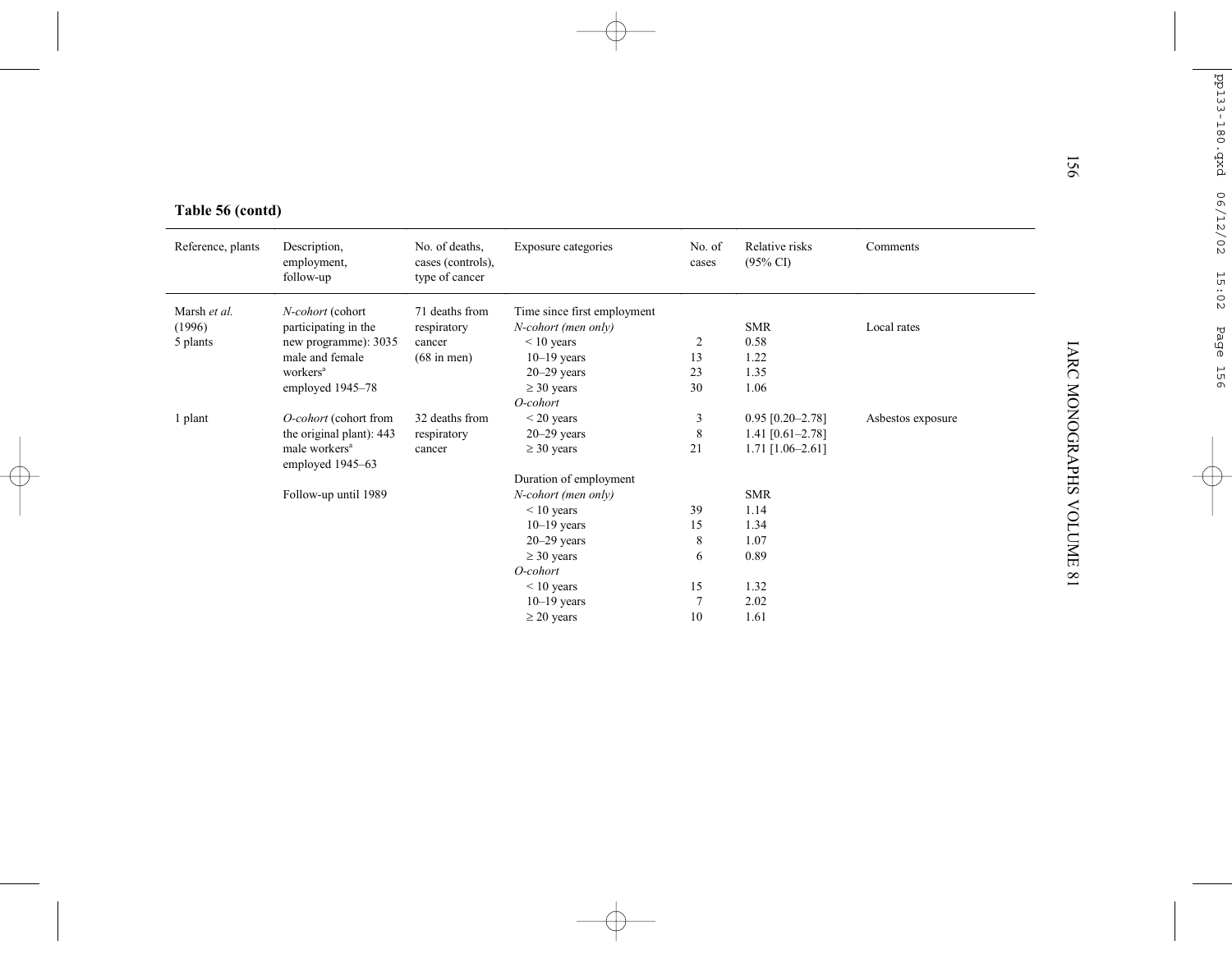# **Table 56 (contd)**

| Reference, plants                                                   | Description,<br>employment,<br>follow-up                              | No. of deaths,<br>cases (controls),<br>type of cancer | Exposure categories                                                                                                             | No. of<br>cases | Relative risks<br>$(95\% \text{ CI})$                    | Comments                                                                        |
|---------------------------------------------------------------------|-----------------------------------------------------------------------|-------------------------------------------------------|---------------------------------------------------------------------------------------------------------------------------------|-----------------|----------------------------------------------------------|---------------------------------------------------------------------------------|
| Nested case-control study                                           |                                                                       |                                                       |                                                                                                                                 |                 |                                                          |                                                                                 |
| Marsh et al. (1996)                                                 |                                                                       |                                                       |                                                                                                                                 |                 |                                                          |                                                                                 |
| 5 plants                                                            | N-cohort<br>54 deaths <sup>a</sup> from respi-<br>ratory cancer (men) | 107 male<br>controls                                  | Cumulative exposure to<br>respirable fibres<br>$\leq$ 3 fibres/cm <sup>3</sup> -months<br>$3-14$ fibres/cm <sup>3</sup> -months |                 | Odds ratio<br>1.0<br>0.70                                | Unadjusted for smoking                                                          |
|                                                                     |                                                                       |                                                       | $15-39$ fibres/cm <sup>3</sup> -months<br>$\geq$ 40 fibres/cm <sup>3</sup> -months                                              |                 | 0.59<br>0.71                                             | $p$ for linear trend = 0.76                                                     |
|                                                                     | 54 deaths from<br>respiratory cancer<br>(men)                         | $101$ male<br>controls                                | $\leq$ 3 fibres/cm <sup>3</sup> -months<br>$3-14$ fibres/cm <sup>3</sup> -months<br>$15-39$ fibres/cm <sup>3</sup> -months      |                 | 1.0<br>0.64<br>0.55                                      | Adjusted for smoking                                                            |
|                                                                     |                                                                       |                                                       | $\geq$ 40 fibres/cm <sup>3</sup> -months                                                                                        |                 | 0.58                                                     | p for linear trend = $0.64$                                                     |
|                                                                     |                                                                       |                                                       | Duration of employment                                                                                                          |                 | Odds ratio                                               |                                                                                 |
| 1 plant                                                             | O-cohort                                                              | 47 controls                                           | $<$ 2 years                                                                                                                     |                 | 1.0                                                      | Unadjusted for smoking                                                          |
|                                                                     | 24 deaths <sup>a</sup> from respi-                                    |                                                       | $2-4$ years                                                                                                                     |                 | 1.62                                                     |                                                                                 |
|                                                                     | ratory cancer (men)                                                   |                                                       | $5-19$ years                                                                                                                    |                 | 0.23                                                     |                                                                                 |
|                                                                     | 1970-89                                                               |                                                       | $\geq$ 20 years                                                                                                                 |                 | 0.85                                                     | $p$ for linear trend = 0.21                                                     |
|                                                                     | 18 deaths from respi-                                                 | 31 controls                                           | $<$ 2 years                                                                                                                     |                 | 1.0                                                      | Smokers only                                                                    |
|                                                                     | ratory cancer                                                         |                                                       | $2-4$ years                                                                                                                     |                 | 1.82                                                     |                                                                                 |
|                                                                     |                                                                       |                                                       | $5-19$ years                                                                                                                    |                 | 0.33<br>0.73                                             |                                                                                 |
|                                                                     |                                                                       |                                                       | $\geq$ 20 years                                                                                                                 |                 |                                                          | p for linear trend = $0.47$                                                     |
| <b>USA</b>                                                          |                                                                       |                                                       |                                                                                                                                 |                 |                                                          |                                                                                 |
| Nested case-control study                                           |                                                                       |                                                       |                                                                                                                                 |                 |                                                          |                                                                                 |
| Wong et al. (1991)<br>9 plants                                      | 55 men who died from<br>lung cancer <sup>a</sup>                      | 98 male<br>controls who                               | Exposed/unexposed                                                                                                               | 50              | Odds ratio<br>$0.90(0.23 - 3.49)$<br>$0.94(0.23 - 3.78)$ | NIOSH exposure classification<br>Unadjusted for smoking<br>Adjusted for smoking |
| slag wool workers<br>(4 plants also in Marsh<br>et al., 1990, 1996) | $1970 - 89$                                                           | had died from<br>other causes                         | Exposed $\geq$ 7 fibres/cm <sup>3</sup> -months<br>exposed $\leq$ 7 fibres/cm <sup>3</sup> -months                              | 27              | $0.86(0.42 - 1.79)$<br>$0.98(0.47 - 2.04)$               | Unadjusted for smoking<br>Adjusted for smoking                                  |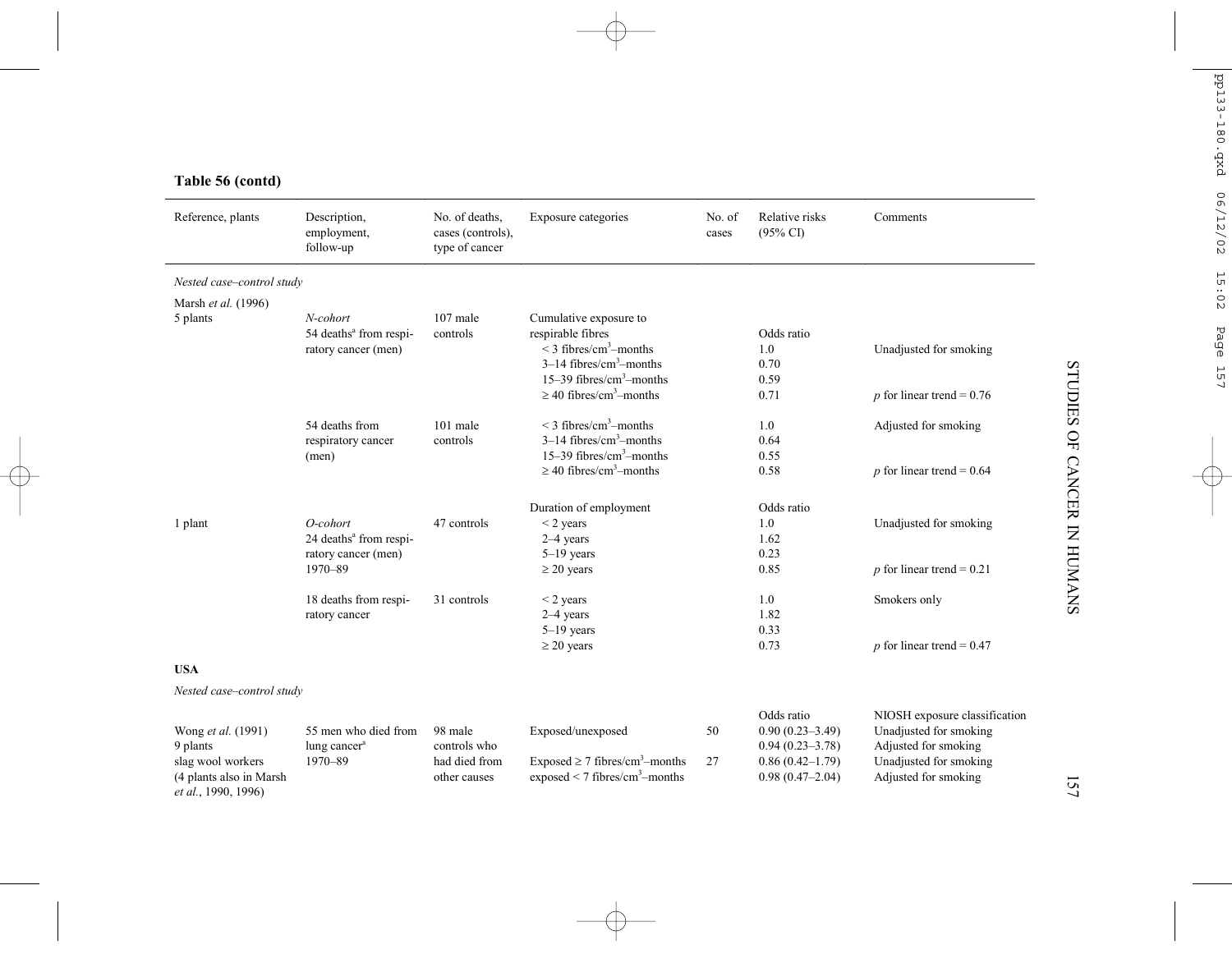| Table 56 (contd)                  |                                               |                                                       |                                        |                                  |                                                 |                               | $\overline{8}$         |
|-----------------------------------|-----------------------------------------------|-------------------------------------------------------|----------------------------------------|----------------------------------|-------------------------------------------------|-------------------------------|------------------------|
| Reference, plants                 | Description,<br>employment,<br>follow-up      | No. of deaths,<br>cases (controls),<br>type of cancer | Exposure categories                    | No. of<br>cases                  | Relative risks<br>$(95\% \text{ CI})$           | Comments                      |                        |
| <b>European study</b>             |                                               |                                                       |                                        |                                  |                                                 |                               |                        |
| Cohort studies                    |                                               |                                                       |                                        |                                  |                                                 |                               |                        |
|                                   | 1569 male and female                          |                                                       |                                        |                                  | <b>SMR</b>                                      |                               |                        |
| Plato et al.<br>(1995c)<br>Sweden | workers employed <sup>a</sup><br>before 1978, | 13 deaths from<br>lung cancer                         |                                        |                                  | $[1.57(0.83 - 2.68)]$<br>$[1.02 (0.55 - 1.75)]$ | Local rates<br>National rates | <b>IARC MONOGRAPHS</b> |
| 2 plants                          | follow-up 1952-90 for                         |                                                       | Duration of employment with            |                                  |                                                 |                               |                        |
| (included in                      | mortality                                     |                                                       | 20-year lag:                           |                                  |                                                 | Local rates                   |                        |
| Boffetta et al.,                  |                                               |                                                       | $<$ 2 years                            |                                  | $1.10(0.28 - 6.12)$                             |                               |                        |
| 1997)                             |                                               |                                                       | 2-9 years                              | 5                                | $2.69(0.87 - 6.27)$                             |                               |                        |
|                                   |                                               |                                                       | $10-19$ years                          |                                  | $0.87(0.02 - 4.89)$                             |                               |                        |
|                                   |                                               |                                                       | $\geq$ 20 years                        | $\overline{2}$                   | $1.43(0.17-5.16)$                               |                               |                        |
|                                   |                                               |                                                       | Plant-specific cumulative fibre        |                                  |                                                 |                               | <b>NOLUME</b>          |
|                                   |                                               |                                                       | exposure (fibres/ $cm^3$ -years):      |                                  | <b>SMR</b>                                      |                               |                        |
|                                   |                                               |                                                       | < 1                                    | 7                                | $2.01(0.81 - 4.13)$                             |                               |                        |
|                                   |                                               |                                                       | $1 - 2$                                | $\overline{4}$<br>$\overline{2}$ | $2.45(0.67 - 6.21)$                             |                               |                        |
|                                   |                                               |                                                       | >2                                     |                                  | $0.62(0.08 - 2.24)$                             | Local rates                   | $\infty$               |
|                                   |                                               |                                                       |                                        |                                  | <b>SIR</b>                                      |                               |                        |
|                                   | Follow-up 1958-89 for<br>incidence            | 13 cases of lung<br>cancer                            | Duration of employment:<br>$<$ 2 years | $\overline{1}$                   | $0.69(0.02 - 3.84)$                             |                               |                        |
|                                   |                                               |                                                       | $2-9$ years                            | $\overline{7}$                   | $2.12(0.85 - 4.37)$                             |                               |                        |
|                                   |                                               |                                                       | $10-19$ years                          | 3                                | $1.63(0.34 - 4.76)$                             |                               |                        |
|                                   |                                               |                                                       | $\geq$ 20 years                        | $\overline{2}$                   | $1.61(0.20 - 5.83)$                             |                               |                        |
|                                   |                                               |                                                       |                                        |                                  |                                                 |                               |                        |
|                                   |                                               |                                                       |                                        |                                  | <b>SIR</b>                                      | Local rates                   |                        |
|                                   |                                               | 13 cases of                                           |                                        |                                  | $1.71(0.91 - 2.93)$                             |                               |                        |
|                                   |                                               | stomach cancer                                        |                                        |                                  |                                                 |                               |                        |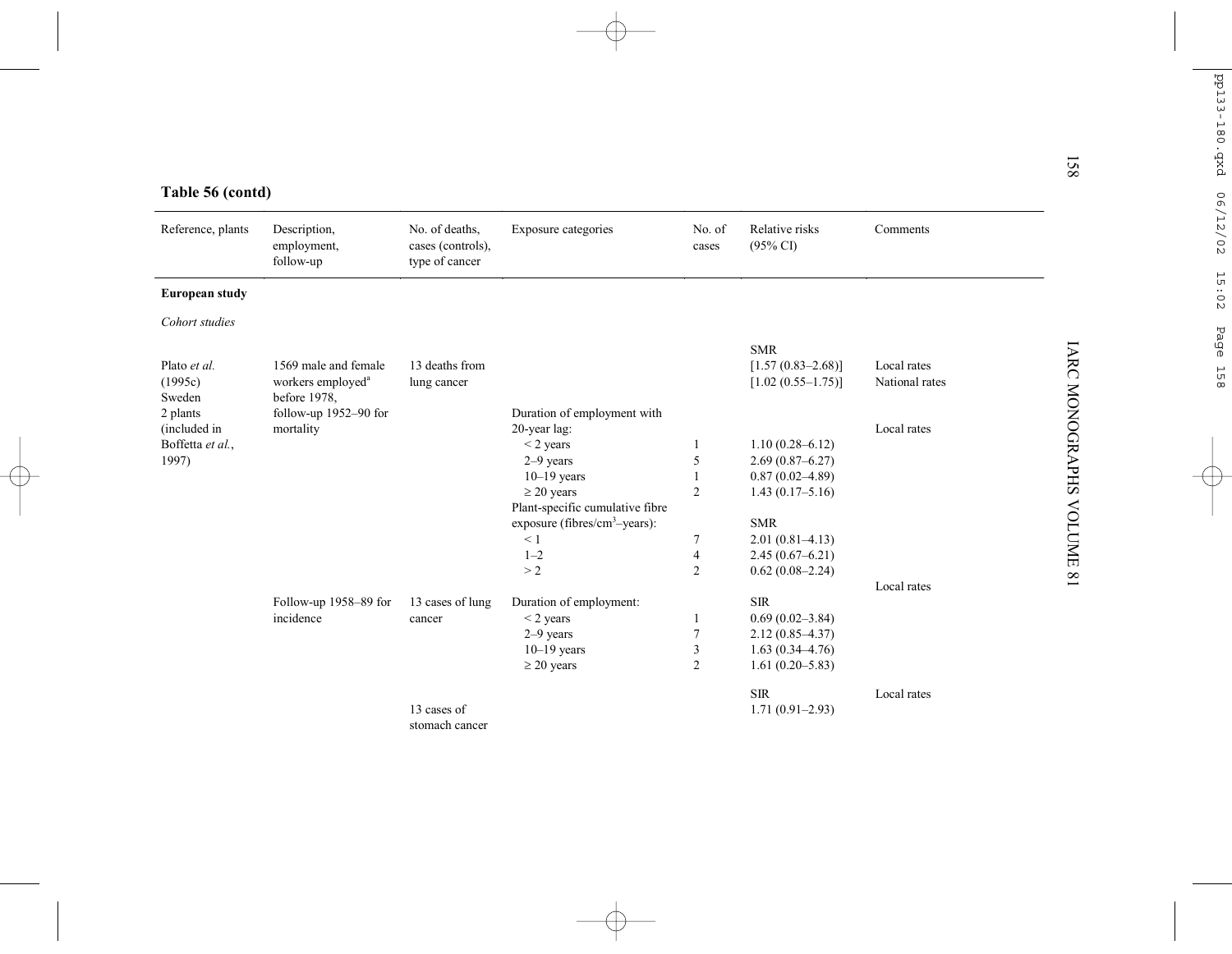| Reference, plants                                                                  | Description,<br>employment,<br>follow-up                                                        | No. of deaths,<br>cases (controls),<br>type of cancer                                                                                                  | Exposure categories                                                                                                                                               | No. of<br>cases                       | Relative risks<br>$(95\% \text{ CI})$                                                                                  | Comments                                                                                                                                                                                                                                                                       |
|------------------------------------------------------------------------------------|-------------------------------------------------------------------------------------------------|--------------------------------------------------------------------------------------------------------------------------------------------------------|-------------------------------------------------------------------------------------------------------------------------------------------------------------------|---------------------------------------|------------------------------------------------------------------------------------------------------------------------|--------------------------------------------------------------------------------------------------------------------------------------------------------------------------------------------------------------------------------------------------------------------------------|
| Boffetta et al.<br>(1997)<br>7 plants<br>Denmark,<br>Germany, Norway<br>and Sweden | 4912 male and female<br>workers <sup>a</sup><br>employed 1933-77,<br>follow-up until<br>1990-91 | 97 deaths from<br>lung cancer                                                                                                                          | Time since first employment<br>$\leq$ 9 years<br>$10-19$ years                                                                                                    | 10<br>26                              | <b>SMR</b><br>$1.34(1.08-1.63)$<br>Relative risk <sup>b</sup><br>1.0<br>$1.3(0.6-3.0)$                                 | National rates<br>Adjusted for age, calendar year,<br>country, technological phase<br>and duration of employment                                                                                                                                                               |
| Mortality study                                                                    |                                                                                                 |                                                                                                                                                        | $20 - 29$ years                                                                                                                                                   | 29<br>32                              | $1.2(0.5-3.1)$                                                                                                         |                                                                                                                                                                                                                                                                                |
|                                                                                    |                                                                                                 |                                                                                                                                                        | $\geq$ 30 years<br>Duration of employment<br>$1-4$ years<br>5-9 years<br>$10-19$ years<br>$\geq$ 20 years<br>Technological phase<br>Late<br>Intermediate<br>Early | 31<br>21<br>21<br>24<br>76<br>12<br>9 | $1.4(0.4-4.6)$<br>1.0<br>$1.4(0.8-2.4)$<br>$1.0(0.5-1.8)$<br>$1.6(0.8-3.1)$<br>1.0<br>$1.0(0.5-2.3)$<br>$1.1(0.4-2.8)$ | p for linear trend = $0.67$<br>Adjusted for age, calendar year,<br>country, technological phase<br>and time since first employment<br>p for linear trend = $0.27$<br>Adjusted for age, calendar year,<br>country, duration of<br>employment and time since first<br>employment |
|                                                                                    |                                                                                                 | 8 deaths from<br>oral cancer +<br>cancer of the<br>pharynx<br>6 deaths from<br>cancer of the<br>larynx<br>8 deaths from<br>cancer of the<br>oesophagus |                                                                                                                                                                   |                                       | <b>SMR</b><br>$1.33(0.57-2.61)$<br>$1.96(0.72 - 4.27)$<br>$1.25(0.54 - 2.46)$                                          | National rates                                                                                                                                                                                                                                                                 |

# **Table 56 (contd)**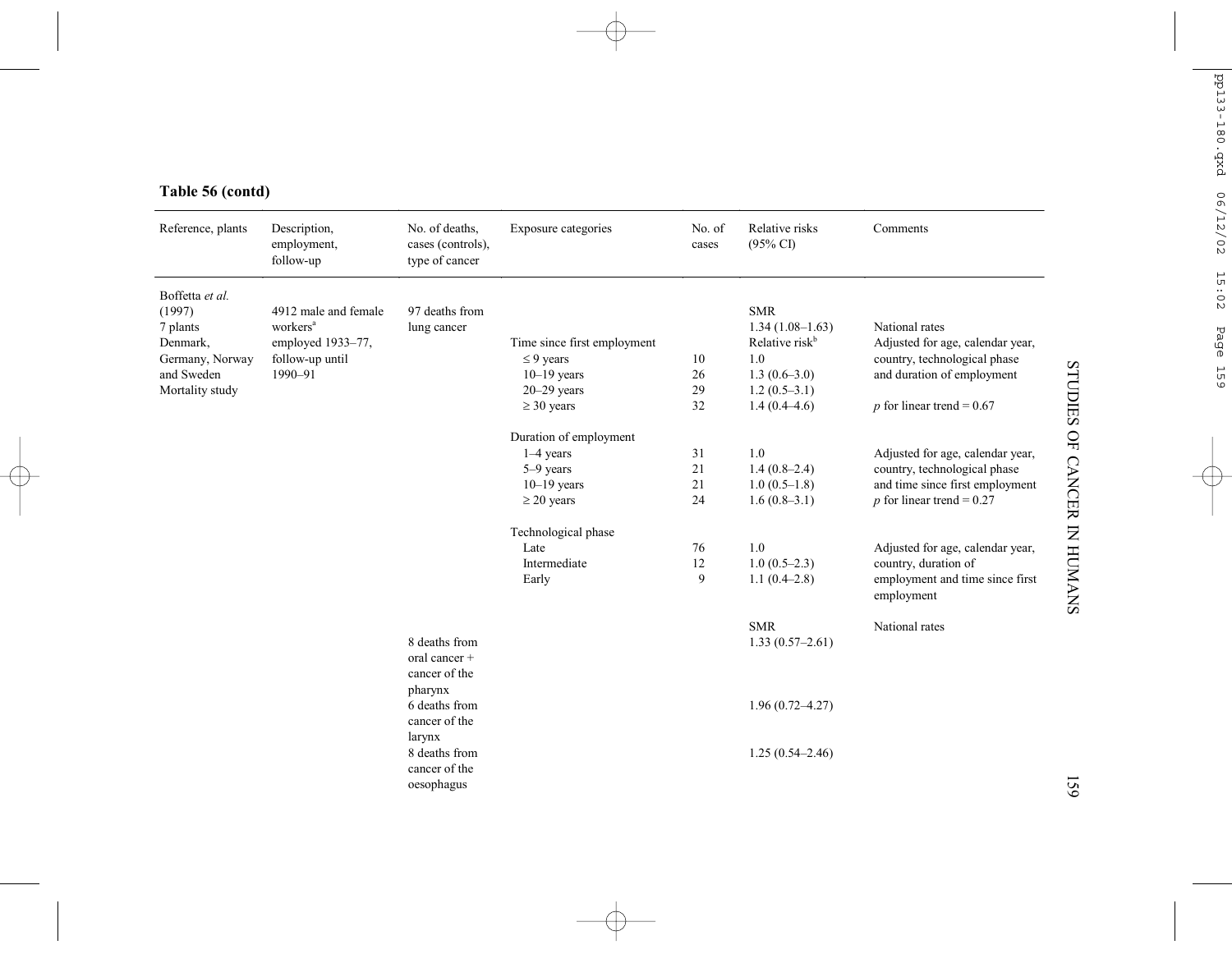| Reference, plants              | Description,<br>employment,<br>follow-up | No. of deaths,<br>cases (controls),<br>type of cancer | Exposure categories                                           | No. of<br>cases            | Relative risks<br>$(95\% \text{ CI})$ | Comments                                                                                |
|--------------------------------|------------------------------------------|-------------------------------------------------------|---------------------------------------------------------------|----------------------------|---------------------------------------|-----------------------------------------------------------------------------------------|
| Consonni et al.                | 9603 male workers                        | 159 deaths from                                       | Cumulative exposure                                           |                            | Relative risk <sup>b</sup>            | Adjusted for age, calendar                                                              |
| (1998)                         | employed until 1977                      | lung cancer                                           | $\leq$ 0.007 fibre/cm <sup>3</sup> -years                     | 39                         | 1.0                                   | period, country, time since first                                                       |
| Denmark,                       | follow-up until                          |                                                       | $0.008 - 0.136$ fibre/cm <sup>3</sup> -years                  | 40                         | $1.3(0.8-2.4)$                        | employment and employment                                                               |
| Germany, Norway                | 1990-91                                  |                                                       | $0.137-1.367$ fibre/cm <sup>3</sup> -years                    | 40                         | $1.2(0.7-2.1)$                        | status                                                                                  |
| and Sweden                     |                                          |                                                       | $> 1.368$ fibres/cm <sup>3</sup> -years                       | 40                         | $1.5(0.7-3.0)$                        | $p$ for linear trend = 0.4                                                              |
| 7 plants                       |                                          | 97 deaths from                                        | $\leq$ 0.139 fibre/cm <sup>3</sup> -years                     | 25                         | 1.0                                   |                                                                                         |
|                                |                                          | lung cancer in                                        | $0.140 - 0.729$ fibre/cm <sup>3</sup> -years                  | 24                         | $0.9(0.4-2.0)$                        |                                                                                         |
|                                |                                          | workers with                                          | $0.730 - 2.622$ fibres/cm <sup>3</sup> -years                 | 24                         | $0.8(0.3-1.9)$                        |                                                                                         |
|                                |                                          | $\geq 1$ year of<br>employment                        | $>$ 2.622 fibres/cm <sup>3</sup> -years                       | 24                         | $1.0(0.4-2.7)$                        | p for linear trend = $1.0$                                                              |
|                                |                                          |                                                       |                                                               |                            | <b>SIR</b>                            |                                                                                         |
| Boffetta et al.                | 3685 male and female                     | 73 cases of lung                                      |                                                               |                            | $1.08(0.85-1.36)$                     | National rates                                                                          |
| (1999)<br>workers <sup>a</sup> | cancer                                   | Time since first employment                           |                                                               | Relative risk <sup>b</sup> | Adjusted for age, gender,             |                                                                                         |
|                                | employed 1933-77                         |                                                       | $\leq$ 9 years                                                | 7                          | 1.0                                   | country and technological phase                                                         |
|                                | follow-up 1994-95                        |                                                       | $10-19$ years                                                 | 21                         | $1.8(0.7-4.7)$                        |                                                                                         |
|                                |                                          |                                                       | $20 - 29$ years                                               | 25                         | $2.4(0.9-6.8)$                        |                                                                                         |
|                                |                                          |                                                       | $\geq$ 30 years<br>Duration of employment<br>$(15$ -year lag) | 20                         | $3.0(0.8-10.5)$                       | $p$ for linear trend = 0.1<br>Adjusted for age, gender,<br>country, technological phase |
|                                |                                          |                                                       | $1-4$ years                                                   | 33                         | 1.0                                   | and time since first employment                                                         |
|                                |                                          |                                                       | 5-9 years                                                     | 11                         | $1.0(0.5-2.1)$                        |                                                                                         |
|                                |                                          |                                                       | $10-19$ years                                                 | 10                         | $1.2(0.5-2.6)$                        |                                                                                         |
|                                |                                          |                                                       | $\geq$ 20 years                                               | 5                          | $2.0(0.7-6.2)$                        | $p$ for linear trend = 0.4                                                              |
|                                |                                          |                                                       | Technological phase                                           |                            |                                       | Adjusted for age, gender,                                                               |
|                                |                                          |                                                       | I ate                                                         | 50                         | 1.0                                   | country and time since first                                                            |
|                                |                                          |                                                       | Intermediate                                                  | 14                         | $0.8(0.4-1.7)$                        | employment                                                                              |
|                                |                                          |                                                       | Early                                                         | 9                          | $0.8(0.3-2.0)$<br><b>SIR</b>          | p for linear trend = $0.5$                                                              |
|                                |                                          | 31 cases of                                           |                                                               |                            | $1.46(0.99 - 2.07)$                   | National rates                                                                          |
|                                |                                          | cancer of the                                         |                                                               |                            |                                       |                                                                                         |
|                                |                                          | oral cavity,                                          |                                                               |                            |                                       |                                                                                         |
|                                |                                          | pharynx or                                            |                                                               |                            |                                       |                                                                                         |
|                                |                                          | larynx                                                |                                                               |                            |                                       |                                                                                         |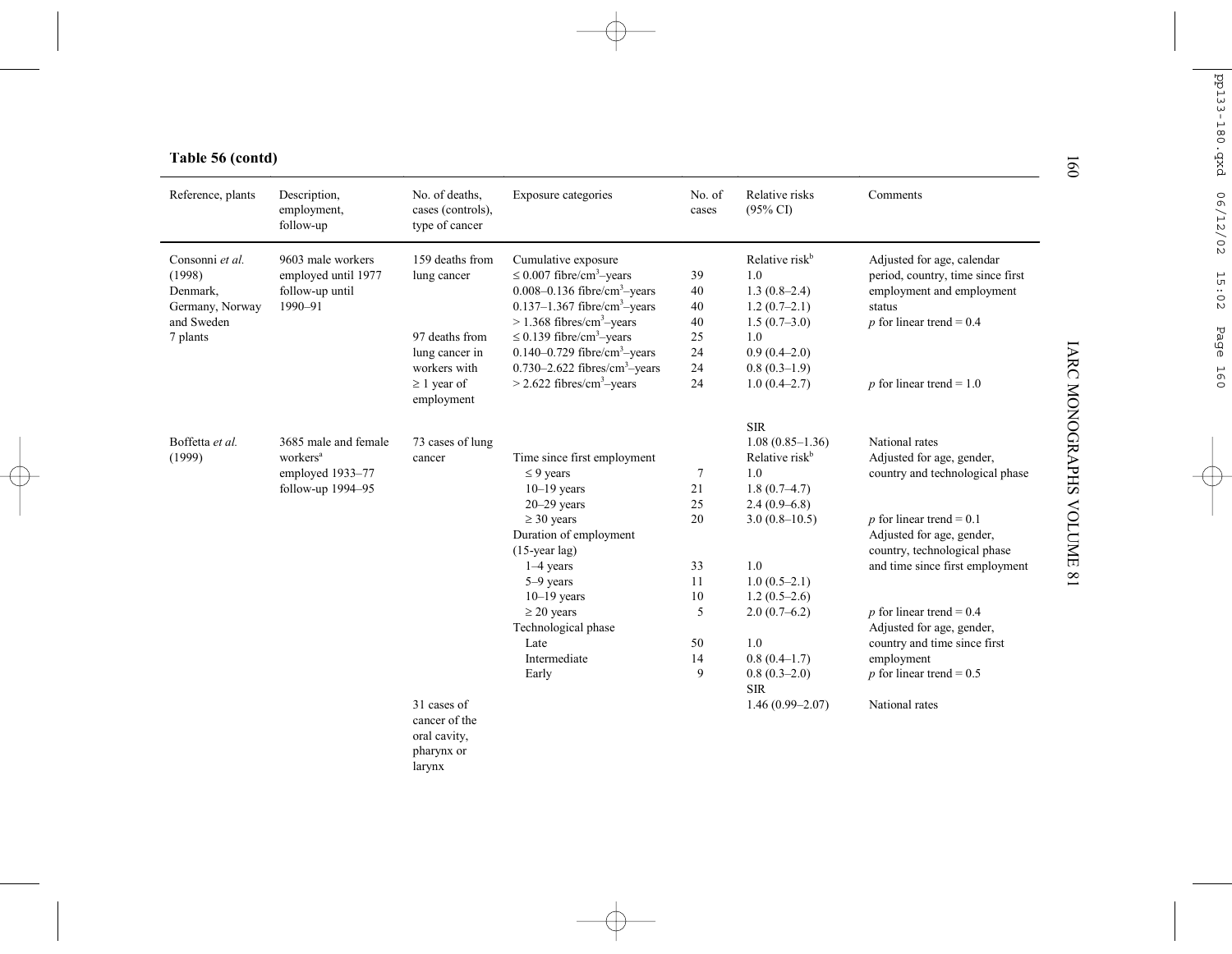| Reference, plants                      | Description,<br>employment,<br>follow-up                         | No. of deaths,<br>cases (controls),<br>type of cancer | Exposure categories                                                        | No. of<br>cases | Relative risks<br>$(95\% \text{ CI})$ | Comments                                         |
|----------------------------------------|------------------------------------------------------------------|-------------------------------------------------------|----------------------------------------------------------------------------|-----------------|---------------------------------------|--------------------------------------------------|
| Case-control study                     |                                                                  |                                                       |                                                                            |                 |                                       |                                                  |
| Kjaerheim et al.<br>(2002)<br>7 plants | 133 cases of lung<br>cancer; rock (stone)<br>wool/slag wool male | 513 male<br>controls                                  | Cumulative fibre exposure in<br>quartiles<br>All workers                   |                 | Odds ratio                            | Adjusted for age, country and<br>tobacco smoking |
|                                        | workers employed                                                 |                                                       | quartile 1                                                                 | 33              | 1.0                                   |                                                  |
|                                        | 1937-76.                                                         |                                                       | quartile 2                                                                 | 32              | $0.86(0.47-1.56)$                     |                                                  |
|                                        | follow-up 1971-96                                                |                                                       | quartile 3                                                                 | 33              | $0.91(0.51-1.63)$                     |                                                  |
|                                        |                                                                  |                                                       | quartile 4<br>Workers employed $> 1$ year                                  | 34              | $0.51(0.28 - 0.93)$                   | p for linear trend = $0.04$                      |
|                                        |                                                                  |                                                       | quartile 1                                                                 | 12              | 1.0                                   |                                                  |
|                                        |                                                                  |                                                       | quartile 2                                                                 | $\overline{3}$  | $2.08(0.36 - 11.91)$                  |                                                  |
|                                        |                                                                  |                                                       | quartile 3                                                                 | 26              | $0.85(0.34 - 2.15)$                   |                                                  |
|                                        |                                                                  |                                                       | quartile 4                                                                 | 34              | $0.52(0.21-1.30)$                     | p for linear trend = $0.11$                      |
|                                        |                                                                  |                                                       | Cumulative fibre exposure, in<br>quartiles, lagged 15 years<br>All workers |                 |                                       |                                                  |
|                                        |                                                                  |                                                       | quartile 1                                                                 | 36              | 1.0                                   |                                                  |
|                                        |                                                                  |                                                       | quartile 2                                                                 | 36              | $1.25(0.66-2.34)$                     |                                                  |
|                                        |                                                                  |                                                       | quartile 3                                                                 | 30              | $1.02(0.54 - 1.93)$                   |                                                  |
|                                        |                                                                  |                                                       | quartile 4                                                                 | 30              | $0.67(0.35 - 1.27)$                   | p for linear trend = $0.17$                      |
|                                        |                                                                  |                                                       | Workers employed $> 1$ year                                                |                 |                                       |                                                  |
|                                        |                                                                  |                                                       | quartile 1                                                                 | 23              | 1.0                                   |                                                  |
|                                        |                                                                  |                                                       | quartile 2                                                                 | 5               | $2.00(0.41 - 9.83)$                   |                                                  |
|                                        |                                                                  |                                                       | quartile 3                                                                 | 18              | $0.76(0.27 - 2.17)$                   |                                                  |
|                                        |                                                                  |                                                       | quartile 4                                                                 | 29              | $0.63(0.28-1.42)$                     | p for linear trend = $0.19$                      |

# **Table 56 (contd)**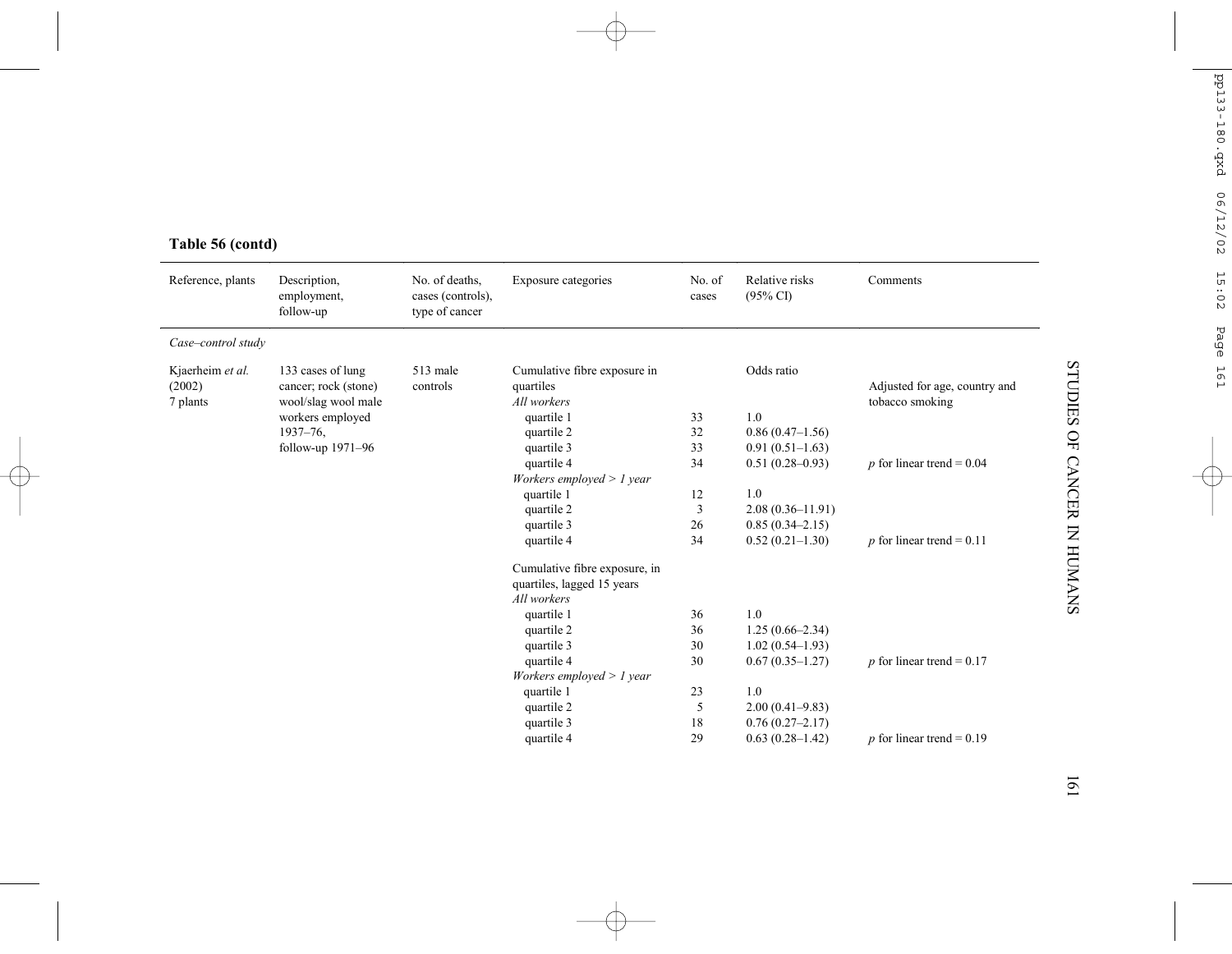| Table 56 (contd)                     |                                          |                                                       |                                                            |                 |                                       |                                    |
|--------------------------------------|------------------------------------------|-------------------------------------------------------|------------------------------------------------------------|-----------------|---------------------------------------|------------------------------------|
| Reference, plants                    | Description,<br>employment,<br>follow-up | No. of deaths,<br>cases (controls),<br>type of cancer | Exposure categories                                        | No. of<br>cases | Relative risks<br>$(95\% \text{ CI})$ | Comments                           |
| Kjaerheim et al.<br>$(2002)$ (contd) |                                          |                                                       | Duration of exposure in rock<br>(stone)/slag wool industry |                 | Odds ratio                            |                                    |
|                                      |                                          |                                                       | All workers                                                |                 | 1.0                                   |                                    |
|                                      |                                          |                                                       | Unexposed                                                  | $\tau$<br>58    |                                       |                                    |
|                                      |                                          |                                                       | 1 year                                                     | 32              | $1.24(0.47-3.26)$                     |                                    |
|                                      |                                          |                                                       | $2-6$ years                                                | 35              | $0.86(0.32 - 2.31)$                   |                                    |
|                                      |                                          |                                                       | $7 - 40$ years<br>Workers employed $> 1$ year              |                 | $0.85(0.32 - 2.26)$                   | $p$ for linear trend = 0.23        |
|                                      |                                          |                                                       | Unexposed                                                  | 6               | 1.0                                   |                                    |
|                                      |                                          |                                                       | 1 year                                                     | $\overline{c}$  | $0.51(0.05 - 5.50)$                   |                                    |
|                                      |                                          |                                                       | $2-6$ years                                                | 32              | $0.60(0.17-2.08)$                     |                                    |
|                                      |                                          |                                                       | $7-40$ years                                               | 35              | $0.65(0.20-2.12)$                     | <i>p</i> for linear trend = $0.63$ |
|                                      |                                          |                                                       | Duration of exposure in rock                               |                 |                                       |                                    |
|                                      |                                          |                                                       | (stone)/slag wool industry,                                |                 |                                       |                                    |
|                                      |                                          |                                                       | lagged 15 years                                            |                 |                                       |                                    |
|                                      |                                          |                                                       | All workers                                                |                 |                                       |                                    |
|                                      |                                          |                                                       | Unexposed                                                  | 28              | 1.0                                   |                                    |
|                                      |                                          |                                                       | 1 year                                                     | 51              | $1.57(0.82 - 2.99)$                   |                                    |
|                                      |                                          |                                                       | $2-5$ years                                                | 28              | $1.20(0.61 - 2.34)$                   |                                    |
|                                      |                                          |                                                       | $6 - 39$ years                                             | 25              | $0.97(0.48 - 2.00)$                   | p for linear trend = $0.15$        |
|                                      |                                          |                                                       | Workers employed $> 1$ year                                |                 |                                       |                                    |
|                                      |                                          |                                                       | Unexposed                                                  | 18              | 1.0                                   |                                    |
|                                      |                                          |                                                       | 1 year                                                     | $\overline{4}$  | $1.06(0.21 - 5.30)$                   |                                    |
|                                      |                                          |                                                       | $2-5$ years                                                | 28              | $1.01(0.44 - 2.34)$                   |                                    |
|                                      |                                          |                                                       | $6 - 39$ years                                             | 25              | $0.98(0.39 - 2.47)$                   | p for linear trend = $0.96$        |

a Employed for <sup>≥</sup> 1 year

<sup>b</sup> Poisson regression analysis

SMR, standardized mortality ratio; SIR, standardized incidence ratio; respiratory cancer, ICD-8, 160–163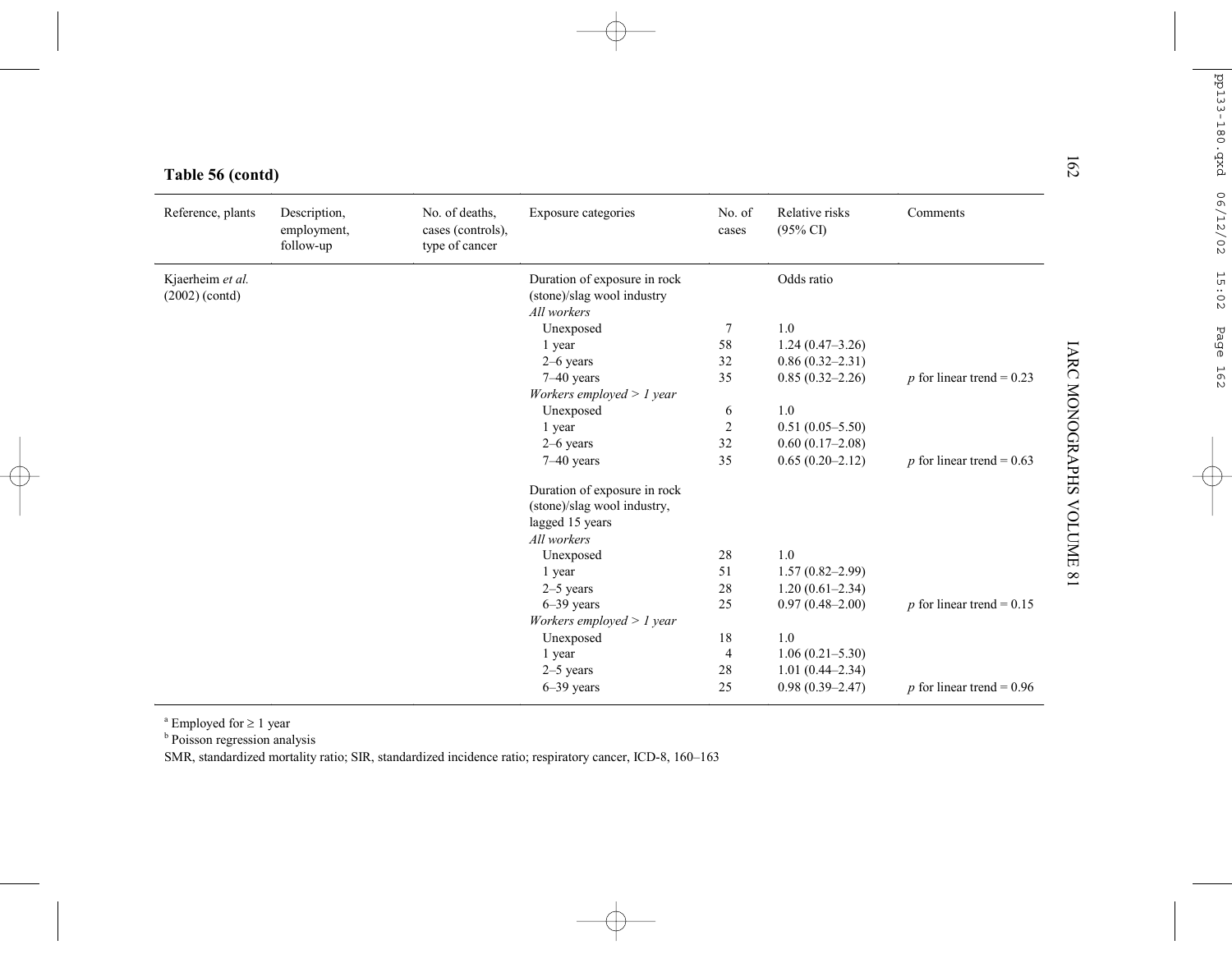Marsh *et al*. (1996) extended the follow-up period for workers employed between 1945 and 1978 to 1989. The extended cohort (N-cohort) included 2762 men and 273 women who had been employed for one year or more in production or maintenance. One factory (plant 17) had closed and declined to participate further; this plant had evidence of exposure to asbestos and it was therefore designated to a separate subcohort (Ocohort). Vital status for the members of both cohorts was determined as of 31 December 1989. From the five other plants (the N-cohort), quantitative estimates of exposure to total airborne fibres, respirable fibres, formaldehyde and silica were computed together with qualitative estimates of potential exposure to asbestos, arsenic, asphalt, radiation and PAHs (Marsh *et al.*, 1993). The pattern of findings of respiratory cancer after the extended update was generally consistent with the results of the previous follow-up. Seventy-one workers from the five plants died from respiratory cancer. This increase was non-significant (SMRs, 1.24 [95% CI, 0.97–1.56] and 1.17 [95% CI, 0.91–1.48], based on US and local county comparisons rates, respectively). For the O-cohort (plant 17), however, 32 men died from respiratory cancer, resulting in statistically significant increases of the SMRs (SMRs, 1.91 [95% CI, 1.31–2.70] and 1.52 [95% CI, 1.04–2.15], using national and local county rates, respectively). There was no evidence of a positive association between mortality from respiratory cancer, duration of employment and year since first employment in the five plants (N-cohort), but in the Ocohort a positive association was seen with time since first employment (SMRs, 0.95, 1.41 and 1.71 [95% CI, 0.20–2.78, 0.61–2.78 and 1.06–2.61, respectively] in the groups with  $\leq$  20 years, 20–29 and  $\geq$  30 years since first employment, respectively) (Marsh *et al*., 1996). Indirect adjustments for smoking (see section 2.1) reduced the SMR for respiratory cancer, among male workers in the six plants (N- and O-cohorts) taken together, from a statistically significant SMR of 1.24 [95% CI, 1.0–1.51] to an SMR of 0.96 [95% CI, 0.78–1.17] based on 100 observed deaths and using local county rates (Marsh *et al*., 2001b).

Relative risk regression modelling of internal cohort rates for respiratory cancer in the N-cohort revealed no consistent evidence of an association with any of the exposure indices for respirable fibre considered, with or without adjustment for potential confounding factors that included year of hire, plant and estimated coexposure for individual workers (Marsh *et al*., 1996).

A manual search of death certificates of 1011 rock (stone) and slag wool workers from the N-cohort revealed two death certificates that mentioned the word 'mesothelioma'. A subsequent review of medical records and pathology specimens for one of the two cases deemed this death as definitely not due to pleural cancer. In a mortality analysis, only one of the two cases among rock (stone) and slag wool workers was coded as a pleural cancer (ICD-9 163.9) (this mesothelioma was seen in a worker from plant 17 where there was potential exposure to asbestos (Marsh *et al.*, 1996; Marsh *et al.*, 2001c)). [The Working Group noted the limitations of death certificates for the identification of mesothelioma diagnoses: deaths due to mesothelioma would not have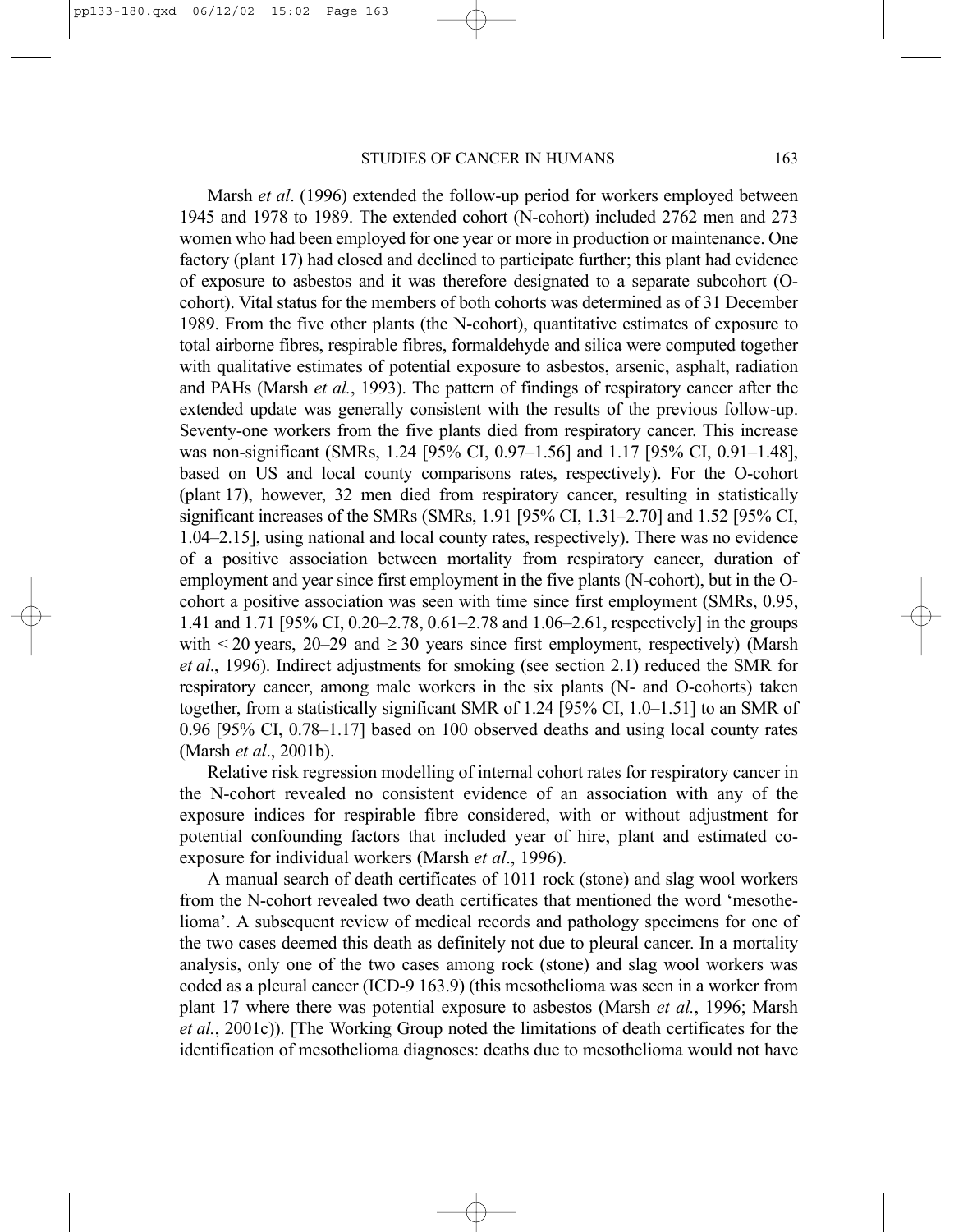been detected in this study if the word 'mesothelioma' had not appeared on the death certificate.]

## *Nested case–control studies*

A nested case–control study of the six rock (stone) and slag wool plants in the US cohort identified 78 men who had died from respiratory cancer between 1970 and 1989. Controls were matched on age and time period and were randomly selected from men who had died during the period 1970–89. Information on smoking habits was available for all of the 54 cases and 94% of 95 controls in the five-plant N-cohort, and for 92% of the 24 cases and 87% of 37 controls in the asbestos-contaminated O-cohort. The odds ratios for cumulative exposure to respirable fibres in the N-cohort showed a decreasing trend (odds ratios,  $1.00, 0.70, 0.59$  and  $0.71$ ; global test  $p$ -value = 0.76) for cumulative exposures of < 3, 3–14, 15–39 and  $\geq$  40 fibres/cm<sup>3</sup>–months, respectively. After adjustment for smoking, the odds ratios were 1.0, 0.64, 0.55 and 0.58 (global test  $p$ -value  $= 0.64$ ) for the same exposure groups. Further adjustment for potential confounding by co-exposure revealed no evidence of an increasing trend in odds ratios for any of the levels of exposure to respirable fibre. In the O-cohort, the odds ratios for the categories for duration of employment (< 2, 2–4, 5–19 and  $\geq$  20 years) showed no evidence of an increasing trend when no adjustment was made for smoking or when calculated for smokers only (Marsh *et al*., 1996).

A case–control study nested in a cohort of 4841 men employed for one year or more in the rock (stone) wool and slag wool industry was reported by Wong *et al*. (1991). The workers studied were employed in nine plants, four of which were also included in the University of Pittsburgh study (Marsh *et al*., 1990, 1996). Most of the plants had started producing slag wool, or using slag wool in their products, in the 1940s. Altogether, 504 workers who had died between 1970 and 1989 were included; 61 of whom had died from lung cancer. It was not possible to locate relatives for three of the workers and three others were excluded because matching controls could not be found. The final analysis included 55 cases and 98 controls who had died from other causes. Data on exposure were obtained from two industrial hygiene surveys, one by the National Institute for Occupational Safety and Health (NIOSH) (Fowler, 1980); and the other by the Pittsburgh group (Esmen *et al*., 1979a). The estimates of exposure to airborne fibres calculated for each case and control ranged from 0–0.25 fibres/cm3 according to the NIOSH model and from 0–0.21 fibres/cm3 according to the Pittsburgh classification. Information on smoking habits was collected by interview. All cases had been cigarette smokers, but only 81% of the controls had been smokers. According to the NIOSH classification, 93% of the cases and controls had been exposed to slag wool. The odds ratio of ever versus never exposure to slag wool, adjusted for smoking, was 0.94 (95% CI, 0.23–3.78). When data were divided into two exposure groups ( $\leq$  or  $\geq$  7 fibres/cm<sup>3</sup>–months), the odds ratio after adjustment for smoking was 0.98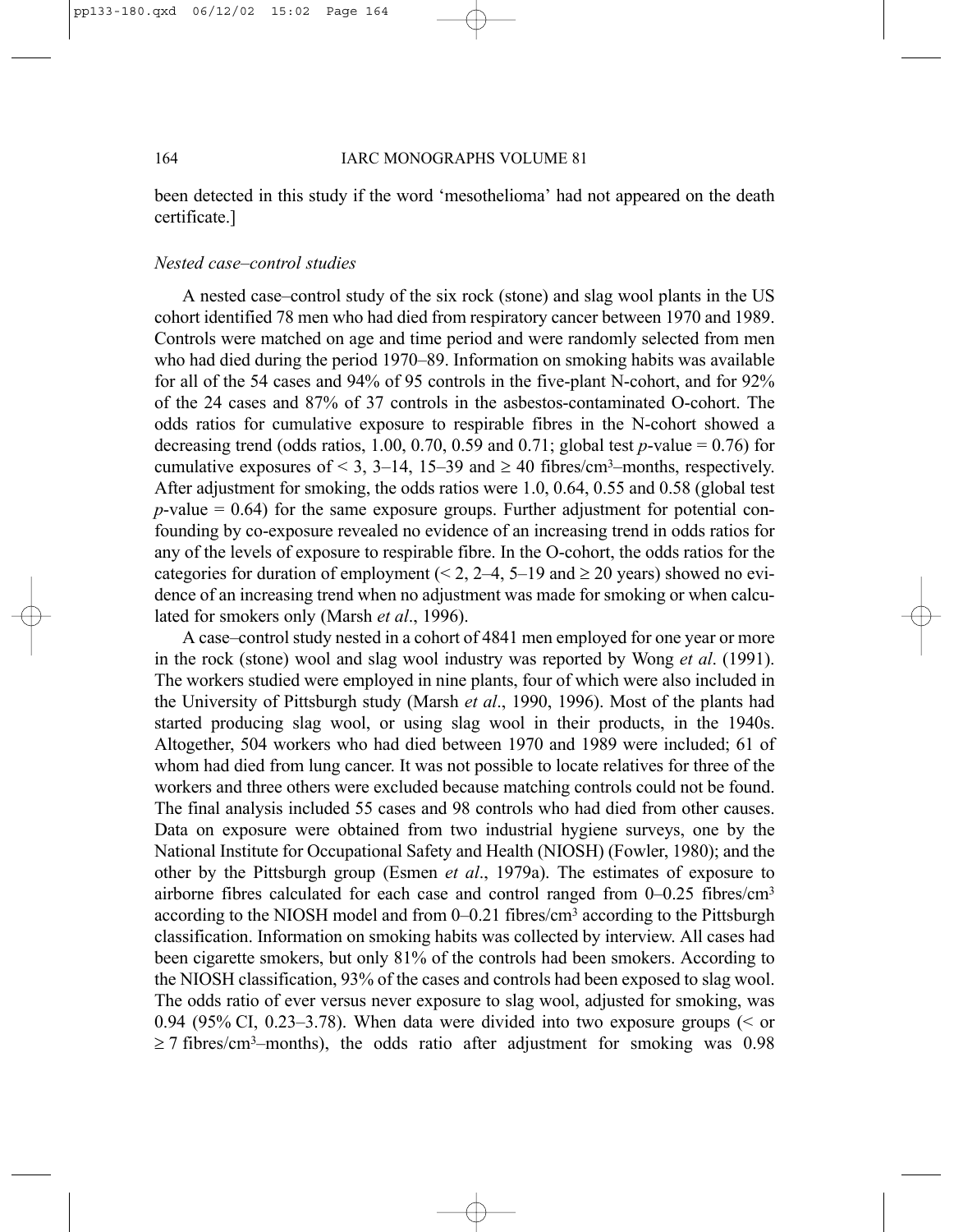(95% CI, 0.47–2.04). [The results were not adjusted for exposure to asbestos although four plants had used a limited amount of asbestos for a few years.]

### (*b*) *European study*

Plato *et al*. (1995b,c) reported the results of the follow-up study from 1952–90 (for cancer mortality) and from 1958–89 (for cancer incidence) of three Swedish plants included in the European MMVF cohort (see Boffetta *et al.*, 1997 and section 2.1). This cohort comprised 1569 male and female workers employed for at least one year before 1978, in the two plants that produced rock (stone) wool and slag wool. The duration of employment was categorized as  $\leq 2$ , 2–9, 10–19 or  $\geq 20$  years. The cumulative exposure to fibres, specific for plant and job, was estimated for the period from 1938–90, for 1487 workers (1329 men and 158 women), contributing 34 392 person–years of observation, in rock (stone) and slag wool plants. Exposure to fibres was classified as low, medium or high, the cut-points used were 1.0 fibre/cm3–years and 2.0 fibres/cm3–years. Lags of 20 and 30 years were used. Both national and county rates were used in the external comparisons to produce standardized mortality ratios and standardized incidence ratios (SMRs and SIRs). A Poisson regression analysis with internal comparisons was also performed. The SMR for cancer at all sites for the two rock (stone) wool and slag wool plants combined, based on 66 deaths, was very similar when either national or regional rates were used for comparison [SMR, 0.96; 95% CI, 0.74–1.22 using regional rates; and SMR, 0.87; 95% CI, 0.68–1.11 using national rates]. Based on 131 cancer cases and regional rates, the SIR for cancer at all sites for the two plants combined was [1.15 (95% CI, 0.95–1.35)]. In contrast to the finding in the whole European cohort, the SMR for lung cancer was higher when compared with regional than national rates [SMR, 1.57; 95% CI, 0.83–2.68; and 1.02; 95% CI, 0.55–1.75, using regional and national rates, respectively, based on 13 deaths]. In the larger rock (stone) wool and slag wool plant, the SMR for lung cancer was 2.40 (95% CI, 1.24–4.19), based on 12 deaths and regional rates. No trend was seen with duration of employment when 20 years of latency and regional rates were used. Neither the plant-specific nor the job-group-specific estimates of exposure to fibres gave a monotonic increase in SMRs for lung cancer (the lowest SMRs of 0.62 (95% CI, 0.08–2.24) and 0.95 (95% CI, 0.20–2.78), were found in the groups exposed to the highest fibre concentrations using regional reference rates). Internal comparison also revealed no monotonic increase in the relative risks with increasing estimates of exposure. The SIR for lung cancer was 1.65 (95% CI, 0.88–2.83), based on 13 cases and regional rates. It did not increase with increasing duration of employment. Based on 13 cases and comparison with regional rates, an increased incidence of stomach cancer was seen (SIR, 1.71; 95% CI, 0.91–2.93).

In their extended follow-up of the European cohort (until 1990 in Denmark, Norway and Sweden and 1991 in Germany) Boffetta *et al*. (1997) (see section 2.1) included 10 108 rock (stone) wool and slag wool workers from seven plants (1 in Denmark, 3 in Norway, 2 in Sweden (see Plato *et al.*, 1995a,b) and 1 in Germany) contributing 221 871 person–years. The cohort included 4912 workers employed for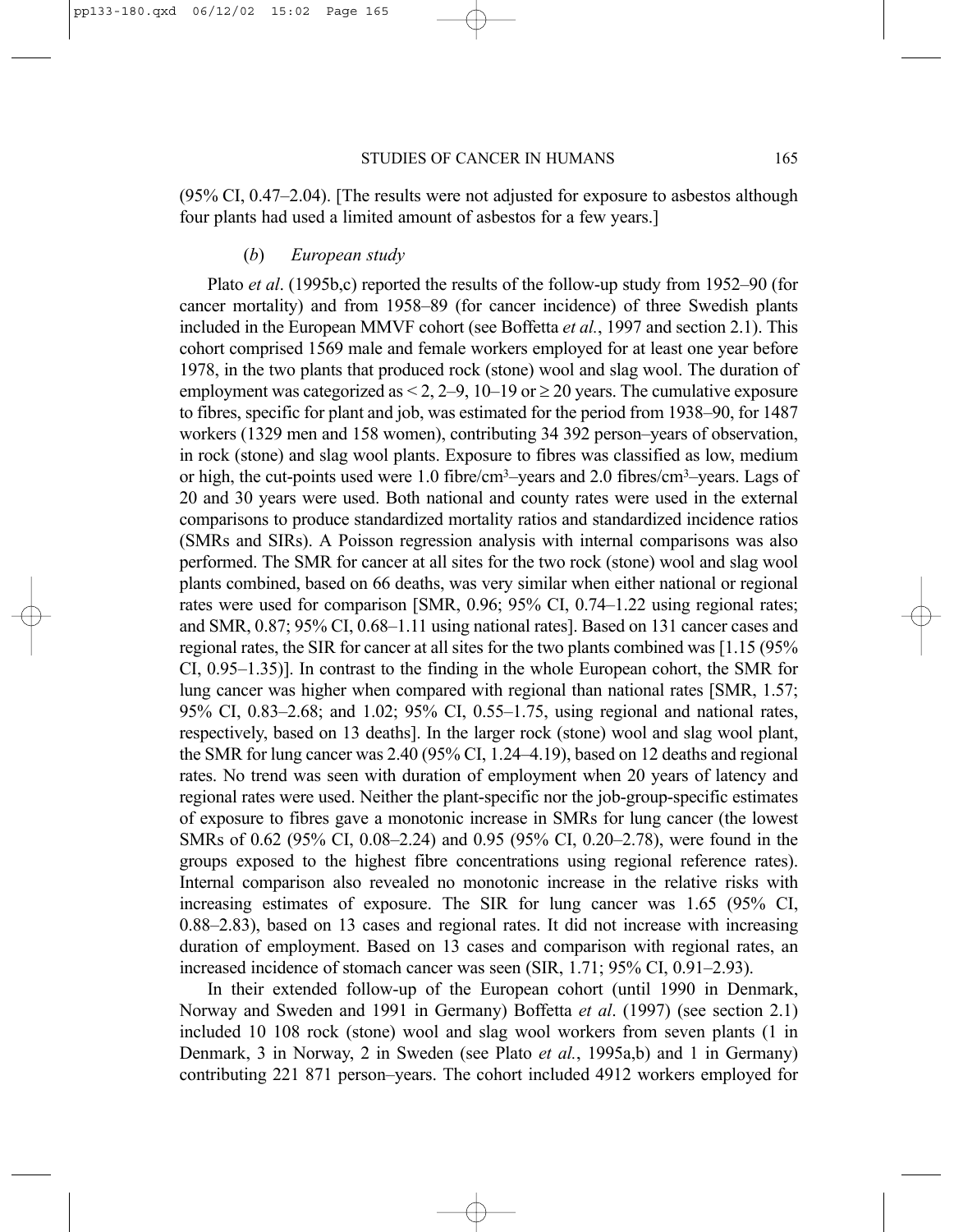one year or more who contributed 114 228 person–years; 29% of these person–years took place 20 years or more after the date of first employment. Three hundred and twenty-two of the rock (stone) wool and slag wool workers were first employed during the early technological phase of the industry (when exposure to fibres was estimated to be high), 603 were first employed during the intermediate phase and 9183 during the late phase (corresponding to modern technology). Copper slags were used periodically between 1940 and 1944 in Denmark, and there was potential exposure to asbestos (for a few workers in Denmark between 1962 and 1982, and for a large number of workers in Germany between 1941 and 1970) (Cherrie & Dodgson, 1986). A Poisson regression analysis of all male workers with known duration of employment showed that the SMR for overall mortality, in rock (stone) wool and slag wool workers employed for one year or more, was 1.04 (95% CI, 0.98–1.10; 1281 deaths), the SMR for cancer at all sites was only slightly elevated (SMR, 1.08; 95% CI, 0.97–1.21; 325 deaths) and the SMR for lung cancer was 1.34 (95% CI, 1.08–1.63; 97 deaths), compared with national mortality rates. The subcohorts from Denmark and Germany accounted for 70% of all observed deaths from lung cancer. The lung cancer mortality was highest among workers with the longest time since first employment (*p* for trend, 0.19). Only small differences in the SMRs were seen in the analysis by technological phase. Among workers employed for one year or more, the SMRs for the early, intermediate and late technological phases, respectively, were 1.51 (95% CI, 0.69–2.87; 9 deaths), 1.49 (95% CI, 0.77–2.60; 12 deaths) and 1.30 (95% CI, 1.02–1.63; 76 deaths) for lung cancer. In the group first employed in the early technological phase and with 30 years or more since first employment, the SMR for lung cancer was 1.46 (95% CI, 0.59–3.02; 7 deaths). Using the Poisson regression analysis the relative risks for lung cancer with increasing time since first employment (adjusted for duration of employment, technological phase, age, calendar year and country) were 1.3 (95% CI, 0.6–3.0), 1.2 (95% CI, 0.5–3.1) and 1.4 (95% CI, 0.4–4.6; *p* for linear trend, 0.67) (10–19, 20–29 and  $\geq$  30 years since first employment). After adjustment for time since first employment and duration of employment, no differences in relative risk according to technological phase were seen (relative risk, 1.0 (95% CI, 0.5–2.3) and 1.1 (95% CI, 0.4–2.8), using the late technological phase as the reference). Workers employed for 20 years or more had a relative risk for lung cancer of 1.6 (95% CI, 0.8–3.1; 24 deaths), but the trend with increasing duration of employment was not monotonic (*p*-value for trend, 0.27).

In this cohort, four deaths from mesothelioma were recorded (two among workers with < 1 year of employment and two in the factory from Germany [expected numbers of deaths were not given]). Statistically non-significant elevations were found for oral and pharyngeal cancer (SMR, 1.33; 95% CI, 0.57–2.61; 8 deaths); laryngeal cancer (SMR, 1.96; 95% CI, 0.72–4.27; 6 deaths) and oesophageal cancer (SMR, 1.25; 95% CI, 0.54–2.46; 8 deaths) (Boffetta *et al*., 1997). No associations with time since first employment or duration of employment were seen for these cancer sites.

Consonni *et al*. (1998) analysed mortality from lung cancer by estimated fibre exposure in the cohort described by Boffetta *et al*. (1997). Individual cumulative expo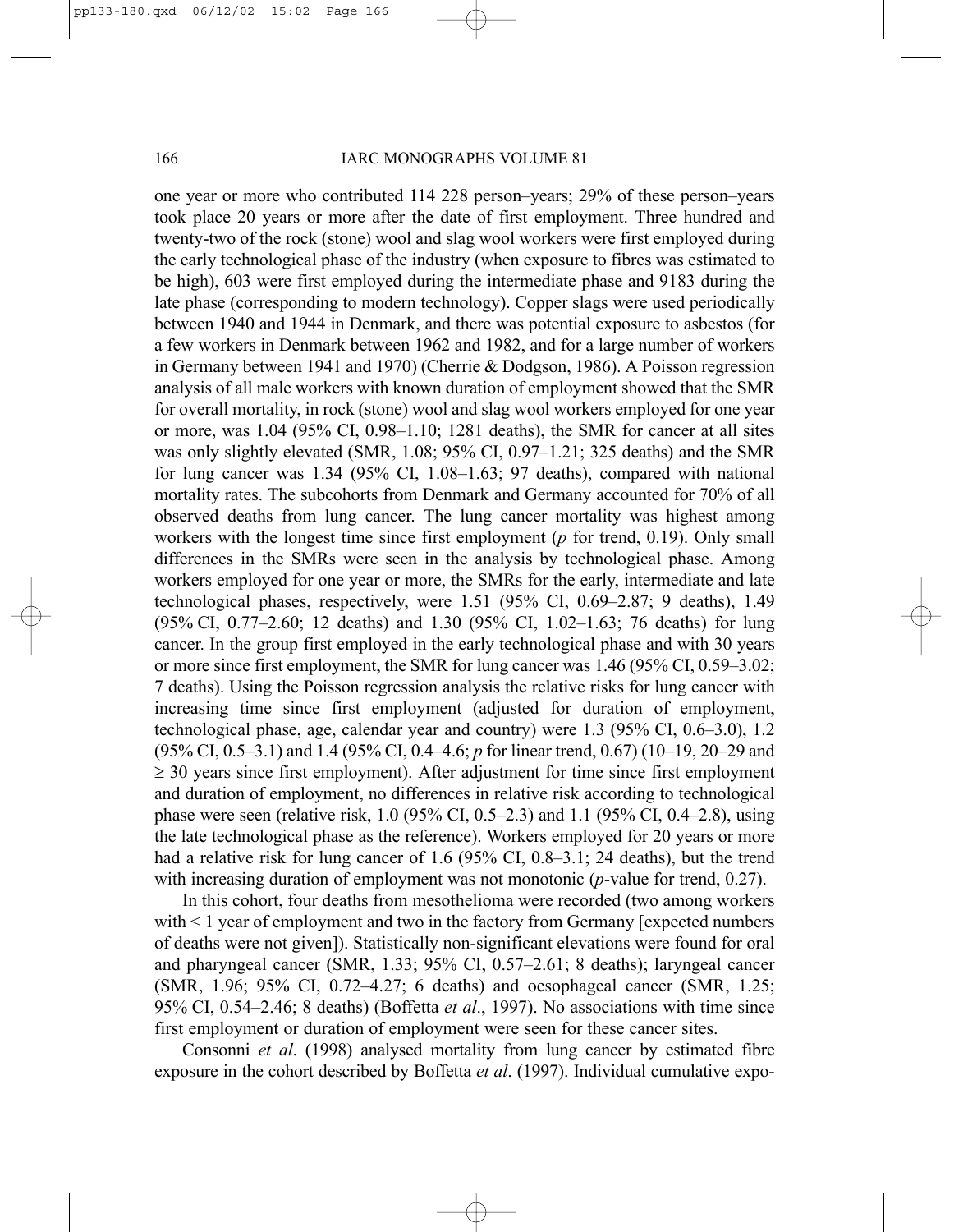sure to fibres (fibres/cm<sup>3</sup>–years) and lifetime maximum annual exposure (fibres/cm<sup>3</sup>) were calculated, for year-specific estimates of exposure based on measurements of the concentrations of respirable fibres made in six of the seven plants during 1977–80, in combination with reconstruction of historical work processes, theoretical considerations and results obtained from simulation experiments on fibre emissions (Krantz *et al*., 1991). These data were used to assign numerical coefficients to the factors that had been identified as exposure determinants (addition of oil as a dust-suppressing agent, production rate, presence of ventilation system and degree of manual handling). These numerical coefficients were tabulated over the years and combined in a multiplicative way with the current fibre concentrations to obtain estimates of past concentrations of fibres for every plant and year of production. These estimates were combined in turn with individual work histories to provide an individual exposure assessment for each year of employment, from which the estimates of the cumulative and maximum exposure were derived. A 15-year lag was applied to the cumulative exposure variable and, in alternative models, a clearance with a half-life of five years and two years, respectively, was taken into account. The overall mean concentration of respirable fibres was measured as 0.06 fibre/cm<sup>3</sup>. There was a very high correlation between the estimates of cumulative exposure to fibres and duration of employment  $(r = 0.92)$ , and an even higher correlation when lung clearance was taken into account  $(r > 0.99)$ . Poisson regression models were adjusted for employment status, time since first employment  $(< 10, 10-19, 20-29, \geq 30$  years), country, age and calendar year (in quinquennia). The analysis was based on 159 deaths from lung cancer (97 in workers with  $\geq 1$  year of employment). The relative risk for lung cancer was independent of employment status, but increased with increasing time since first employment. [The Working Group noted that relative risks for time since first employment were not given.] No trend in risk for lung cancer was seen with cumulative exposure among workers employed for one year or more. In the analysis that included all workers, a non-significant trend in the relative risks was found. No trend was found associated with maximum annual exposure. The incorporation of pulmonary clearance rates did not change these results.

In the countries with national cancer registries, follow-up for cancer incidence was extended until 1994 (in Denmark) and 1995 (in Norway and Sweden) (Boffetta *et al*., 1999). The cohort included 3685 male and female workers employed in plants that produced rock (stone) wool and slag wool for one year or more, contributing 92 562 person–years; 32.5% of the person–years took place 20 years or more after the date of first employment. Completeness of follow-up ranged from 89.8% to 98.3% in the different plants. National cancer rates were used in the SIR analyses and when production started before these rates had become available, the rates were linearly extrapolated back to the date of first production. Internal comparison with Poisson regression was also performed. No elevation in risk for cancer at all sites was found in the rock (stone) wool or slag wool workers (SIR, 0.97; 95% CI, 0.88–1.06; 468 cases). The SIR for lung cancer was 1.08 (95% CI, 0.85–1.36; 73 cases). The analysis of risk by time since first employment showed a non-significant trend. No association between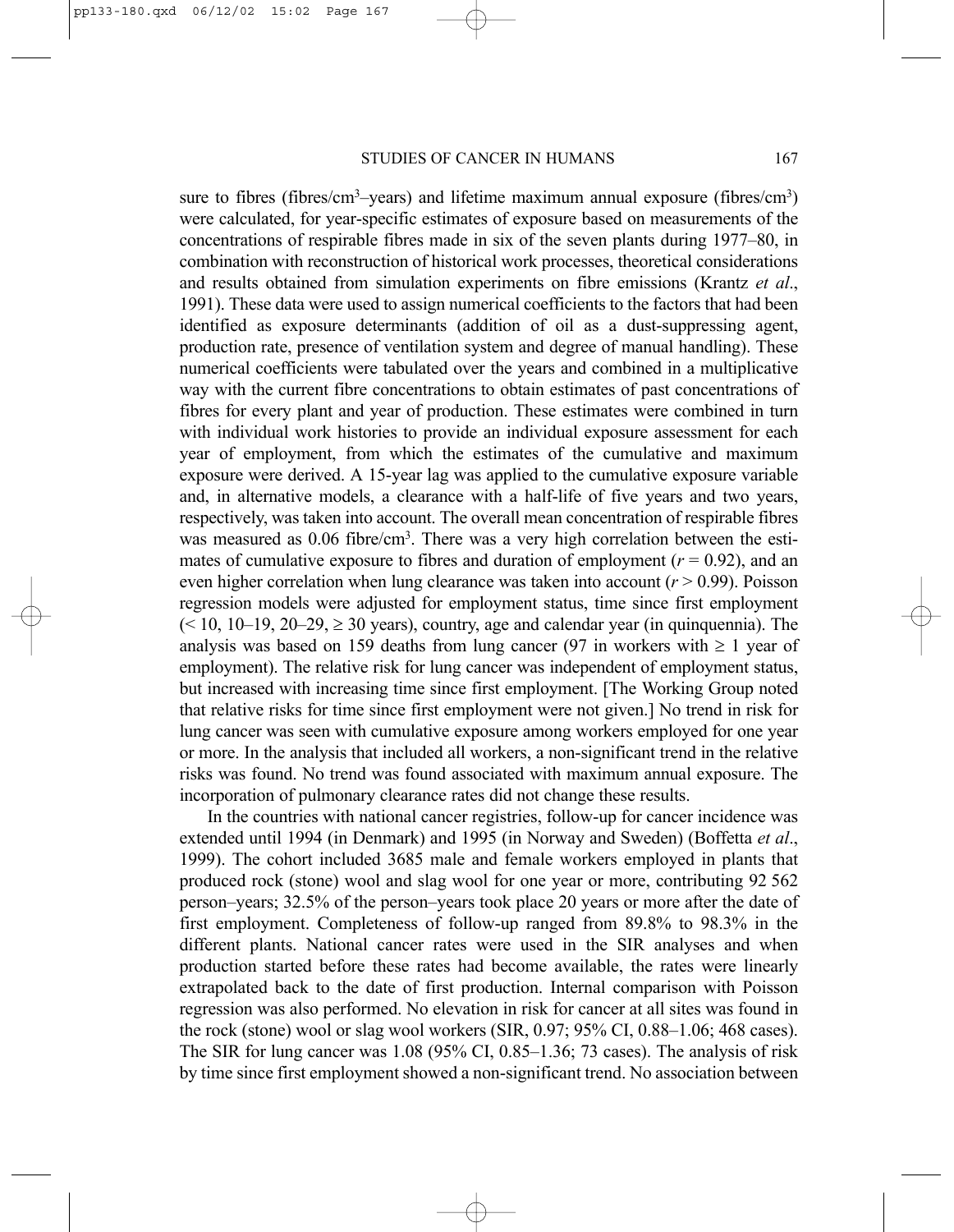risk and duration of employment or technological phase was found. The overall SIR for cancer of the oral cavity, pharynx and larynx was 1.46 (95% CI, 0.99–2.07; 31 cases) for the six plants; at one plant in Norway the SIR was 2.72 (95% CI, 1.09–5.61; 7 cases). There was no clear relationship with time since first employment. [The Working Group noted that no similar increase was seen in other rock (stone) wool or slag wool plants and that 14 of the 31 cancers observed in the whole cohort were lip cancers.]

A case–control study nested in this cohort (Kjaerheim *et al*., 2002) included 133 of 196 cases of lung cancer in men (134 cases identified in the mortality study, 45 from the incidence study and 17 identified from the extended follow-up in Denmark) that occurred between 1971 and 1996 (in Denmark), 1995 (in Norway and Sweden) and 1991 (in Germany, deaths only). Two control groups (group 1, incidence densitysampled controls; group 2, matched to cases by year of death) were combined in the main analyses, and comprised 513 controls matched by age and plant. Information on residential and general occupational history and on tobacco smoking habits came from personal interviews with the patients and controls or their next of kin. The response rate was 67.9% for cases. The proportion of interviews performed out of the controls contacted was 59.2% out of the number of possible respondents contacted. Exposure assessments within the industries were based on information obtained from panels of experts and outside the industry on the basis of self-reported life-time occupational histories (Cherrie *et al*., 1996; Cherrie & Schneider, 1999). Variables indicating ever exposure, ever high exposure, duration of exposure and cumulative exposure were calculated for seven agents within the rock (stone) wool and slag wool industry. Similar variables, excluding cumulative exposure, were calculated for six sources of co-exposure occurring both within and outside the industry and for a further 12 sources of exposure that were found only outside the industry. All conditional logistic regression models included adjustment for age group and plant; additional adjustments were made for tobacco smoking and potential occupational confounders to which a significant number of workers were exposed (i.e. asbestos, polycyclic aromatic hydrocarbons and silica). No association was found between exposure to rock (stone) or slag wool fibres and risk for lung cancer for cumulative exposure to fibres of rock (stone) or slag wool assessed with a 15-year lag; the smoking-adjusted odds ratios in the second to fourth quartile of exposure were 1.25 (95% CI, 0.66–2.34), 1.02 (95% CI, 0.54–1.93) and 0.67 (95% CI, 0.35–1.27). Similar results were obtained when only workers employed for more than one year were included, with other indicators (e.g. duration of exposure) of exposure to fibres of rock (stone) wool or slag wool, and after adjustment for co-exposure. [Only four of the 11 workers (Boffetta *et al.*, 1997) who died from lung cancer and were first employed during the early technological phase (among whom the SMR for lung cancer was particularly elevated) were included in the case–control study.] The 1985 ageadjusted prevalence of current smokers among controls was 20% greater than in the general population.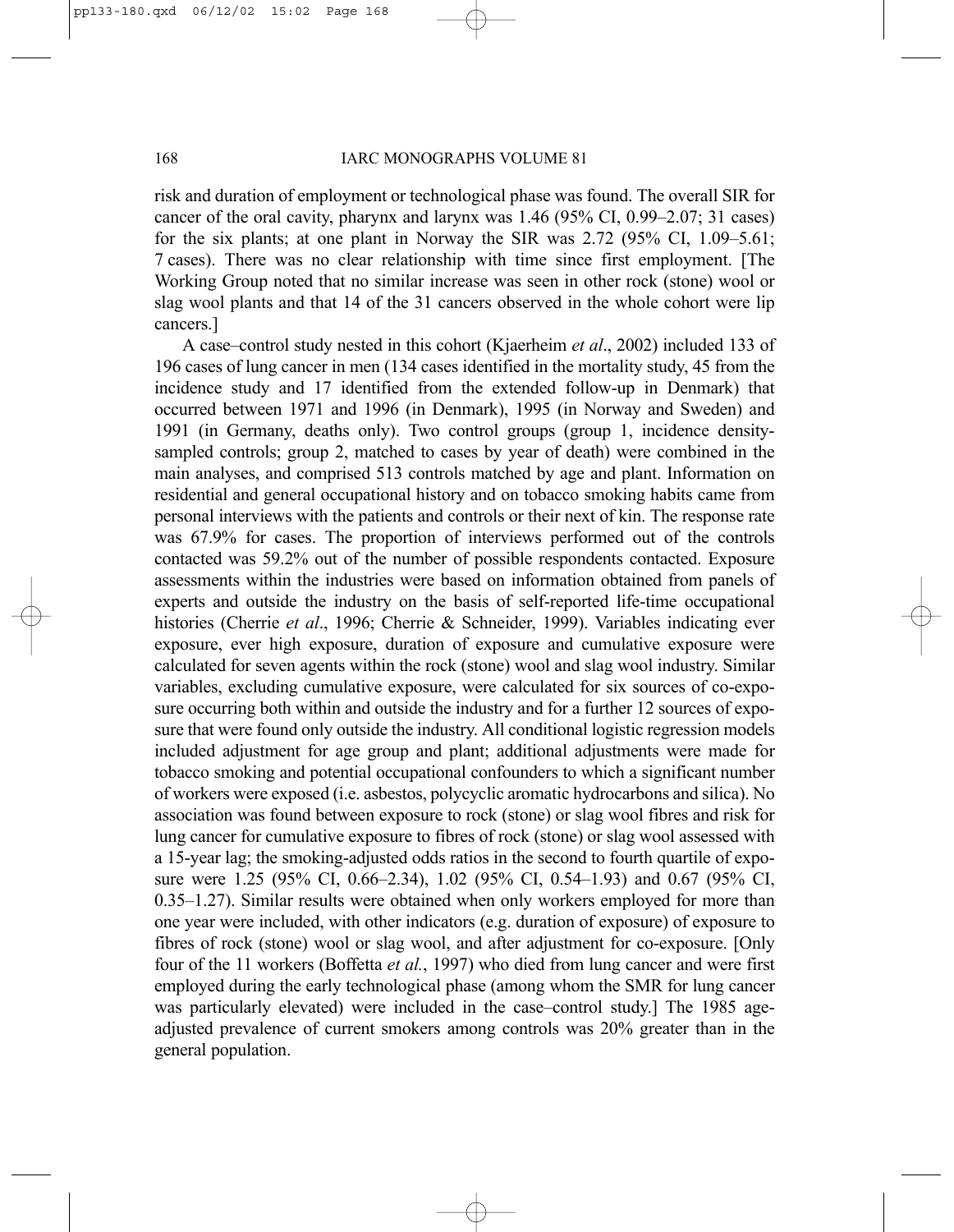## **2.4 Refractory ceramic fibres** (see Table 57)

## 2.4.1 *Cohort study*

A cohort study of workers at two plants in the USA that produced refractory ceramic fibres included 927 male workers employed for one year or more between 1952 and 1997. The mortality data were presented in a conference abstract (Lemasters *et al.*, 2001) and in a paper addressing risk analysis (Walker *et al.*, 2002). The estimated exposure ranged from 10 fibres/cm<sup>3</sup> (8-h TWA) in the 1950s to  $\leq$  1 fibre/cm<sup>3</sup> in the 1990s. No significant increase in cancer mortality was reported. [The Working Group noted that neither the observed nor the expected numbers of cancers other than lung cancer were given.] Six deaths from lung cancer were observed versus 9.35 expected, SMR,  $0.64$  (95% CI [0.24]–1.27). No cases of mesothelioma were observed. [The Working Group noted that the details of cohort definition and period of follow up were not clear, and there was no analysis of risk in relation to time since first exposure or exposure surrogates. The small number of study subjects, especially those with adequate latency, limits the informativeness of the study.]

# 2.4.2 *Case–control study*

A case–control study including 45 men with lung cancer and 122 controls was nested within a cohort of 2933 white men employed in a plant manufacturing continuous glass filament (described in detail in section 2.2) (Chiazze *et al.*, 1997). Exposure to respirable glass fibres, asbestos, refractory ceramic fibres (used at the plant for high-temperature heat insulation, but not manufactured there), and a number of other sources of exposure was assessed by a procedure of reconstruction of historical exposure conditions. The risk of lung cancer was lower in workers exposed to a cumulative dose of refractory ceramic fibres of  $0.01-1$  fibre/cm<sup>3</sup>-days (odds ratio, 0.36)  $(95\% \text{ CI}, 0.04-3.64)$ ; 1 case), and those exposed to  $1-40$  fibres/cm<sup>3</sup>-days (odds ratio, 0.30 (95% CI, 0.11–0.77); 7 cases), than in workers not exposed to fibres. The odds ratios were not adjusted for exposure in the workplace to other fibres or for tobacco smoking, but the trends in odds ratios were similar when the analysis was restricted to smokers. [The Working Group noted that exposure to refractory ceramic fibres may have been difficult to separate from other sources of exposure in the workplace in view of the small number of cases and the large number of sources of exposure.]

# **2.5 MMVF (not otherwise specified)** (see Table 58)

A number of epidemiological studies in MMVF user industries and in the general population have provided information on cancer risk following exposure to MMVFs, but the ability of these studies to distinguish between exposure to the different types of MMVF was limited.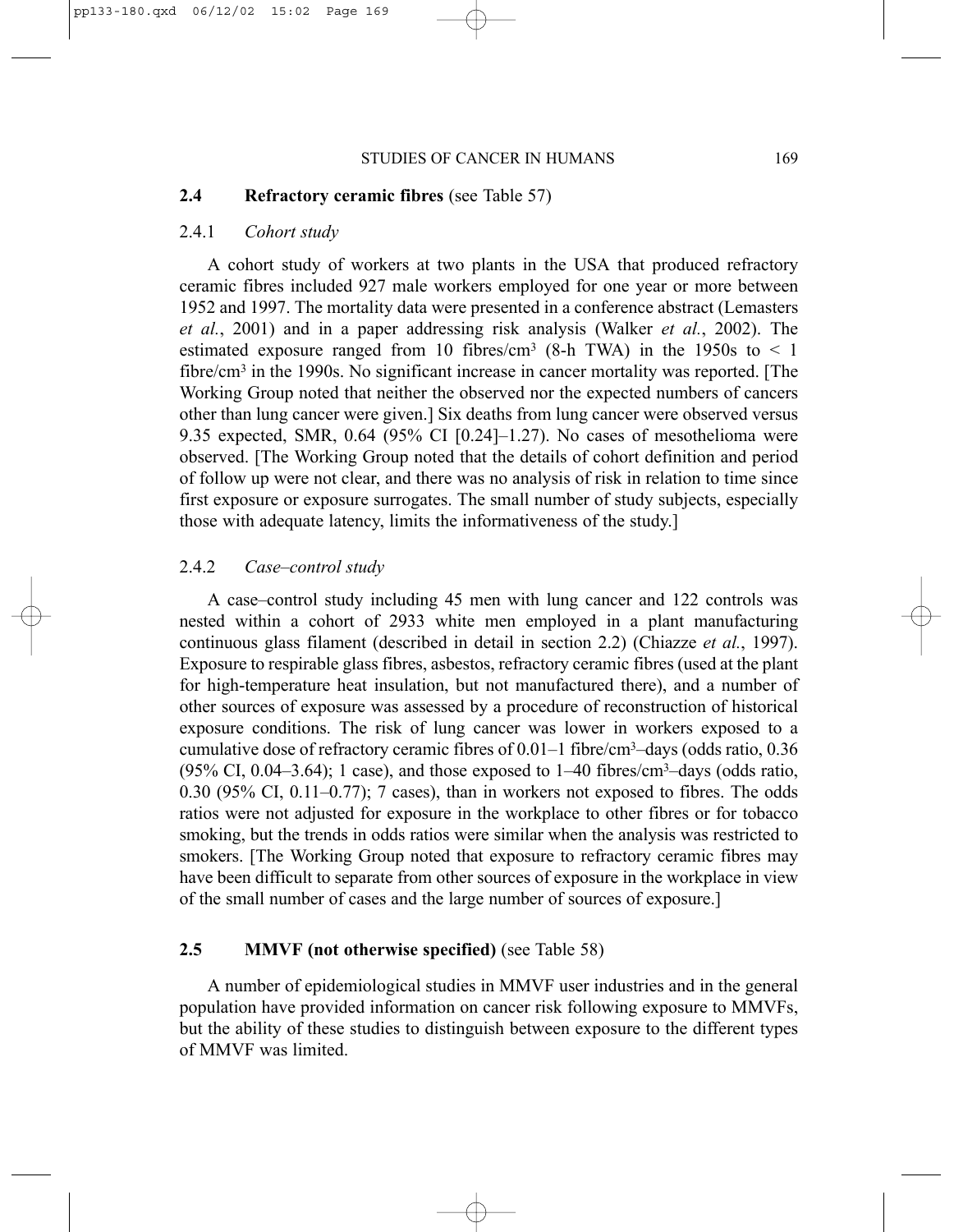|                                                                            |                                                   |                                                       | Table 57. Studies of lung cancer in workers exposed to refractory ceramic fibres                                                                        |                 |                                          | 170                               |
|----------------------------------------------------------------------------|---------------------------------------------------|-------------------------------------------------------|---------------------------------------------------------------------------------------------------------------------------------------------------------|-----------------|------------------------------------------|-----------------------------------|
| Reference                                                                  | Description,<br>employment,<br>follow-up          | Type of cancer,<br>no. of deaths/<br>cases (controls) | Exposure categories                                                                                                                                     | No. of<br>cases | Relative risks<br>$(95\% \text{ CI})$    | <b>LARC MONOGRAPHS</b>            |
| <b>USA</b> studies                                                         |                                                   |                                                       |                                                                                                                                                         |                 |                                          |                                   |
| Cohort study                                                               |                                                   |                                                       |                                                                                                                                                         |                 |                                          |                                   |
| Lemasters <i>et al.</i> $(2001)$ ;<br>Walker et al. (2002)                 | 927 male workers <sup>a</sup><br>employed 1952-97 | 6 deaths from lung<br>cancer                          |                                                                                                                                                         |                 | $0.64$ ([0.24]-1.27)                     |                                   |
| Case-control study                                                         |                                                   |                                                       |                                                                                                                                                         |                 |                                          |                                   |
| Chiazze et al. (1997)<br>Co-exposure in continuous<br>glass filament plant | 45 men with lung<br>cancer <sup>a</sup>           | 122 controls<br>(white men)                           | Cumulative exposure<br>$< 0.01$ fibre/cm <sup>3</sup> -days<br>$0.01 - 0.999$ fibre/cm <sup>3</sup> -days<br>$1.0 - 39.24$ fibres/cm <sup>3</sup> -days | 37              | $0.36(0.04-3.64)$<br>$0.30(0.11 - 0.77)$ | <b>ANDIONE</b><br>$\overline{18}$ |

<sup>a</sup> Employed for  $\geq 1$  year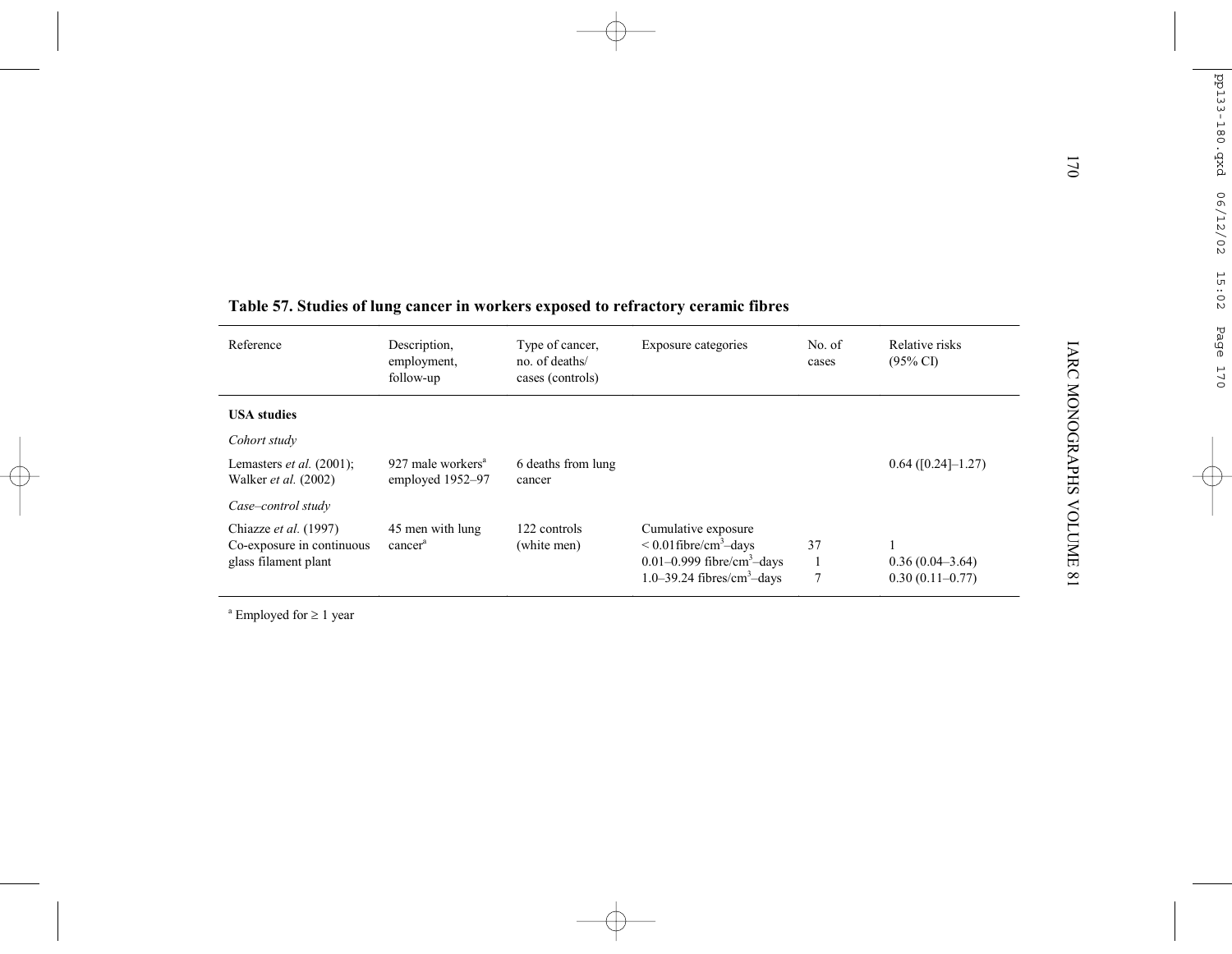| Reference, study<br>population                                                    | Description,<br>employment,<br>follow-up                                  | Type of cancer.<br>no. of deaths/<br>cases (controls) | Exposure categories                                                                                                                                                                                                                                                                                                                              | No. of<br>cases                         | Relative risks<br>$(95\% \text{ CI})$                                                                                                                                | Comments                                                                                                                                          |
|-----------------------------------------------------------------------------------|---------------------------------------------------------------------------|-------------------------------------------------------|--------------------------------------------------------------------------------------------------------------------------------------------------------------------------------------------------------------------------------------------------------------------------------------------------------------------------------------------------|-----------------------------------------|----------------------------------------------------------------------------------------------------------------------------------------------------------------------|---------------------------------------------------------------------------------------------------------------------------------------------------|
| Cohort study                                                                      |                                                                           |                                                       |                                                                                                                                                                                                                                                                                                                                                  |                                         |                                                                                                                                                                      |                                                                                                                                                   |
| Gustavsson et al.<br>(1992)<br>Sweden<br><b>Exposure to MMVFs</b><br>11 factories | 1465 men employed $a$<br>before 1972.<br>follow-up 1969-88<br>(mortality) | 14 deaths from<br>lung cancer                         | Time since first exposure<br>$< 10$ years<br>$10-19$ years<br>$\geq$ 20 years<br>Exposure to fibres during 8-h<br>shift by occupational group<br>$\leq$ 0.02 fibre/cm <sup>3</sup> -years<br>$0.02 - 0.08$ fibre/cm <sup>3</sup> -years<br>$0.05 - 0.13$ fibre/cm <sup>3</sup> -years<br>$0.05 - 0.17$ fibre/cm <sup>3</sup> -years <sup>b</sup> | 1<br>4<br>9<br>9<br>1<br>$\overline{c}$ | <b>SMR</b><br>$0.59$ [0.02-3.28]<br>$0.70$ [0.19-1.79]<br>$0.75$ [0.34-1.42]<br>$0.78$ [0.35-1.49]<br>$0.58$ [0.02-3.28]<br>$0.33$ [0.01-1.86]<br>$0.85$ [0.10-3.01] | Information on smoking<br>habits was obtained for 73%<br>of workers in 8 of 13<br>factories<br>1 lung cancer death with<br>exposure level unknown |
|                                                                                   |                                                                           | 22 deaths from<br>stomach cancer                      | Time since first exposure<br>$< 10$ years<br>$10-19$ years<br>$\geq$ 20 years<br>Duration of employment<br>$< 10$ years<br>$10-19$ years<br>$\geq$ 20 years                                                                                                                                                                                      | 3<br>7<br>10<br>11<br>3<br>6            | 2.52<br>1.90<br>1.24<br>2.16<br>0.98<br>1.25                                                                                                                         |                                                                                                                                                   |
| Nested case-control study<br>Martin et al. (2000)<br>France<br>Incidence          | 310 cases of lung<br>cancer,<br>1978-89                                   | 1225 controls                                         | 33 cases exposed to MMVFs                                                                                                                                                                                                                                                                                                                        |                                         | Odds ratio<br>$0.73(0.32 - 1.70)$                                                                                                                                    | Adjusted for socioeconomic<br>status and exposure to<br>asbestos                                                                                  |

# **Table 58. Studies of cancer in workers exposed to MMVF (fibre type not otherwise specified)**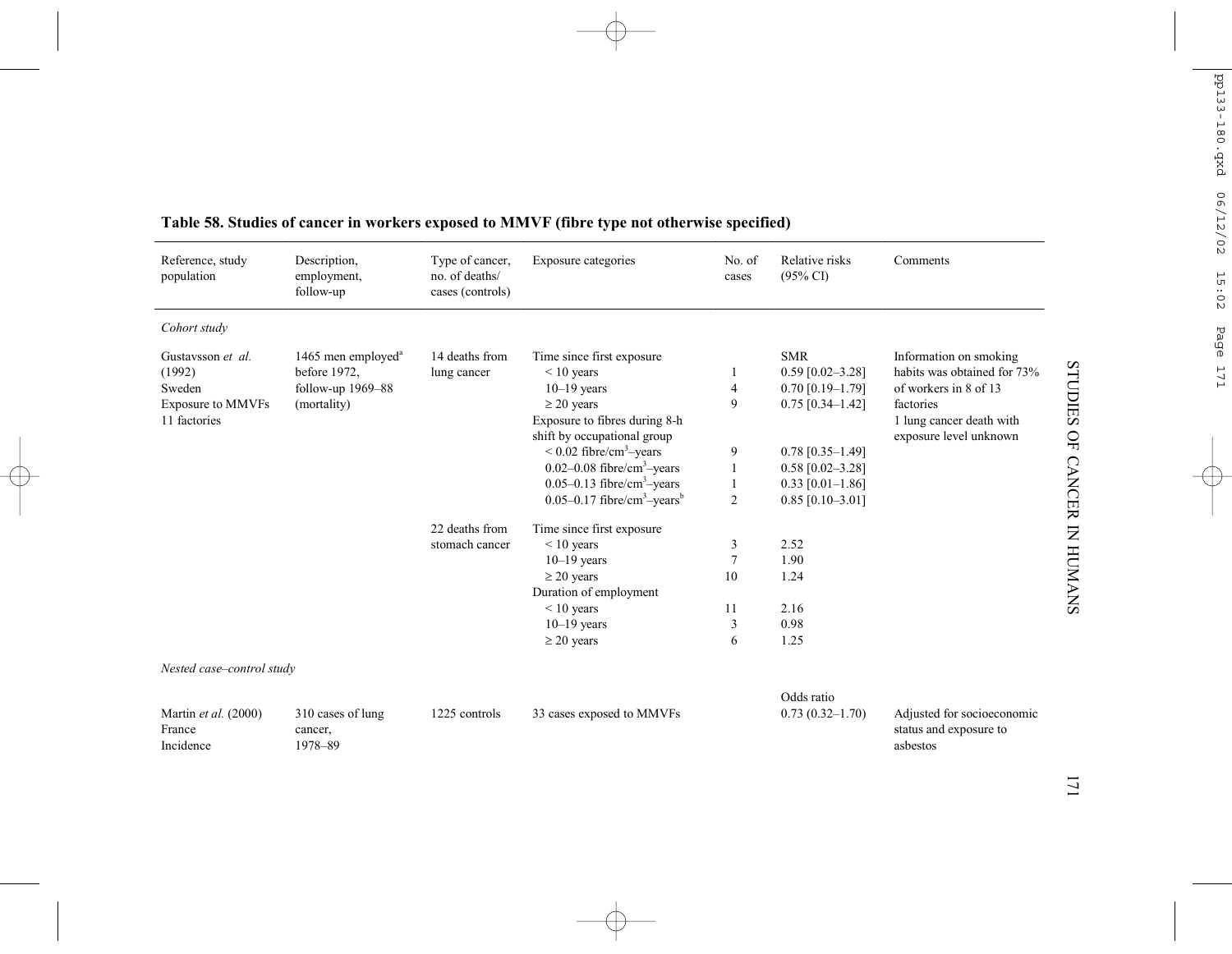| Reference, study<br>population                                                      | Description,<br>employment,<br>follow-up                                 | Type of cancer,<br>no. of deaths/<br>cases (controls)  | Exposure categories                                                                                          | No. of<br>cases | Relative risks<br>$(95\% \text{ CI})$          | Comments                                                                                        |
|-------------------------------------------------------------------------------------|--------------------------------------------------------------------------|--------------------------------------------------------|--------------------------------------------------------------------------------------------------------------|-----------------|------------------------------------------------|-------------------------------------------------------------------------------------------------|
| Case-control studies                                                                |                                                                          |                                                        |                                                                                                              |                 |                                                |                                                                                                 |
| Lung cancer                                                                         |                                                                          |                                                        |                                                                                                              |                 |                                                |                                                                                                 |
| Kjuus et al. (1986)<br>Norway<br>Incidence                                          | 176 cases of lung<br>cancer,<br>1979-83                                  | 176 controls                                           | Rock (stone) wool/glass fibre                                                                                | 13              | Odds ratio<br>$1.0(0.4-2.5)$                   | Adjusted for smoking                                                                            |
| Siemiatycki (1991)<br>Canada<br>Population-based<br>case-control study<br>Incidence | 857 cases of lung<br>cancer,<br>1979-85                                  | 1360 cancer<br>controls,<br>533 population<br>controls | > 5 years of exposure<br>glass wool<br>rock (stone) wool and slag wool                                       | 11<br>10        | Odds ratio<br>$1.2(0.5-2.5)$<br>$1.2(0.5-2.7)$ | 90% CI, adjusted for age,<br>smoking, other demographic<br>factors and occupational<br>exposure |
| Brüske-Hohlfeld et al.<br>$(2000)$ ; Pohlabeln<br>et al. (2000)<br>Germany          | 3498 men with lung<br>cancer, workers in<br>several types of<br>industry | 3541 controls                                          | Ever versus never exposed to<br>MMVF (rock (stone) wool/slag<br>wool and glass wool)<br>Duration of exposure | 304             | $1.48(1.17-1.88)$                              | Adjusted for smoking and<br>exposure to asbestos                                                |
| Incidence                                                                           | 1988-96                                                                  |                                                        | $0-3$ years                                                                                                  | 51              | $1.68(0.98 - 2.88)$                            |                                                                                                 |
|                                                                                     |                                                                          |                                                        | $3-10$ years                                                                                                 | 69              | $1.38(0.86 - 2.20)$                            |                                                                                                 |
|                                                                                     |                                                                          |                                                        | $10-20$ years                                                                                                | 76              | $1.17(0.77 - 1.77)$                            |                                                                                                 |
|                                                                                     |                                                                          |                                                        | $20 - 30$ years                                                                                              | 61              | $1.69(1.01-2.81)$                              |                                                                                                 |
|                                                                                     |                                                                          |                                                        | $\geq$ 30 years                                                                                              | 47              | $2.03(1.04 - 3.95)$                            |                                                                                                 |
|                                                                                     |                                                                          |                                                        | Ever exposed to MMVF and<br>never exposed to asbestos<br>Cumulative exposure to MMVF<br>(fibre year)         |                 |                                                | Adjusted for smoking                                                                            |
|                                                                                     |                                                                          |                                                        | $0.1 - 0.4$                                                                                                  | 30              | $1.41(0.73 - 2.72)$                            |                                                                                                 |
|                                                                                     |                                                                          |                                                        | > 0.4                                                                                                        | 29              | $1.20(0.63 - 2.30)$                            |                                                                                                 |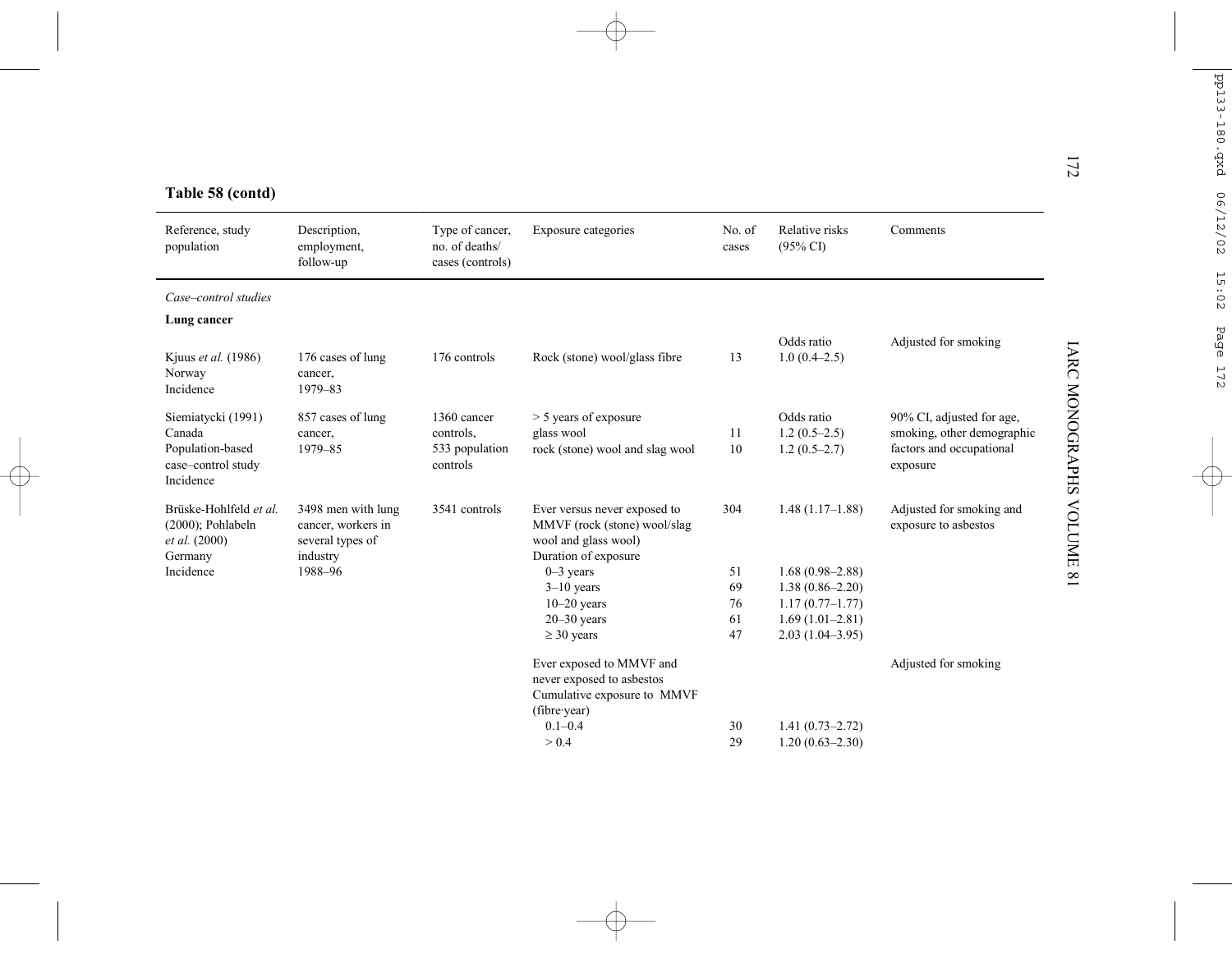| Table 58 (contd) |  |
|------------------|--|
|------------------|--|

| Reference, study<br>population | Description,<br>employment,<br>follow-up | Type of cancer,<br>no. of deaths/<br>cases (controls) | Exposure categories                                   | No. of<br>cases | Relative risks<br>$(95\% \text{ CI})$ | Comments                                   |
|--------------------------------|------------------------------------------|-------------------------------------------------------|-------------------------------------------------------|-----------------|---------------------------------------|--------------------------------------------|
| <b>Mesothelioma</b>            |                                          |                                                       |                                                       |                 |                                       |                                            |
| Rödelsperger et al.<br>(2001)  | 125 men with<br>mesothelioma             | 125 male<br>controls                                  | Ever exposed to MMVFs<br>Geometric mean (fibres-year) | 55              | $3.08(1.17 - 8.07)$                   | Adjusted for exposure to<br>asbestos       |
| Germany                        | 1988-91                                  |                                                       | $\leq 0.015$                                          | 10              | $0.78(0.16-3.77)$                     |                                            |
|                                |                                          |                                                       | $> 0.015 - 0.15$                                      | 11              | $3.11(0.56 - 17.2)$                   |                                            |
|                                |                                          |                                                       | $> 0.15 - 1.5$                                        | 20              | $7.95(0.88 - 72.3)$                   |                                            |
|                                |                                          |                                                       | >1.5                                                  | 14              | $5.43(0.72 - 41.0)$                   |                                            |
|                                |                                          |                                                       | Exposed to MMVFs without<br>asbestos                  | $\overline{2}$  | $15.1(1.05-218)$                      | Matched for age and region<br>of residence |
| Larynx, hypopharynx            |                                          |                                                       |                                                       |                 |                                       |                                            |
| Marchand et al.                | 201 men with hypo-                       | 295 controls                                          | Ever exposed                                          |                 |                                       |                                            |
| (2000)                         | pharyngeal cancer                        |                                                       | Rock (stone) wool/slag wool                           |                 |                                       | Odds ratios adjusted for                   |
| France                         | 296 men with                             |                                                       | Larynx cancer                                         | 130             | $1.23(0.79-1.91)$                     | exposure to asbestos, age,                 |
| Incidence                      | laryngeal cancer                         |                                                       | Epilarynx cancer                                      | 51              | $1.61(0.85-3.04)$                     | smoking and alcohol habits                 |
|                                | 1989-91                                  |                                                       | Hypopharynx cancer                                    | 99              | $1.51(0.90 - 2.52)$                   |                                            |
|                                |                                          |                                                       | Continuous glass filaments                            |                 |                                       |                                            |
|                                |                                          |                                                       | Larynx cancer                                         | 8               | $0.44(0.15-1.31)$                     |                                            |
|                                |                                          |                                                       | Hypopharynx cancer                                    | 8               | $0.91(0.30-2.76)$                     |                                            |
|                                |                                          |                                                       | Refractory ceramic fibres                             |                 |                                       | Adjusted for age, smoking                  |
|                                |                                          |                                                       | Larynx cancer                                         | 16              | $1.28(0.51-3.22)$                     | and alcohol habits                         |
|                                |                                          |                                                       | Hypopharynx cancer                                    | $\tau$          | $0.78(0.26 - 2.38)$                   |                                            |
|                                |                                          |                                                       | Microfibres                                           |                 |                                       |                                            |
|                                |                                          |                                                       | Larynx cancer                                         | 16              | $1.28(0.51-3.22)$                     |                                            |
|                                |                                          |                                                       | Hypopharynx cancer                                    | $\tau$          | $0.78(0.26 - 2.38)$                   |                                            |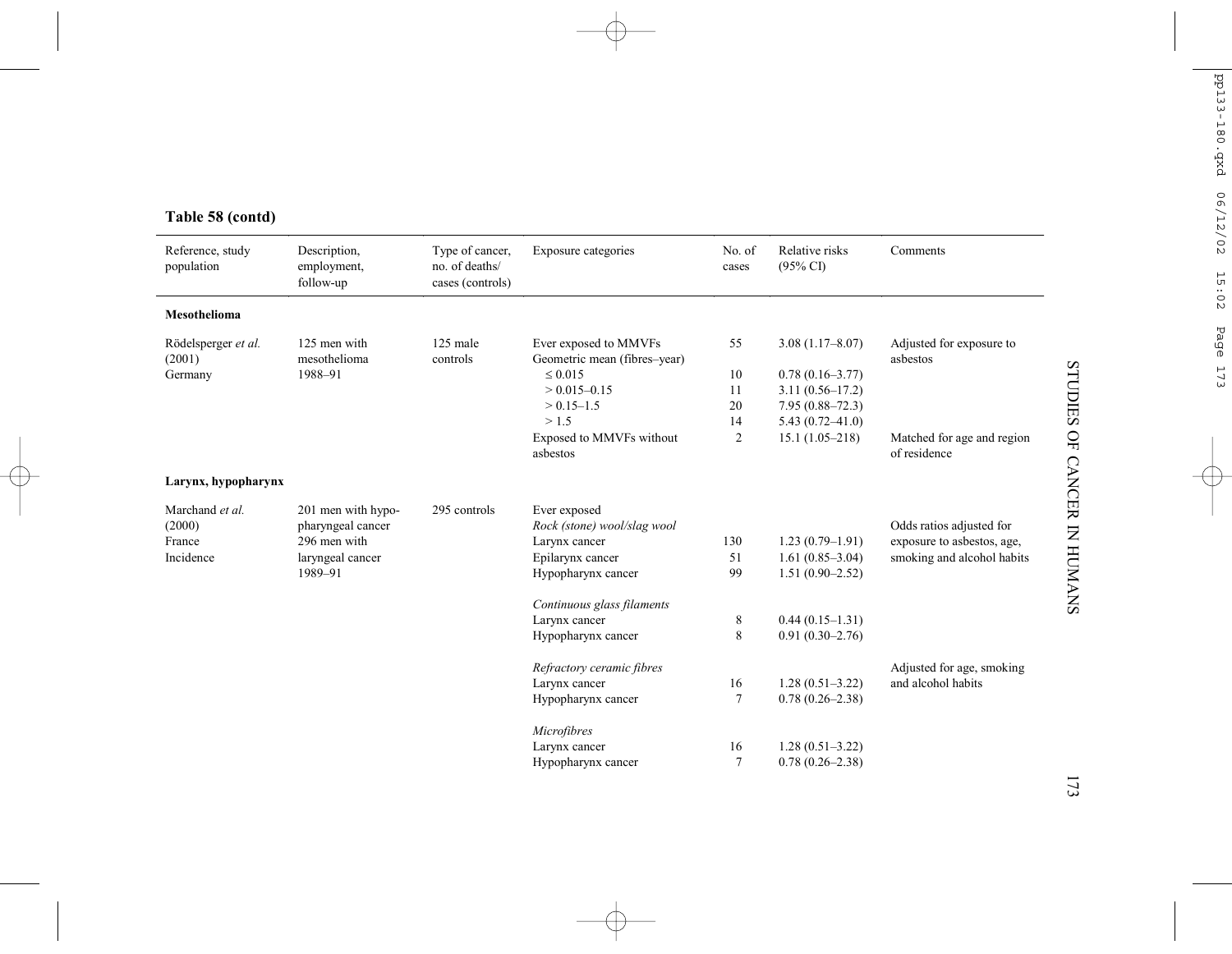|  |  |  | Table 58 (contd) |  |
|--|--|--|------------------|--|
|--|--|--|------------------|--|

|                                                                                                      |                                               |                                                       |                                                                                |                 |                                                      | 174                                                                                                                                                                                                                     |
|------------------------------------------------------------------------------------------------------|-----------------------------------------------|-------------------------------------------------------|--------------------------------------------------------------------------------|-----------------|------------------------------------------------------|-------------------------------------------------------------------------------------------------------------------------------------------------------------------------------------------------------------------------|
| Table 58 (contd)<br>Reference, study<br>population                                                   | Description,<br>employment,<br>follow-up      | Type of cancer.<br>no. of deaths/<br>cases (controls) | Exposure categories                                                            | No. of<br>cases | Relative risks<br>$(95\% \text{ CI})$                | Comments                                                                                                                                                                                                                |
| Colon                                                                                                |                                               |                                                       |                                                                                |                 |                                                      |                                                                                                                                                                                                                         |
| Goldberg et al. (2001)<br>Canada<br>Incidence<br>(same study)<br>population as<br>Siemiatycki, 1991) | 497 men with colon<br>cancer<br>1979-85       | 1514 cancer<br>controls<br>533 population<br>controls | $>$ 5 years of exposure<br>Rock (stone) wool/slag wool<br>Glass fibres         | 8<br>6          | $1.9(0.8-4.6)$<br>$1.9(0.7-5.4)$                     | Adjusted for age, smoking,<br>occupational and non-<br><b>IARC MONOGRAPHS</b><br>occupational exposure                                                                                                                  |
| Registry-based studies                                                                               |                                               |                                                       |                                                                                |                 |                                                      |                                                                                                                                                                                                                         |
| <b>Breast, ovary</b>                                                                                 |                                               |                                                       |                                                                                |                 |                                                      |                                                                                                                                                                                                                         |
| Weiderpass et al.<br>(1999)<br>Finland<br>Incidence                                                  | 23 638 women with<br>breast cancer<br>1971-95 |                                                       | <b>MMVF</b><br>Postmenopausal women<br>Medium-to-high exposure<br>Low exposure |                 | <b>SIR</b><br>$1.32(1.05-1.66)$<br>$1.01(0.90-1.12)$ | Adjusted for birth cohort,<br>follow-up period,<br><b>NOLUME</b><br>socioeconomic status, mean<br>no. of children, mean age at<br>delivery of first child and<br>turnover rate for each job<br>$\overline{18}$<br>title |
| Vasama-Neuvonen<br>et al. (1999)<br>Finland<br>Incidence                                             | 5072 women with<br>ovarian cancer<br>1971-95  |                                                       | <b>MMVF</b>                                                                    |                 | $1.3(0.9-1.8)$                                       |                                                                                                                                                                                                                         |

SMR, standardized mortality ratio; SIR, standardized incidence ratio

 $^{\text{a}}$  Employed for > 1 year<br><sup>b</sup> For this exposure category, the highest exposure that occurred in 1975–80 was estimated as 0.20–0.25 fibre cm<sup>3</sup>–years.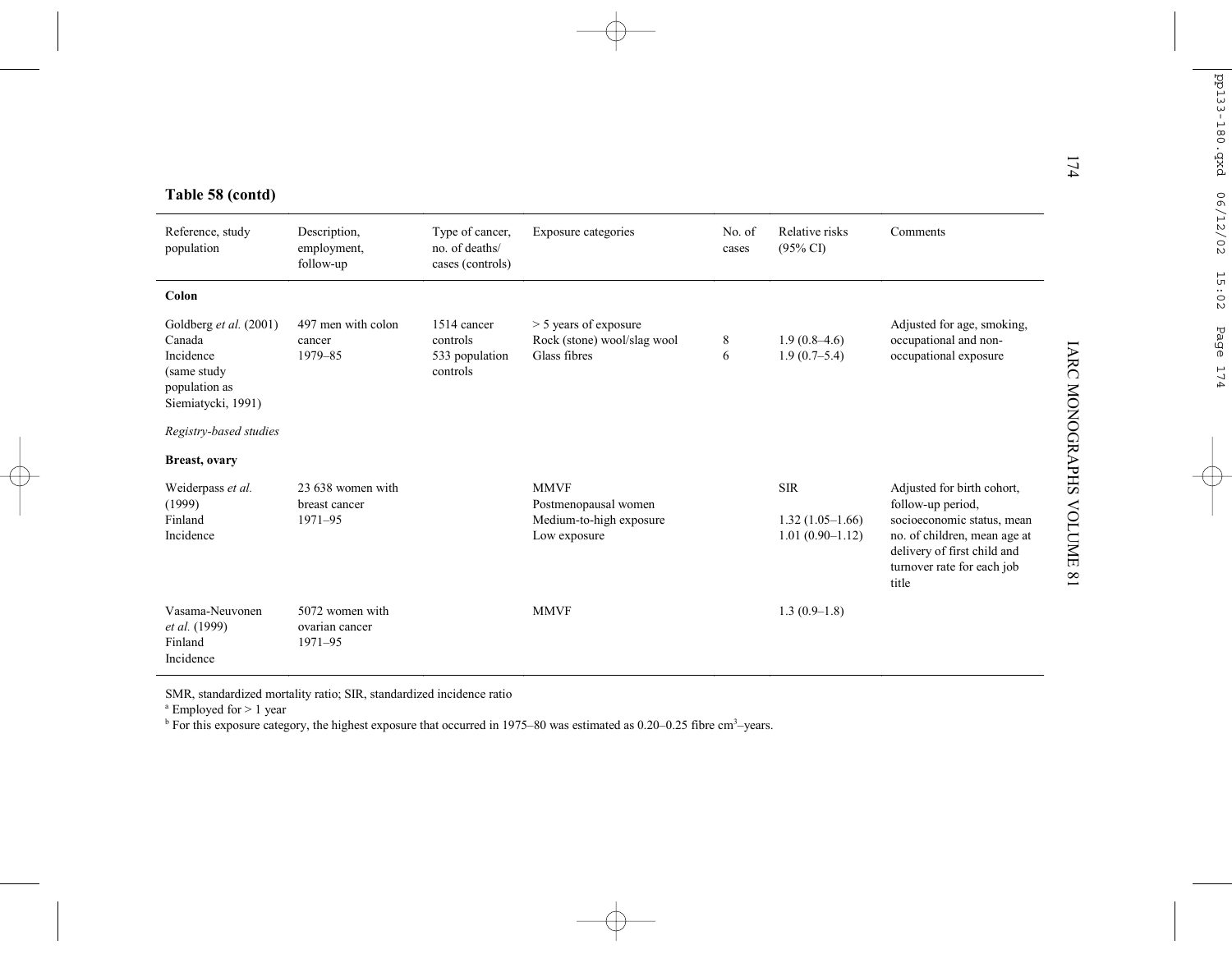# 2.5.1 *Cohort studies*

Gustavsson *et al*. (1992) studied a cohort of 2807 male workers in Sweden (employed for at least 1 year before 1972) in 11 factories that produced prefabricated wooden houses. A total of 1465 of the workers had been exposed to MMVFs. The workers were assigned to one of four exposure categories: category 0, no exposure; category 1, background level (truck drivers, repairmen, transportation workers); category 2, full-time employment in locations where MMVF was handled, but without direct handling of MMVF (e.g. wood cutters); category 3, direct handling of MMVF during most of the working day (e.g. insulators). Current exposure to MMVF was measured and past exposure was estimated. Exposure varied from 0.02–0.25 fibre/cm3 per 8-h shift. The follow-up period was from 1969 to 1988 for mortality and from 1969 to 1985 for incidence and was more than 99% complete. A deficit in mortality for lung cancer (SMR, 0.68; 95% CI, 0.37–1.13; 14 deaths) and incidence (SIR, 0.47; 95% CI, 0.24–0.85; 11 cases) was reported. An analysis of mortality from stomach cancer showed an excess (SMR, 1.59; 95% CI, 1.00–2.41; 22 deaths), based on local rates. An analysis of stomach cancer incidence based on national rates was concordant (SIR, 1.78; 95% CI, 1.15–2.63; 25 cases). Analysis by duration of employment showed that this excess of mortality from stomach cancer was seen mainly among workers who had been employed for less than 10 years.

A study on a cohort of 135 037 male construction workers in Sweden reported in 1987 and evaluated by the previous Working Group (IARC, 1988) has not been updated (Engholm *et al.*, 1987). In a nested case–control study, the relationship between lung cancer in 424 workers and their exposure to MMVFs and to asbestos was examined. After adjustment for smoking habits and population density in the area of residence, an odds ratio of 1.21 (95% CI, 0.60–2.47) was reported for exposure to MMVFs (adjusted for exposure to asbestos). Twenty-three cases of pleural cancer were observed among the cohort [SIR, 2.13; 95% CI, 1.35–3.20]. [The Working Group noted that misclassification of exposure to asbestos and the difficulty in differentiating exposure to asbestos from exposure to MMVFs may have resulted in residual confounding.]

# *Nested case–control studies*

In a study of workers in French national electricity and gas companies, 310 workers with lung cancer and 1225 controls were included in a nested case–control study during 1978–89. Thirty-three of the cases were exposed to MMVF as opposed to eight of the controls. The odds ratio after adjustment for socioeconomic status and exposure to asbestos was 0.73 (95% CI, 0.32–1.70) (Martin *et al*., 2000).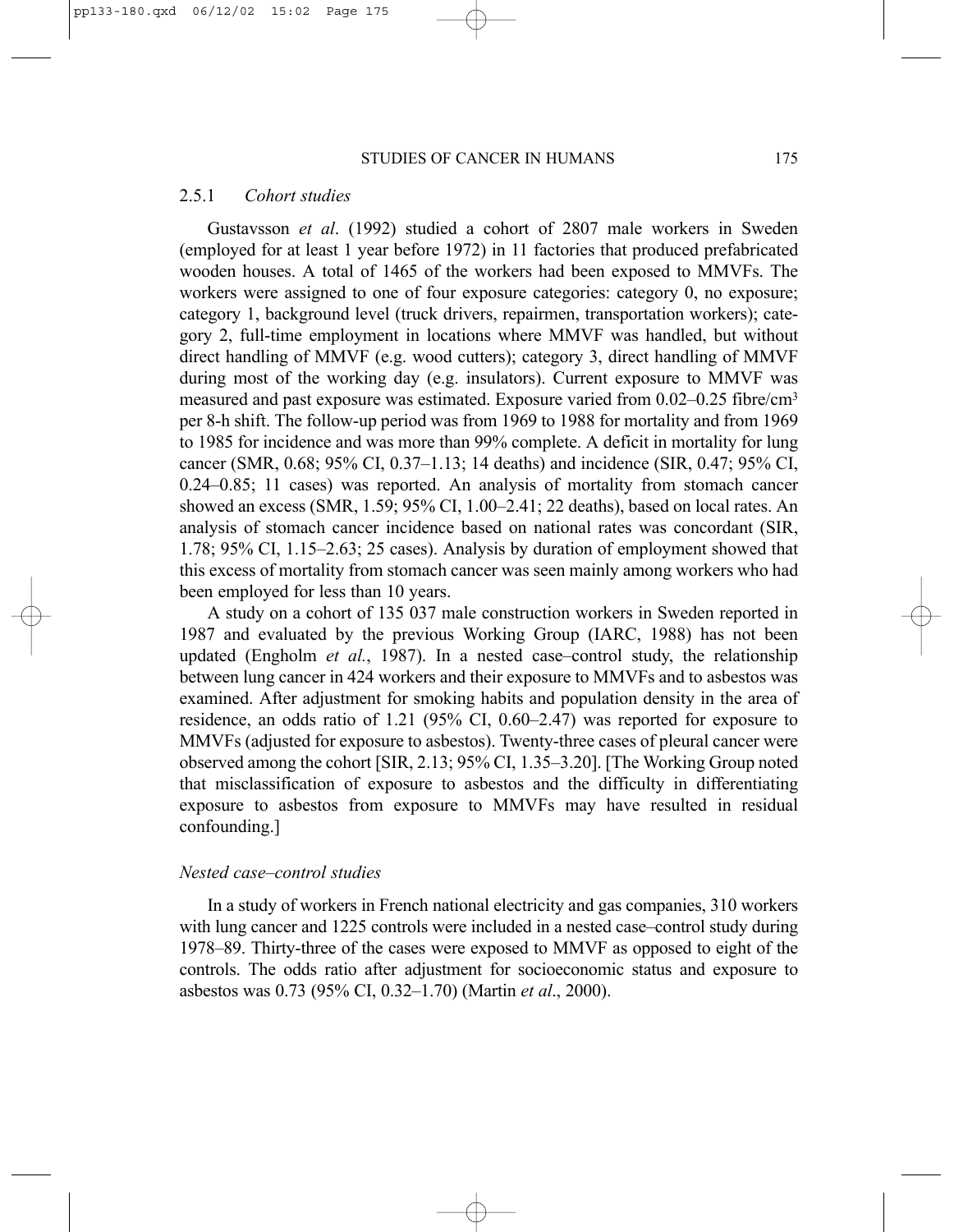### 176 IARC MONOGRAPHS VOLUME 81

### 2.5.2 *Population-based case–control studies*

Population-based case–control studies can be used to investigate exposure to MMVF in various circumstances. However, assessment of exposure in such studies is usually less valid and precise than in industry-based cohort studies.

# (*a*) *Lung cancer*

Kjuus *et al.* (1986) conducted a case–control study of lung cancer (176 incident cases in men and 176 controls selected from one county in Norway) during 1979–83 and its association with occupational exposure and smoking habits. No association was seen between lung cancer and exposure to MMVF (rock (stone) wool or glass fibre) (odds ratio, 1.0;  $95\%$  CI, 0.4–2.5; 13 cases) after adjustment for smoking.

Siemiatycki (1991) conducted a population-based case–control study among male residents of Montreal, Canada, to explore associations between hundreds of occupational circumstances and cancer at several sites which had been diagnosed between 1979 and 1985. The study included interviews with 3730 patients with cancer at 11 major sites (response rate, 82%), including 857 patients with a pathologically confirmed diagnosis of lung cancer (response rate, 79.2%) from 19 hospitals in Montreal. Two sets of controls were selected: 1360 cancer controls (excluding patients with cancers at several sites that were anatomically contiguous), and 553 out of 740 potential population controls (response rate, 72%). Detailed job histories and information on relevant potential confounding variables were obtained during the interviews. The job histories were converted by a team of chemists and industrial hygienists into a history of occupational exposure. After adjustment for age, smoking, demographic factors and occupational exposure, the odds ratio compared with both control groups combined, for the group with substantial exposure to MMVF (i.e.  $> 5$  years at medium or high frequency), for exposure to glass wool was 1.2 (90% CI, 0.5–2.5; 11 cases). The odds ratio for exposure to rock (stone) and slag wool was 1.2 (90% CI, 0.5–2.7; 10 cases).

Two population-based case–control studies were conducted at the Bremen Institute for Prevention Research and Social Medicine and the National Research Centre for Environmental Health in Germany during 1988 and 1996. Pooled analyses of exposure to fibres (mainly outside the MMVF production industry) were reported (Brüske-Hohlfeld *et al*., 2000; Pohlabeln *et al*., 2000). The final analysis included 3498 cases of lung cancer in men and 3541 controls. The response rates for cases were 69% and 77% and those for controls were 68% and 41%, for the Bremen Institute for Prevention Research and Social Medicine (1988–1993) and the National Research Centre for Environmental Health (1990–1996) studies, respectively. Both studies included pathologically confirmed cases of incident primary lung cancer. Information on smoking habits was obtained by standardized interview. Industries and job titles were grouped according to 21 industry codes and 33 job categories, respectively. The assessment of exposure was based on self-reported occupational histories obtained from personal interviews using a standardized questionnaire and two supplementary questionnaires to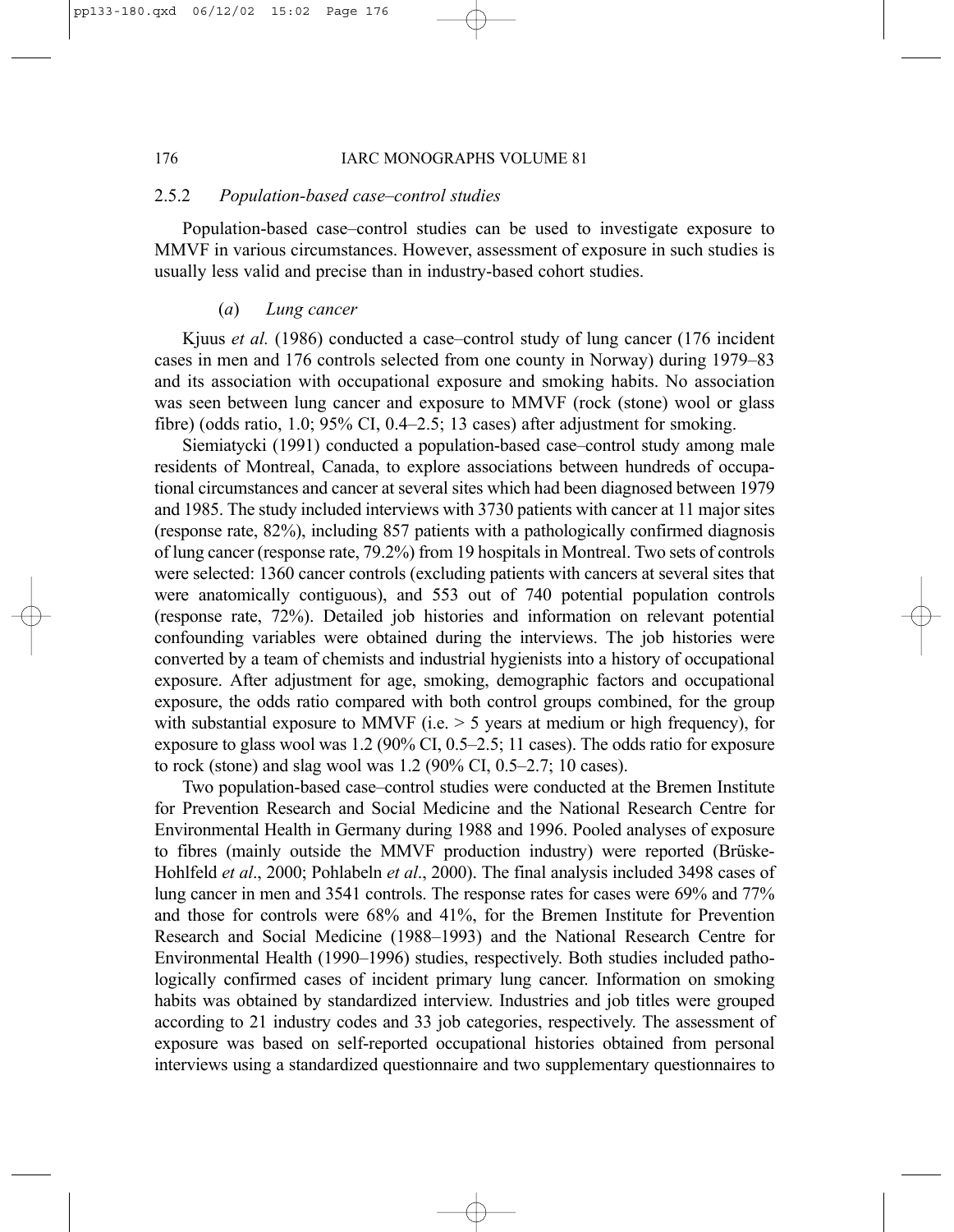address exposure to MMVF. This information was used by two industrial hygiene experts to estimate cumulative exposure to MMVFs for a subset of the study group. A total of 304 cases and 170 controls were classified as ever exposed to MMVFs. The odds ratio after adjustment for smoking and exposure to asbestos was 1.48 (95% CI, 1.17–1.88) and a twofold risk was calculated for those who had been exposed for more than 30 years (odds ratio, 2.03; 95% CI, 1.04–3.95). The odds ratio for ever versus never self-reported exposure to MMVFs was 1.30 (95% CI, 0.82–2.07), after adjustment for smoking, in a subset of subjects who reported no exposure to asbestos (59 cases and 39 controls). No clear trend of increasing lung cancer risk with increasing cumulative exposure to MMVF was observed in this subset after adjusment for smoking. [The Working Group noted that the response rate of controls in the National Research Centre for Environmental Health study was low. The numbers of cases and controls reported in the two publications were inconsistent.]

### (*b*) *Mesothelioma*

In a study designed to evaluate the association between occupational factors and mesothelioma, Rödelsperger *et al.* (2001) selected 137 German men with pathologically confirmed malignant mesothelioma recruited between 1988 and 1991 from clinics in Hamburg, Germany. Cases were matched on region of residence, sex, and year of birth (within 5 years) to controls selected randomly from population registries. The study team interviewed 125 patients almost all of whom were undergoing treatment at one of two specialized hospitals in Hamburg, and who were willing to grant a personal interview. The 125 controls were interviewed by trained interviewers using a similar protocol. [The Working Group noted that the response rates appear to have been higher for the cases  $(91%)$  than the matched controls  $(63%)$ , but the basis for calculation of these participation rates was not provided.] The mean duration of lifetime employment was 42 years for cases and 43 years for controls. The self-reported job histories obtained from both cases and controls were used to estimate exposure to MMVFs and asbestos and to classify individuals as either exposed or not exposed to these fibres. The investigators did not differentiate between the types of MMVF to which the men were exposed. A statistically significant increase in risk for mesothelioma (odds ratio, 3.08; 95% CI, 1.17–8.07; 55 cases) was reported for individuals classified as ever exposed to MMVF (versus never exposed) and adjusted for exposure to asbestos. In addition, the odds ratios for MMVF exposure, adjusted for level of asbestos exposure, defined as geometric mean  $\times$  5 (fibre–year) showed an increased risk with increasing level of exposure to MMVFs. Of the 125 cases and 125 controls, the investigators estimated that only two cases and two controls were exposed to MMVFs alone (i.e. in the absence of exposure to asbestos) (odds ratio, 15.1; 95% CI, 1.05–218) compared with nine cases and 65 controls who reported no exposure to either asbestos or MMVFs.

[The Working Group noted the likely misclassification of exposure due to information bias and errors in exposure assessment in these analyses leading to possible imprecision in the adjustment for exposure to asbestos when examining an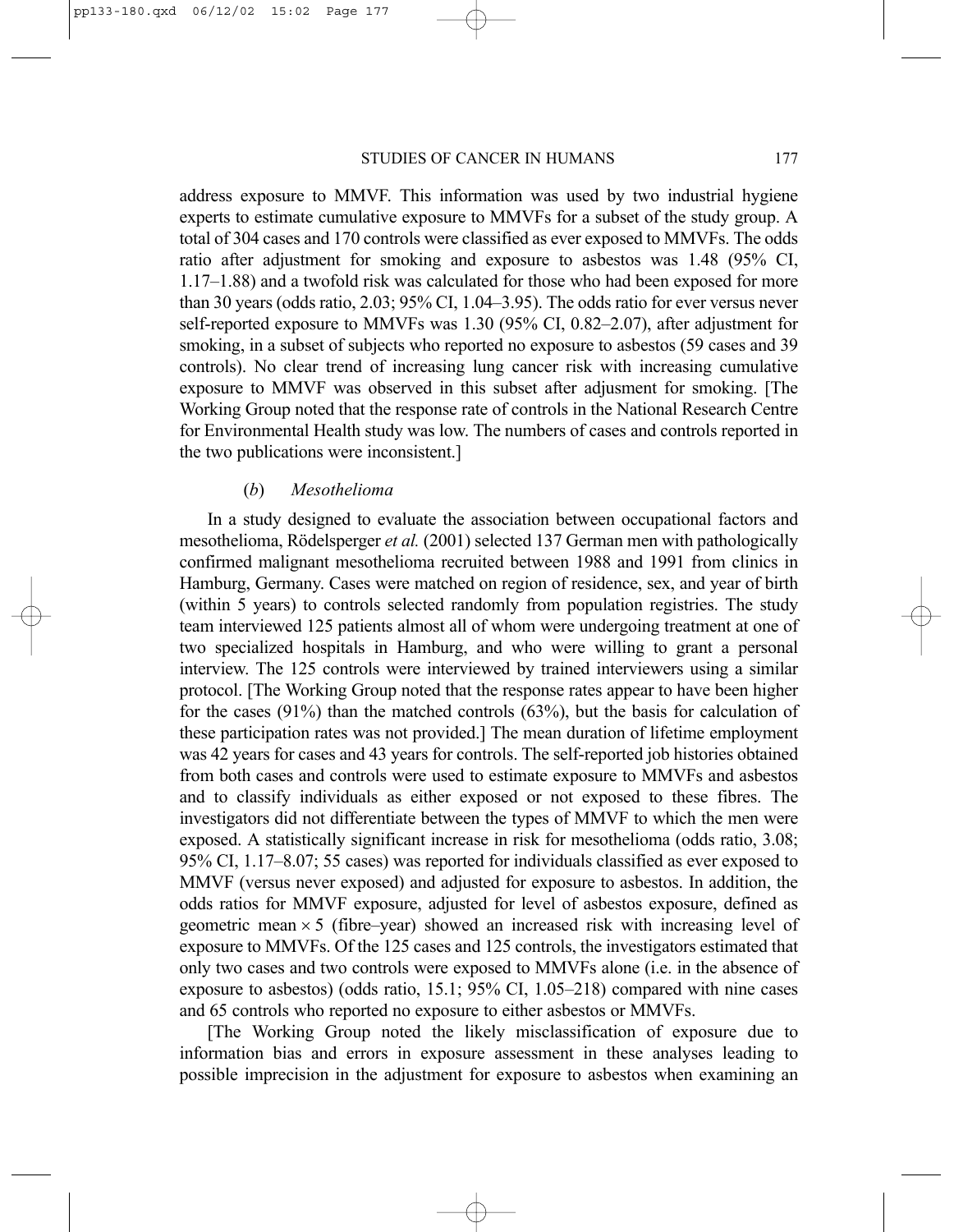independent effect of MMVFs, and the potential imprecision in the risk estimates resulting from the small number of cases exposed to MMVFs only. Concerns about the catchment areas for cases and controls were also expressed.]

# (*c*) *Cancer at sites other than the lung and pleura*

Marchand *et al*. (2000) studied hospital-based cases and controls in France to assess the relation between laryngeal and hypopharyngeal cancer and exposure to asbestos and MMVFs. The study subjects included 296 men with incident cancers of the larynx and 201 with incident cancers of the hypopharynx out of 664 patients newly diagnosed with squamous-cell carcinoma between 1989 and 1991. The 295 controls had been diagnosed with a non-respiratory cancer. A detailed job history and information on smoking and alcohol consumption were recorded. A job–exposure matrix was used to estimate exposure to asbestos and to four groups of MMVF (rock (stone) wool/slag wool/glass wool, refractory ceramic fibres, continuous glass filament and microfibres). In the group ever exposed to rock (stone) wool/slag wool and glass wool, the odds ratio for laryngeal cancer, after adjustment for smoking and alcohol consumption, was 1.33 (95% CI, 0.91–1.95; 130 cases) and the odds ratio for hypopharyngeal cancer was 1.55 (95% CI, 0.99–2.41; 99 cases). When the odds ratios were adjusted for exposure to asbestos, the highest odds ratio for rock (stone) wool and slag wool was for cancer of the epilarynx (odds ratio, 1.61; 95% CI, 0.85–3.04). For continuous glass filament, the odds ratios were 0.44 (95% CI, 0.15–1.31; 8 cases) for laryngeal cancer and 0.91 (95% CI, 0.30–2.76; 8 cases) for hypopharyngeal cancer. The odds ratios for exposure to refractory ceramic fibres were 1.28 (95% CI, 0.51–3.22; 16 cases) for laryngeal cancer and 0.78 (95% CI, 0.26–2.38; 7 cases) for hypopharyngeal cancer.

In the same study population as described for the Canadian case–control study of lung cancer by Siemiatycki (1991), Goldberg *et al.* (2001) investigated the association between exposure to MMVFs and colon cancer. The study included 497 male patients with a pathologically confirmed diagnosis of colon cancer, 1514 controls with cancers at other sites (excluding several sites including the lung and peritoneum) and 533 population-based controls, frequency matched on age during 1979–85. There was a non-significant increase in the risk for colon cancer (odds ratio, 1.9; 95% CI, 0.8–4.6; 8 cases), adjusted for age, smoking, demographic factors and occupational exposure and compared with both control groups combined, for the group with substantial exposure (i.e.  $> 5$  years at medium or high levels) to rock (stone) wool or slag wool. For the same group, a non-significant increase in the risk of colon cancer was reported (odds ratio, 1.9; 95% CI, 0.7–5.4; 6 cases).

# 2.5.3 *Registry-based studies*

Weiderpass *et al.* (1999) and Vasama-Neuvonen *et al.* (1999) reported results from a study that linked incidence of breast cancer (23 638 cases) (Weiderpass *et al*., 1999) and ovarian cancer (5072 cases) (Vasama-Neuvonen *et al*., 1999) with 324 job titles